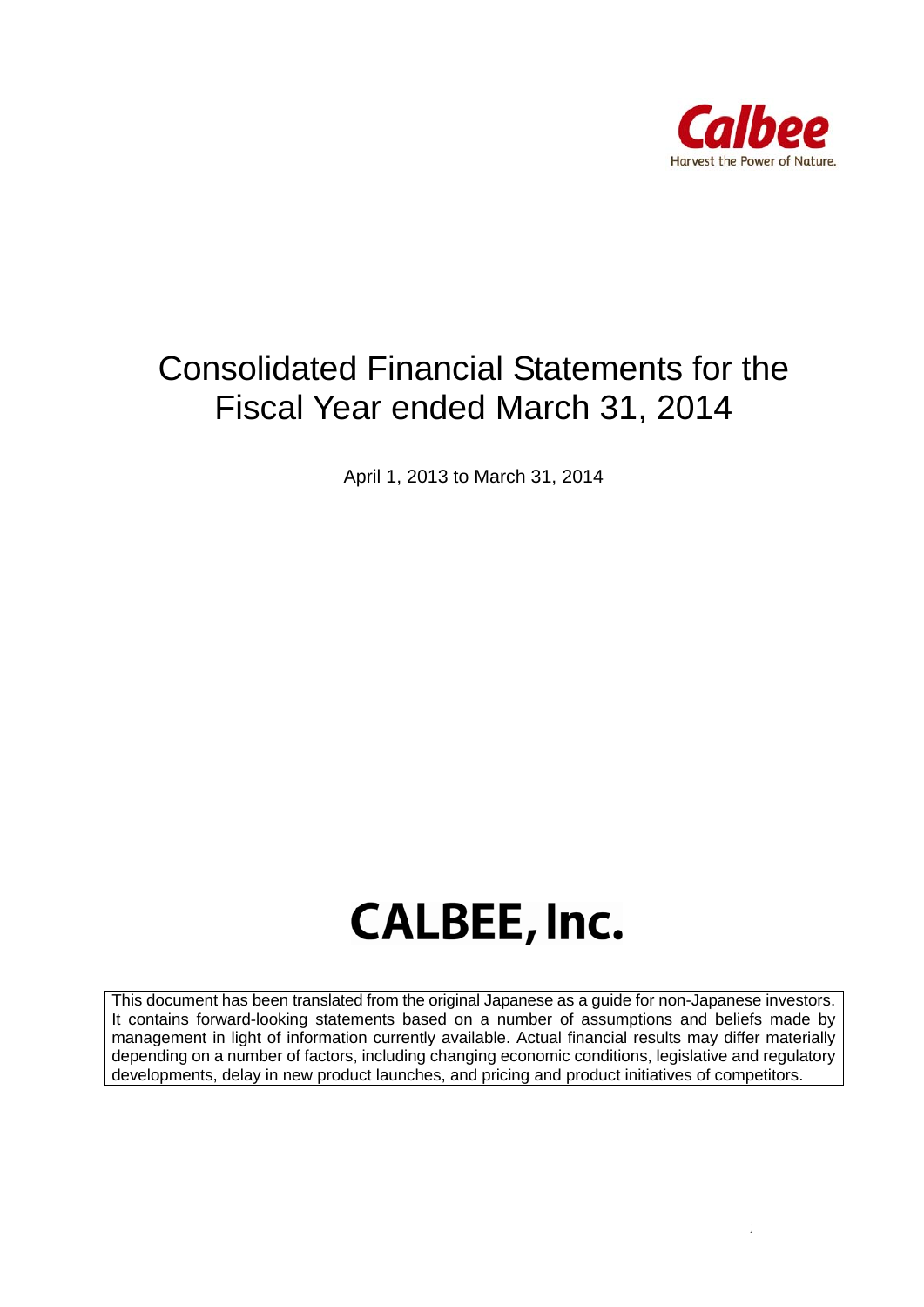### **SUMMARY OF FINANCIAL STATEMENTS (consolidated)**

Full Year Results for the Fiscal Year Ended March 31, 2014

**CALBEE, Inc.** May 13, 2014

URL: http://www.calbee.co.jp/english/

Stock exchange listings: Tokyo 1<sup>st</sup> section, code number 2229<br>Contact: Koichi Kikuchi Senior Executive Officer Chief Financial Officer Telephone: +81-3-5220-6222

Representative: Shuji Ito, President & COO, Representative Director Scheduled date for the General Meeting of Shareholders: June 25, 2014 Scheduled date for distribution of dividends: June 26, 2014 Scheduled date for submission of the full year financial report: June 25, 2014 Availability of supplementary explanatory material: Available Results presentation meeting: Yes (for institutional investors and analysts)

### **1) Consolidated results for the fiscal year ended March 31, 2014 (April 1, 2013 to March 31, 2014)**

| (1) Consolidated Operating Results        |                         |          | Millions of yen, rounded down |          |
|-------------------------------------------|-------------------------|----------|-------------------------------|----------|
|                                           | FY ended March 31, 2014 |          | FY ended March 31, 2013       |          |
|                                           |                         | % change |                               | % change |
| Net sales                                 | 199,941                 | 11.4     | 179.411                       | 9.9      |
| Operating income                          | 19.717                  | 24.9     | 15.790                        | 28.9     |
| Ordinary income                           | 20,782                  | 21.3     | 17.127                        | 37.2     |
| Net income                                | 12,086                  | 28.0     | 9,440                         | 33.0     |
| Earnings per share (¥)                    | 91.46                   |          | 72.18                         |          |
| Earnings per share (diluted) (¥)          | 90.42                   |          | 70.91                         |          |
| Return on equity (%)                      | 13.1                    |          | 11.4                          |          |
| Ordinary income to total assets ratio (%) | 15.6                    |          | 14.7                          |          |
| Operating income to sales ratio (%)       | 9.9                     |          | 8.8                           |          |

Notes: 1. The percentages shown above are a comparison with the same period in the previous fiscal year.

2. Comprehensive income: FY ended March 31, 2014: ¥13,317 million (15.4%)

FY ended March 31, 2013: ¥11,541 million (52.4%)

3. On October 1, 2013 a 1:4 share split was implemented for common shares. Calculations for earnings per share and earnings per share (diluted) assume the share split occurred at the beginning of the previous fiscal year.

Reference: Income (loss) from equity method investments:

 $FY$  ended March 31, 2014: ¥-million

FY ended March 31, 2013: ¥-million

(2) Consolidated Financial Position *Millions of yen, rounded down*

| , 2, Oonoonaatoa Finanoiar Footton    | <u>MINIOHS OF YEH, TOUHUEU UUWH</u> |                      |  |  |
|---------------------------------------|-------------------------------------|----------------------|--|--|
|                                       | As of March 31, 2014                | As of March 31, 2013 |  |  |
| Total assets                          | 140.966                             | 124.793              |  |  |
| Net assets                            | 104.466                             | 92.685               |  |  |
| Shareholders' equity/total assets (%) | 69.1                                | 70.2                 |  |  |
| Net assets per share $(*)$            | 729.93                              | 664.55               |  |  |

Shareholders' equity: As of March 31, 2014: ¥97,375 million

As of March 31, 2013: ¥87,554 million

Note: On October 1, 2013 a 1:4 share split was implemented for common shares. Calculations for net assets per share assume the share split occurred at the beginning of the previous fiscal year.

(3) Consolidated cash flows *Millions of yen, rounded down*

|                                            | FY ended<br>March 31, 2014 | FY ended<br>March 31, 2013 |
|--------------------------------------------|----------------------------|----------------------------|
| Cash flows from operating activities       | 23,478                     | 17.328                     |
| Cash flows from investing activities       | (17,041)                   | (12,999)                   |
| Cash flows from financing activities       | (383)                      | 607                        |
| Cash and cash equivalents at end of period |                            | 25,331                     |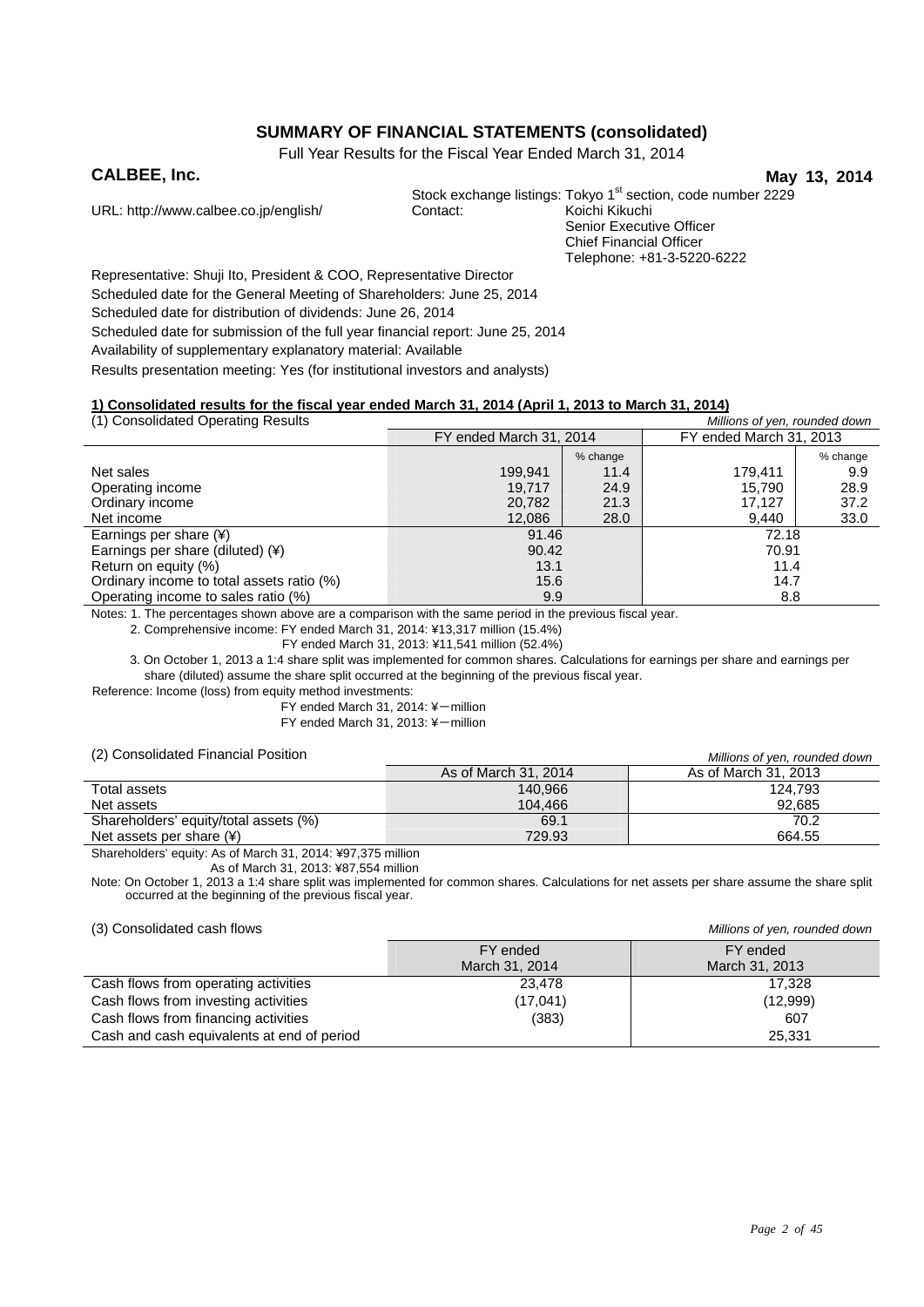#### **2) Dividends per share**

|                                          | FY ended       | FY ended       | FY ending      |
|------------------------------------------|----------------|----------------|----------------|
|                                          | March 31, 2013 | March 31, 2014 | March 31, 2015 |
| Interim dividend per share $(*)$         | 0.00           | 0.00           | 0.00           |
| Year-end dividend per share (¥)          | 62.00          | 22.00          | 26.00          |
| Annual dividend per share (¥)            | 62.00          | 22.00          | 26.00          |
| Total dividend amount (millions of yen)  | 2.042          | 2,937          |                |
| Dividend payout ratio (consolidated) (%) | 21.5           | 24.1           | 26.1           |
| Net assets to dividends ratio (%)        | 2.5            | 3.2            |                |

Note: On October 1, 2013 a 1:4 share split was implemented for common shares. As a result, amounts for net assets to dividends ratio are calculated using figures after the share split. Further, total dividend amount include dividends of 2 million yen for Calbee shares held in trust.

#### **3) Consolidated forecasts for the fiscal year ending March 31, 2015 (April 1, 2014 to March 31, 2015)**

|                          |           | Millions of yen |
|--------------------------|-----------|-----------------|
|                          | Full year |                 |
|                          |           | % change        |
| Net sales                | 213,000   | 6.5             |
| Operating income         | 22,500    | 14.1            |
| Ordinary income          | 22,500    | 8.3             |
| Net income               | 13,300    | 10.0            |
| Earnings per share $(*)$ | 99.70     |                 |

Note: The percentages shown above are a comparison with the full year period of the previous fiscal year.

#### **Notes:**

#### **(1) Transfer of important subsidiaries during the period (transfers of specified subsidiaries resulting in changes in the scope of consolidation):** Yes

One company added to scope of consolidation: PT. Calbee-Wings Food

One company removed from scope of consolidation: Oisia Foods Co., Ltd.

Note: For further details, please see page 24, 4. Consolidated financial statements (5) Notes to consolidated financial statements (Significant items for the preparation of consolidated financial statements).

### **(2) Changes in accounting policy, changes in accounting estimates, and restatements:**

- 1. Changes following revisions to accounting standards: Yes
- 2. Other changes: None
- 3. Changes in accounting estimates: None
- 4. Restatements: None
- Note: From the end of the current consolidated fiscal year we have adopted accounting standards for retirement benefits. For further detail, please see page 27, 4. Consolidated financial statements (5) Notes to consolidated financial statements (Changes in accounting policy).

#### **(3) Number of outstanding shares (common stock)**

|                                            | March 31, 2014:    | March 31, 2013:    |
|--------------------------------------------|--------------------|--------------------|
| Number of shares outstanding               | 133,507,800 shares | 131,749,800 shares |
| (including treasury shares)                |                    |                    |
| Number of treasury shares                  | 104,232 shares     | shares             |
|                                            | Fiscal year to     | Fiscal year to     |
|                                            | March 31, 2014     | March 31, 2013     |
| Average number of shares during the period | 132,144,134 shares | 130,786,693 shares |

Note: On October 1, 2013 a 1:4 share split was implemented for common shares. As a result, the number of outstanding shares (common stock) is calculated on the assumption that the share split occurred at the beginning of the previous fiscal year. Regarding Calbee stock held in trust as treasury stock within shareholders' equity, the Number of treasury shares includes 103,400 of these shares, and the Average number of shares during the period excludes 6,232 treasury shares.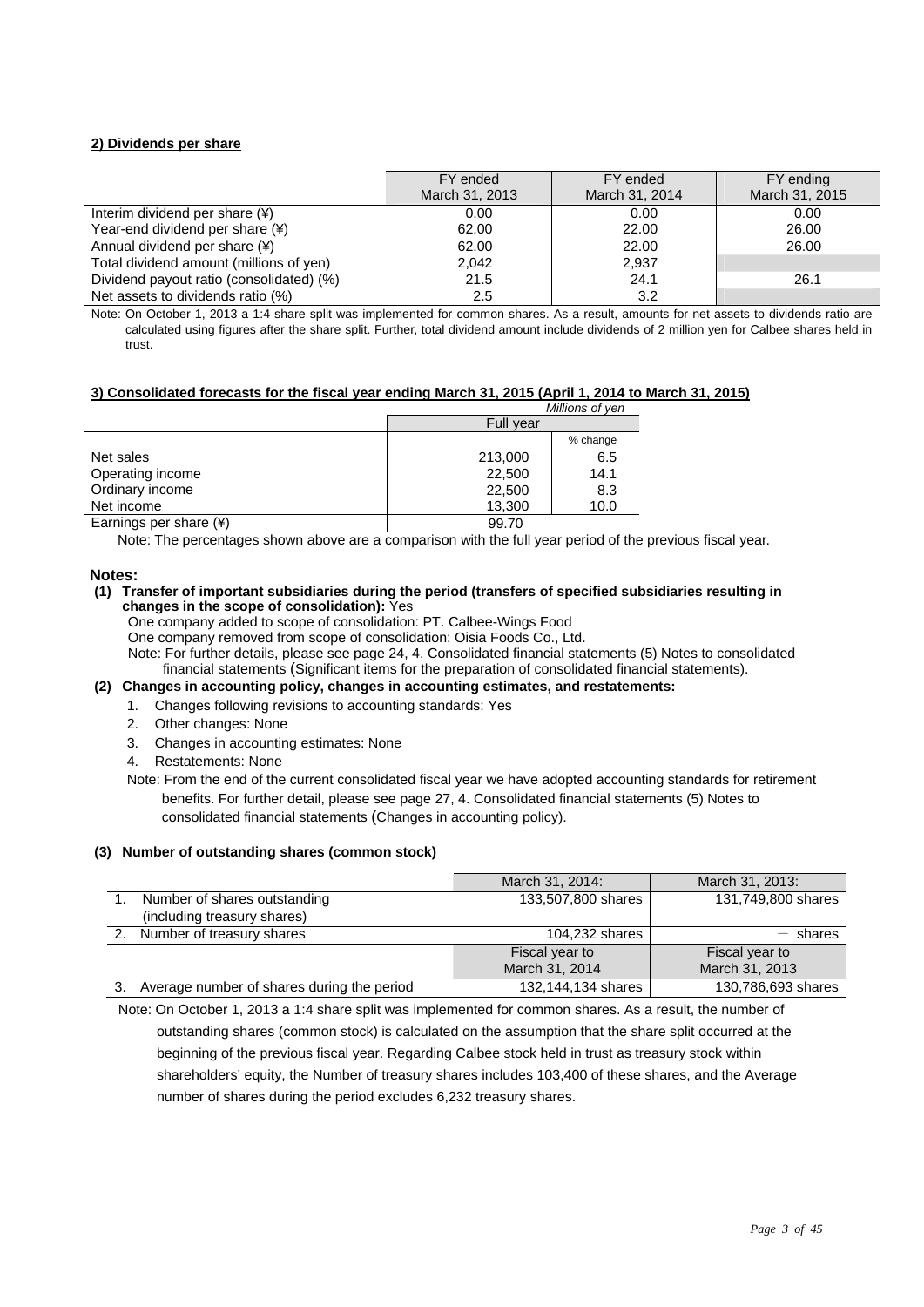### (Reference)

1. Non-Consolidated Results for the Fiscal Year Ended March 31, 2014

(1) Non-Consolidated Operating Results *Millions of yen, rounded down*

| Thorr-Corisonuated Operating Results | <u>MINIURIS OF VEH, TUUHUEU UUWH</u> |          |                         |          |  |  |
|--------------------------------------|--------------------------------------|----------|-------------------------|----------|--|--|
|                                      | FY ended March 31, 2014              |          | FY ended March 31, 2013 |          |  |  |
|                                      |                                      | % change |                         | % change |  |  |
| Net sales                            | 155.037                              | 9.4      | 141.684                 | 11.0     |  |  |
| Operating income                     | 16.469                               | 33.7     | 12.321                  | 27.1     |  |  |
| Ordinary income                      | 17,800                               | 26.4     | 14.082                  | 34.0     |  |  |
| Net income                           | 11.971                               | 49.9     | 7,987                   | 31.4     |  |  |
| Earnings per share (¥)               | 90.59                                |          |                         | 61.07    |  |  |
| Earnings per share (diluted) (¥)     | 89.55                                |          | 60.00                   |          |  |  |
|                                      |                                      |          |                         |          |  |  |

Note: On October 1, 2013 a 1:4 share split was implemented for common shares. Calculations for earnings per share and earnings per share (diluted) assume the share split occurred at the beginning of the previous fiscal year.

### (2) Non-consolidated Financial Position *Millions of yen, rounded down*

| <u>NULL-CUISUILLAIGU FIHAHCIAL FUSILIUH</u> | <i>MIIIIONS OF VEH, TOUHUEG GOWH</i> |                      |  |
|---------------------------------------------|--------------------------------------|----------------------|--|
|                                             | As of March 31, 2014                 | As of March 31, 2013 |  |
| Total assets                                | 118,604                              | 106.674              |  |
| Net assets                                  | 89.955                               | 79.473               |  |
| Shareholders' equity/total assets (%)       | 75.8                                 | 74.5                 |  |
| Net assets per share $(*)$                  | 674.05                               | 602.83               |  |

Shareholders' equity: As of March 31, 2014: ¥89,920 million

As of March 31, 2013: ¥79,423 million

Note: On October 1, 2013 a 1:4 share split was implemented for common shares. Calculations for net assets per share assume the share split occurred at the beginning of the previous fiscal year.

#### Notification regarding the auditing process

This financial report is not within the scope of the auditing process as prescribed by the Financial Instruments and Exchange Act. Therefore, and as of the time of disclosure, the auditing process of this financial report has not been completed.

#### Appropriate use of financial forecasts and other items

- 1. Forecasts, etc., recorded in this document include forward-looking statements that are based on management's estimates, assumptions and projections at the time of publication. A number of factors could cause actual results to differ materially from expectations. For further notification on the use of matters assumed concerning the results forecasts and the forecasts please see 1. Operating Results (1) Summary of business performance (consolidated), page 6.
- 2. On October 1, 2013, a 1:4 share split was implemented for common shares.
- 3. The earnings per share forecast for the fiscal year ending March 31, 2015 is calculated using 133,403,568 shares as the expected average number of shares for the period.
- 4. CALBEE, Inc. has scheduled a conference for institutional investors and analysts for May 13, 2014. A video of the conference will be made available on our Japanese website after the conference.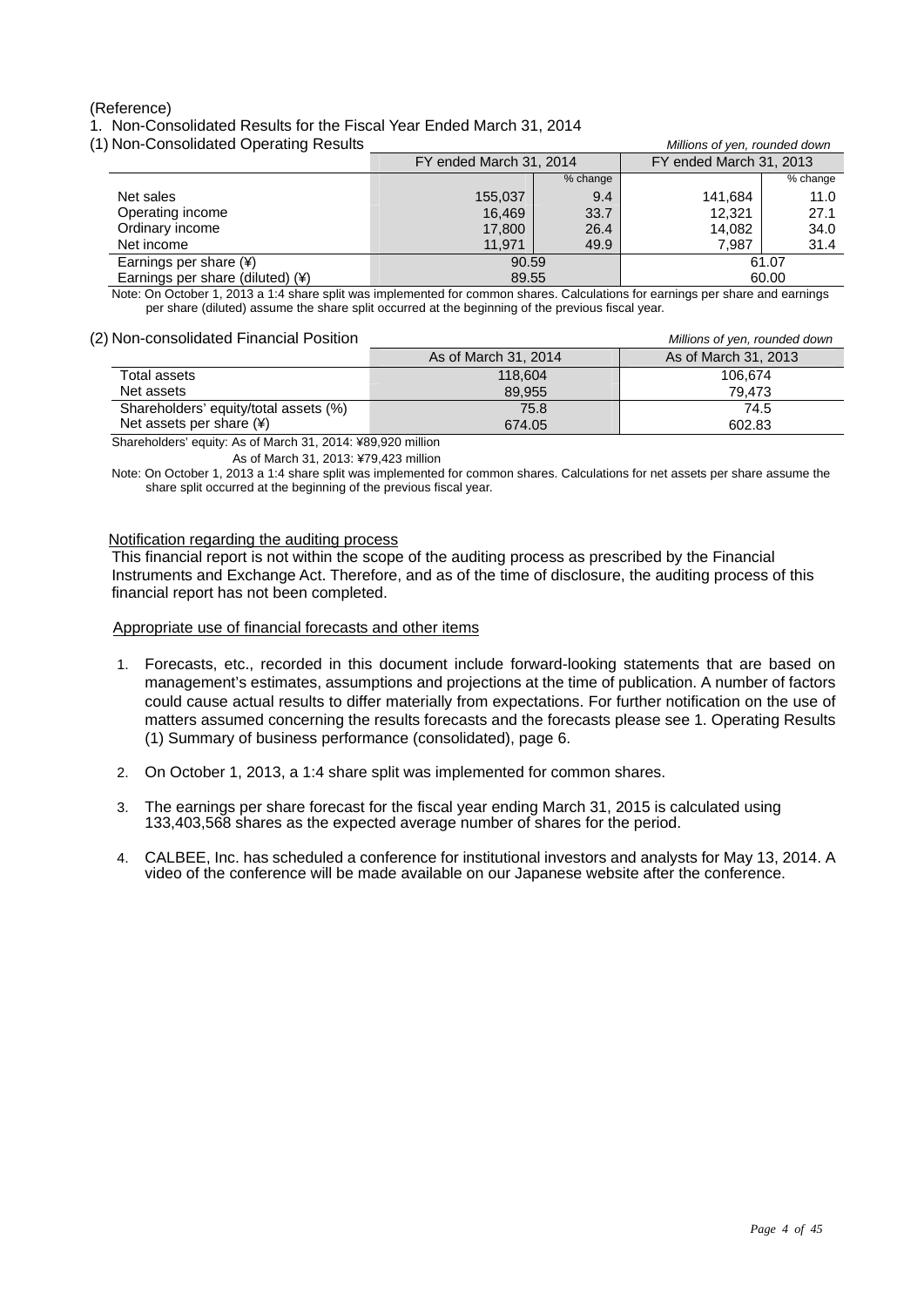### **Contents**

|                                                                            | 6              |
|----------------------------------------------------------------------------|----------------|
|                                                                            | 6              |
|                                                                            | $\overline{7}$ |
| (3) Basic policy for profit distribution and dividends for fiscal year to  | 8              |
|                                                                            |                |
|                                                                            | 9              |
|                                                                            | 12             |
|                                                                            | 14             |
|                                                                            | 14             |
|                                                                            | 14             |
|                                                                            | 14             |
|                                                                            | 16             |
|                                                                            | 16             |
|                                                                            | 18             |
|                                                                            | 20             |
|                                                                            | 22             |
|                                                                            | 24             |
|                                                                            | 24             |
| Significant items for the preparation of consolidated financial statements | 24             |
|                                                                            | 27             |
|                                                                            | 27             |
|                                                                            | 28             |
|                                                                            | 29             |
|                                                                            | 30             |
|                                                                            | 32             |
|                                                                            | 33             |
|                                                                            | 35             |
|                                                                            | 36             |
|                                                                            | 40             |
|                                                                            | 41             |
|                                                                            | 42             |
|                                                                            | 42             |
|                                                                            | 44             |
|                                                                            | 45             |
|                                                                            | 45             |
|                                                                            | 45             |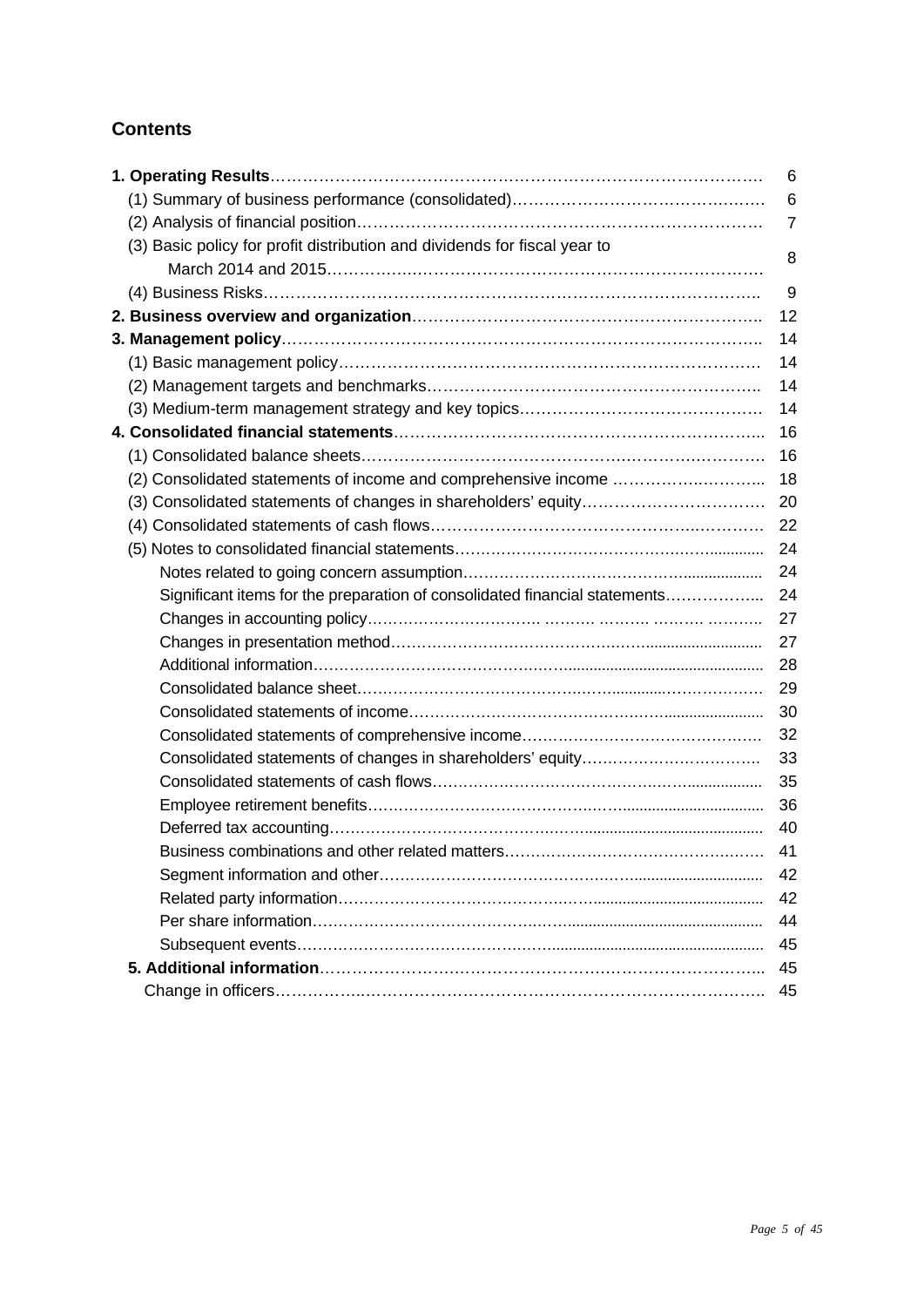### **1. Operating Results**

### **(1) Summary of business performance (consolidated)**

(All comparisons are with the same period in the previous fiscal year, unless stated otherwise.)

During the year under review, certain areas of the Japanese economy have displayed signs of recovery due to the weaker yen and rising share prices benefiting from monetary easing policies, but a decline in consumer sentiment following the consumption tax hike has led to ongoing uncertainty in the outlook.

In the snack foods market, there is a continuing consumer preference for products at lower price points. In comparison to other sectors of the industry, however, consumers appeared to find good value in the pricing and volume being offered in this sector, and the market remained firm.

In this environment, Calbee Group (hereafter "Calbee") continued initiatives to actively promote the twin pillars of innovation (growth strategies) and cost reduction. With regards to innovation, initiatives to expand our business overseas included entering into a business partnership with PepsiCo group in North America and beginning business with the Tingyi Group in China. In July 2013 we established a joint venture company with Wings Group in Indonesia, and in March 2014 established a subsidiary in the UK. We have also decided to establish a joint venture with Universal Robina Corporation in the Philippines. In domestic business we increased market share due to strong sales of potato-based snacks and cereal product *Fruits Granola*. With regard to cost reduction, we made efforts to lower our manufacturing cost ratio by centralizing procurement and improving capacity utilization.

Consolidated net sales for the fiscal year increased 11.4% to ¥199,941 million due to strong performance in the food production and sales business. In terms of profitability, operating income increased 24.9% to ¥19,717 million due to increased sales from actively investing in marketing with the aim of expanding our domestic and overseas market share.

Ordinary income increased 21.3% to ¥20,782 million due to a ¥772 million foreign exchange gain from the weaker yen. Net income increased 28.0% to ¥12,086 million.

|                   |                            |        |                            |        |          | Millions of yen, rounded down |
|-------------------|----------------------------|--------|----------------------------|--------|----------|-------------------------------|
|                   | FY ended<br>March 31, 2014 |        | FY ended<br>March 31, 2013 |        | Growth   | Growth on<br>local            |
|                   | Amount                     | ℅      | Amount                     | $\%$   |          | currency<br>basis             |
| Domestic<br>sales | 184,148                    | 92.1%  | 170,188                    | 94.9%  | $+8.2%$  | $+8.2%$                       |
| Overseas<br>sales | 15,792                     | 7.9%   | 9,222                      | 5.1%   | $+71.2%$ | $+42.4%$                      |
| Total             | 199,941                    | 100.0% | 179,411                    | 100.0% | $+11.4%$ | $+10.0%$                      |

### **Result by business:**

### **Food production and sales business**

Net sales increased by 11.3% to ¥196,919 million.

Snack foods:

Snack food sales increased 11.2% to ¥173,145 million driven by potato-based snacks and overseas sales.

1. Potato-based snacks

Net sales increased 7.8% to ¥111,888 million.

*Potato Chips*: Increased domestic market share through volume-up campaigns for core products (Usushio, Consomme, Norishio), by expanding limited-time *Kata-Age Potato* series products, by launching *Deepo*, a new deep-cut sliced potato chip product, and through an increase in orders from business partners for private brand products.

*Jagarico*: Increased sales through strong sales of 'L sized' products.

*Jagabee*: Sales of core products declined year on year.

2. Flour-based snacks

Net sales increased 1.9% to ¥21,856 million through strong sales of core products, such as *Kappa*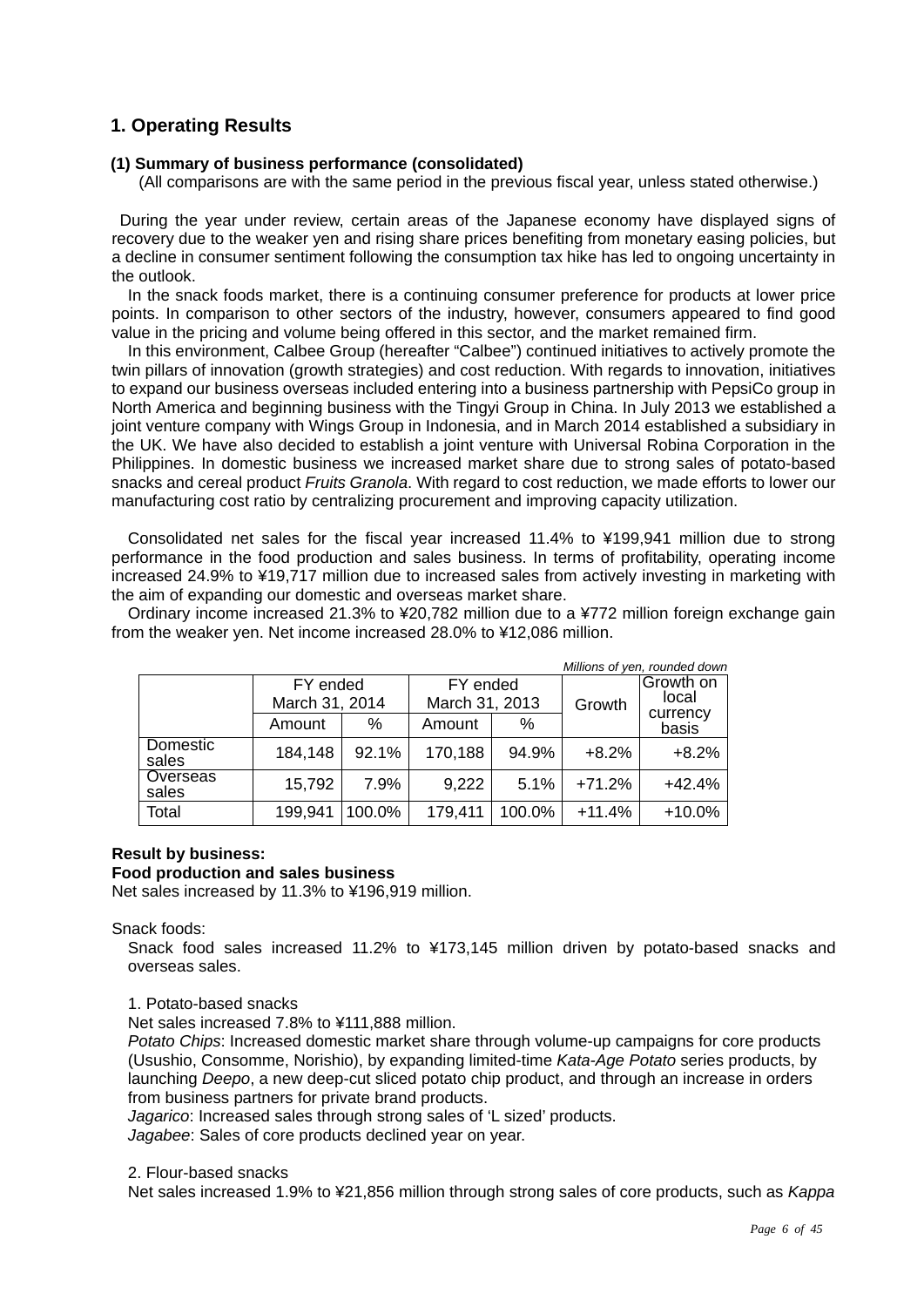*Ebisen* and *Sapporo Potato*.

### 3. Corn-based snacks

Net sales increased 10.0% to ¥14,620 million due to strong sales of the famous *Garrett Popcorn Shops* brand from Chicago, USA and sales growth of core product *Mike Popcorn*.

### 4. Domestic other snacks & overseas snacks

Net sales increased 44.6% to ¥24,780 million due to growth in domestic other snack sales through *Vegips* and growth in sales of overseas snacks in North America, China, etc.

### Other products (Processed bread and Cereal)

Net sales increased 11.4% to ¥23,773 million due to strong sales of *Fruits Granola* cereal. Rapid growth continues for *Fruits Granola*'s as it garners attention for reshaping breakfast and is the number one selling cereal in the domestic market.

### **Other businesses**

Net sales increased 25.0% to ¥3.021 million due to increased sales both in the distribution business and promotional sales tools business.

### **Consolidated forecasts for the fiscal year ending March 31, 2015**

Looking ahead, Calbee Group aims to further increase revenues and profits through ongoing innovation (our growth strategy) and cost reduction despite anticipating continued uncertainty due to factors including persistent low sale prices and higher raw material prices.

In the Food production and sales business, we anticipate increased revenues from growth in sales of snack products, such as Potato-based snacks, as well as from strengthening overseas developments in North America and China, etc. In Other products (Processed bread and Cereal), we forecast higher revenues by expanding sales of *Fruits Granola.* 

In Other businesses, we expect revenue growth from anticipated growth of promotional sales tools and distribution business.

As a result, for the consolidated fiscal year ending March 31, 2015, we forecast net sales of ¥213,000 million (up 6.5%). In terms of profits, although we expect the cost of raw ingredients to rise, due to increased revenues and further cost reduction initiatives, we forecast operating income of ¥22,500 million (up 14.1%), ordinary income of ¥22,500 million (up 8.3%) and net income of ¥13,300 million (up 10.0%).

The foreign exchange rates used in calculations for these forecasts are 1 dollar  $=$  ¥105.0, 1 renminbi  $=$  ¥17.4.

### **(2) Analysis of financial position**

(All comparisons are with the same period in the previous fiscal year, unless stated otherwise.)

#### 1) Assets, liabilities and net assets

Total assets as of March 31, 2014 were ¥140,966 million, an increase of ¥16,173 million from the end of the previous fiscal year. The primary contributing factor was an increase in cash and deposits, securities, inventories and property, plant and equipment. Securities have increased due to acquisition of funds in trust. Property, plant and equipment increased due to production lines for strong-selling *Fruits Granola* and the acquisition of plant facilities in Taiwan and elsewhere overseas.

Liabilities increased ¥4,392 million to ¥36,500 million, due to increased liabilities related to notes and accounts payable-trade and net defined benefit liability.

Net assets increased ¥11,781 million to ¥104,466 million, due to an increase in retained earnings and minority interests.

The equity ratio decreased 1.1 percentage points from the end of the previous fiscal year to 69.1% due to accounting method revisions related to retirement benefits and net assets per share was ¥729.93.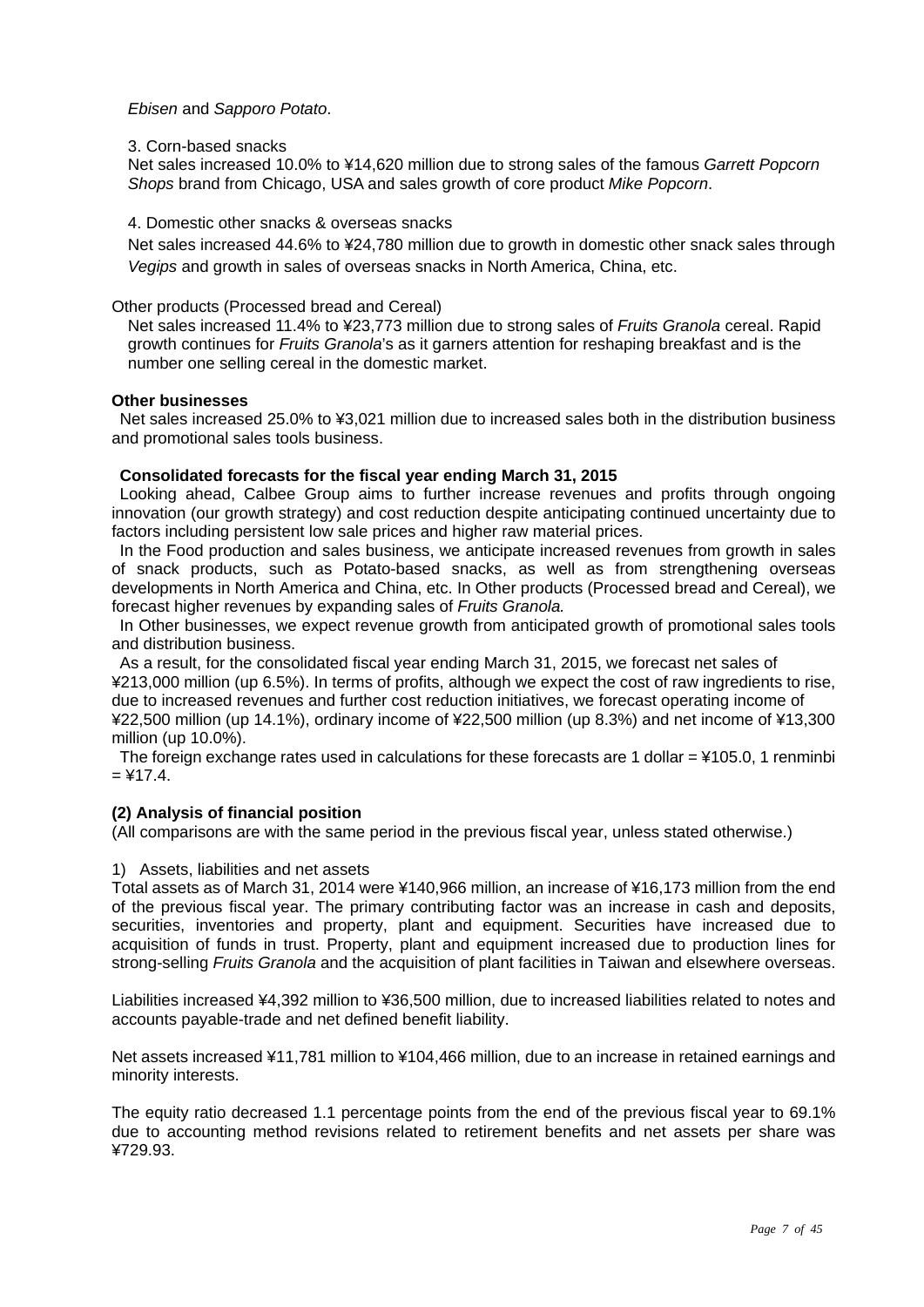### 2) Cash flow

Cash and cash equivalents as of March 31, 2014 were ¥31,592 million, ¥6,260 million higher than at the end of the previous fiscal year. The main contributing factors are detailed below.

#### Cash flows from operating activities

Net cash generated by operating activities during the period under review was an inflow of ¥23,478 million, compared to an inflow of ¥17,328 million of the previous fiscal year.

Factors resulting in this cash flow included income tax payments of ¥8,352 million, offset by an increase in income before income taxes and minority interests to ¥20,536 million, depreciation and amortization of ¥5,960 million, and decrease in notes and accounts receivable-trade of ¥2,606 million.

#### Cash flows from investing activities

Net cash used in investing activities during the period under review was an outflow of ¥17,041 million, compared to an outflow of ¥12,999 million for the previous fiscal year. The primary contributing factors were inflow of ¥3,000 million for proceeds from redemption of securities and ¥3,862 million for proceeds from withdrawal of time deposits, and outflow of ¥6,392 million in payments for acquisition of fixed assets, ¥11,995 million for the purchase of securities.

#### Cash flows from financing activities

Net cash used in financing activities during the period under review was an outflow of ¥383 million, compared to an inflow of ¥607 million for the previous fiscal year. This was primarily due to a ¥1,603 million inflow of proceeds from stock issuance to minority shareholders and a ¥2,314 million outflow for cash dividends paid.

|                                                 | FY ended<br>March 31,<br>2010 | FY ended<br>March 31,<br>2011 | FY ended<br>March 31,<br>2012 | FY ended<br>March 31,<br>2013 | FY ended<br>March 31,<br>2014 |
|-------------------------------------------------|-------------------------------|-------------------------------|-------------------------------|-------------------------------|-------------------------------|
| Equity ratio (%)                                | 65.2                          | 70.7                          | 71.6                          | 70.2                          | 69.1                          |
| Equity<br>ratio based<br>on<br>market price (%) |                               | 73.9                          | 126.4                         | 201.4                         | 229.9                         |
| service coverage<br>Debt<br>(%)                 | 0.4                           | 0.0                           | 0.1                           | 0.0                           | 0.0                           |
| ratio<br>Interest<br>coverage<br>(times)        | 118.6                         | 247.2                         | 1,031.4                       | 6,470.2                       | 1,581.1                       |

#### Reference: Related Cash flow indicators

Equity ratio: Shareholders' equity /Total assets

Equity ratio based on market price: Market capitalization/Total assets

Debt service coverage: Interest-bearing debt/Operating cash flow

Interest coverage ratio: Operating cash flow/Interest paid

1. Calculations based on consolidated financial results figures for all indices.

2. Market capitalization = market price on last trading day of period x total shares outstanding at end of period (excluding treasury shares (residual Calbee shares held in trust as treasury shares included within shareholders' equity))

3. There are no figures for equity ratio based on market price (%) since the Company was unlisted prior to March 2010

4. Cash flow is the Net Cash Provided from Operating Activities figure in the consolidated statement of cash flows.

5. Interest bearing debt includes all debt on which interest is paid recorded in the liabilities section of the consolidated balance sheet.

6. Payment use the interest expenses paid figure in the consolidated statements of cash flows.

### **(3) Basic policy for profit distribution and dividends for fiscal year to March 2014 and 2015**

Calbee recognizes that the distribution of profits to shareholders is an important management matter. Our policy is to consistently and actively distribute profits in accordance with our consolidated results while striving to improve our profitability and strengthen our financial position.

We will leverage our internal reserves for capital investment and other measures aimed at raising our corporate value.

On the basis of consistent and active distribution of profits and in consideration of our consolidated results and financial position, we plan to pay an annual dividend of ¥22 per share for the fiscal year ended March 31, 2014. (To be presented at the 65<sup>th</sup> General Meeting of Shareholders, June 25, 2014)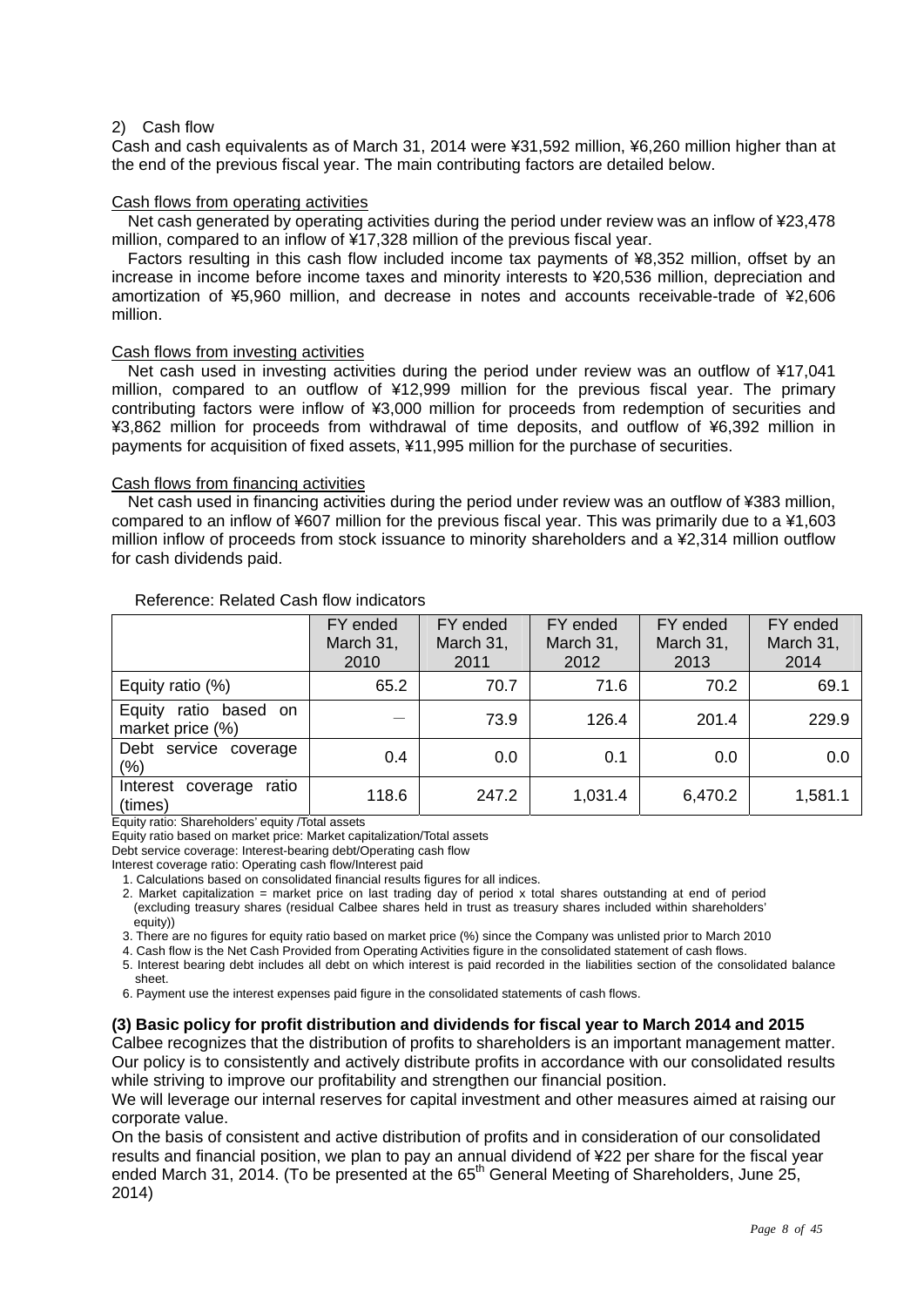As prescribed by Article 454 Clause 5 of the Companies Act, the Articles of Incorporation stipulate that the Company is able to pay interim dividends. However, a dividend will be paid once annually and upon review of certain factors including the annual results.

For the fiscal year ending March 31, 2015, we plan to increase the annual dividend by ¥4 to ¥26 per share.

### **(4) Business Risks**

The major risks to which the Calbee Group (the Group) is exposed in its operations are described below. In the interests of full disclosure, information has also been provided on risks that are not anticipated to necessarily have a major impact on the business but have been deemed important to facilitate a better understanding of the Group's business activities.

Recognizing the possibility that such risks may materialize, the Group's policy is to avoid these risks where possible and to mitigate any impact in the event that they materialize. The risks and forward-looking statements described below are based on judgments made by the Group as of the date of publication of this report.

### **1. Product Development**

The Group conducts research and development activities to provide customers with unique, value-added products that maximize the nutritional content and flavor of natural ingredients. Meanwhile, there is considerable change underway in the Group's operating environment owing to diversifying customer tastes, growing health awareness, and Japan's low birthrate and ageing society. The ability to rapidly respond to these changes and develop high value-added products is becoming an increasingly important factor in the Group's business expansion. As such, the Group conducts research and development activities in accordance with annual plans in the areas of new product development, existing product improvement, cost reduction, and analysis of ingredients and nutrients. However, there is no guarantee that investment in these development activities will result in the successful launch of new products, and any divergence between research and development themes and market needs could have an impact on the Group's operating results and financial position.

### **2. Ingredient Procurement**

In principle, imports of raw potatoes, the main ingredient of potato snacks such as Potato Chips, Jagarico and Jagabee, are not permitted into Japan. In order to secure sufficient supplies of domestically produced high-quality potatoes at a stable price, the Group has sought to build a procurement system based on ongoing grower contracts concluded since launching its first potato snacks. Although these grower contracts enable stable supplies, harvest conditions could prevent the Group from securing sufficient supplies of raw potatoes, resulting in sales opportunity losses and increased costs due to emergency procurement that could have an impact on the Group's operating results and financial position.

 Moreover, changes in demand trends and fluctuations in the price of crude oil could effect procurement costs for a wide range of raw materials such as edible oils, other ingredients and product packaging, which could also have an impact on the Group's operating results and financial position.

### **3. Product Safety**

Consumer demands for greater food safety have increased in recent years. In response, the Group strictly monitors the quality of ingredients and manufacturing processes and takes all possible precautions to ensure product quality and prevent foreign objects from entering its products. However, unforeseen problems related to ingredients and manufacturing processes could have an impact on the Group's operating results and financial position.

Furthermore, in April 2002, the Swedish government released the results of research showing that grilling or frying foods with high carbohydrate content can generate acrylamide, a carcinogen. Japan's Ministry of Health, Labour and Welfare has said it does not foresee any health impact from this substance for people who consume average amounts of this type of food, and at this point, there has been no impact on the Group's operating results. Nevertheless, this issue could develop in the future to the point where it has an impact on the entire snack foods industry.

### **4. Competitive Risk**

The Group has a stable share of the snack food market. However, intensifying competition from rival domestic companies, a significant influx of foreign capital into the market, or sector realignment due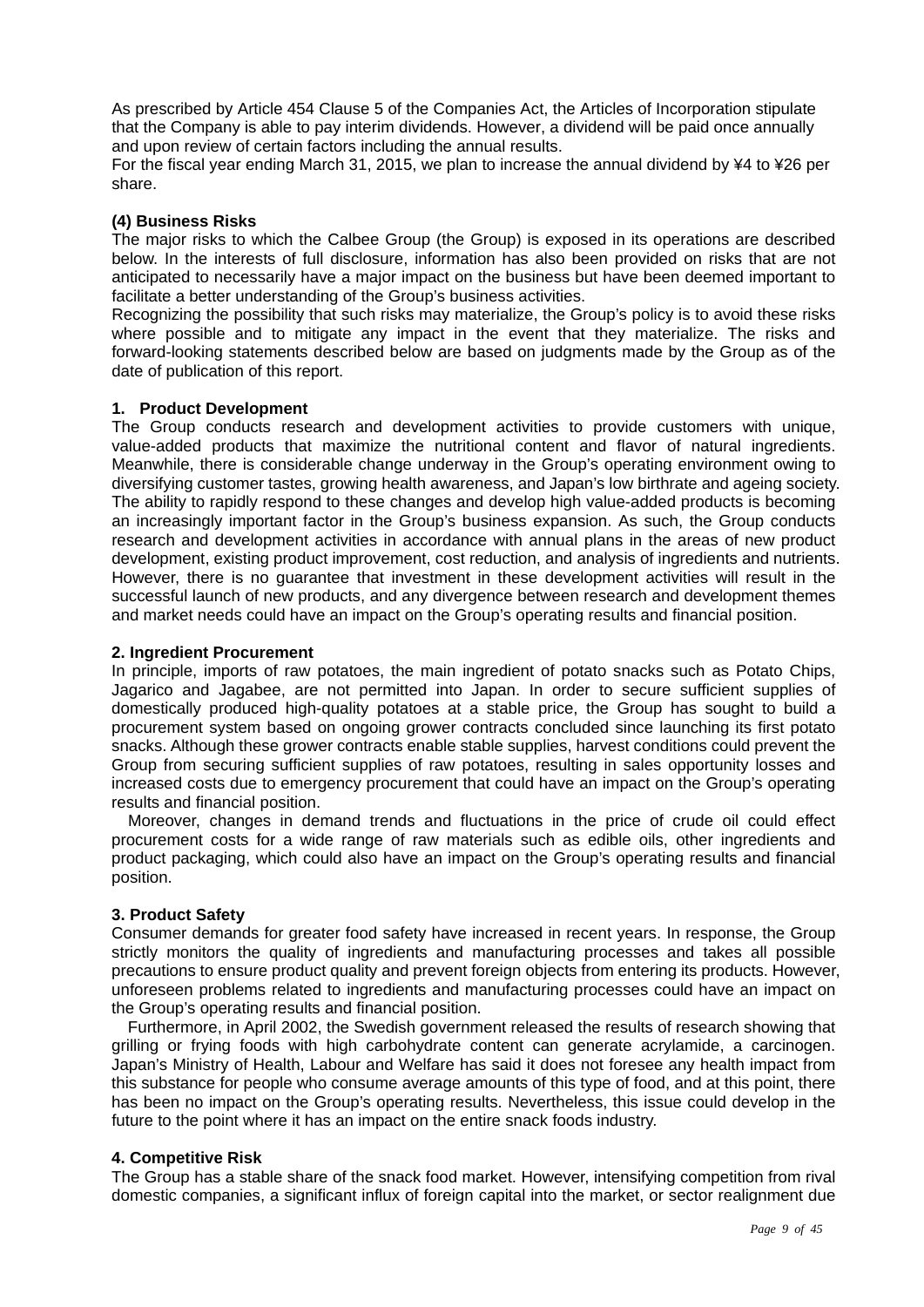to M&A deals could have an impact on the Group's operating results and financial position.

In addition, choosing to lower prices in response to price reductions implemented by competitors could result in lower profit margins and other outcomes, which in turn could have an impact on the Group's operating results and financial position.

### **5. Global Expansion**

The Group is using subsidiaries in the U.S., China, Hong Kong, Thailand, South Korea and Taiwan to expand its operations outside the Japanese market. The Group believes it is necessary to develop markets from a global perspective to deliver growth over the longer term. Going forward, the Group intends to expand its operations more rapidly and boost its competitiveness. However, efforts to develop its presence in global markets may not proceed as anticipated and the Group may have to review its growth strategy. In addition, as the Group expands its operations, changes in the political and economic conditions of a variety of countries and regions, as well as fluctuations in foreign exchange markets, could have an impact on the Group's operating results and financial position.

### **6. Relationship with Major Shareholder**

As of March 31, 2014, Frito-Lay Global Investments B.V. (FLGI), a wholly owned subsidiary of PepsiCo, Inc., owned 20.00% of Calbee, Inc. shares (after full dilution) making Calbee (the Company) an equity-method affiliate of PepsiCo. FLGI, which directly owns the shares of the Company, is a wholly owned PepsiCo subsidiary, so PepsiCo effectively makes all decisions regarding the exercise of common share voting rights. PepsiCo is one of the world's largest food and beverage makers and is listed on the New York Stock Exchange. Also, PepsiCo operates globally in the same snack foods field as the Company via group companies, primarily its subsidiary Frito-Lay North America, Inc.

On June 24, 2009, the Company and PepsiCo concluded a strategic alliance, based on the understanding that combining management capabilities to generate synergies was necessary to deliver sustained growth for both companies. In order to reinforce the partnership with PepsiCo, the Company allocated new shares to PepsiCo's wholly owned subsidiary FLGI via a private placement, and at the same time, acquired all the shares of PepsiCo's subsidiary Japan Frito-Lay Ltd.

Under the strategic partnership, PepsiCo has agreed not to operate a snack food business in the Japanese market and therefore does not compete with the Company in Japan. Also, because no restrictions have been placed on overseas business development, the Company believes there are no limits on its management decisions or business development under the agreement.

The Company intends to maintain this strategic partnership and work toward boosting corporate value. However, in the future it may no longer be possible to generate synergies from the partnership in the event that PepsiCo makes changes to its management policy and business strategy. In addition, the PepsiCo Group could become a competitor in the Japanese market in the event that the partnership is dissolved for any reason. Any of these developments could have an impact on the Group's operating results and financial position.

### **a. Personnel Relationship**

Currently, one person from the PepsiCo Group has been invited to sit on the Company's Board of Directors as an outside director. The Company made this invitation in order to benefit from the individual's detailed understanding of the global food industry and her knowledge and experience as a manager of a multinational company.

| Name       | Position at the Company | Position in the PepsiCo Group                               |
|------------|-------------------------|-------------------------------------------------------------|
| Umran Beba | Director                | Senior Vice President and<br>Chief HR Officer, PepsiCo AMEA |

### **b. Business Relationship**

The Company's subsidiary Japan Frito-Lay Ltd. receives imports of snack foods from Frito-Lay, Inc., a PepsiCo Group company. In addition, from April 2013 the Company's subsidiary Calbee North America, LLC sells snack foods to PepsiCo Group's Frito-Lay North America, Inc.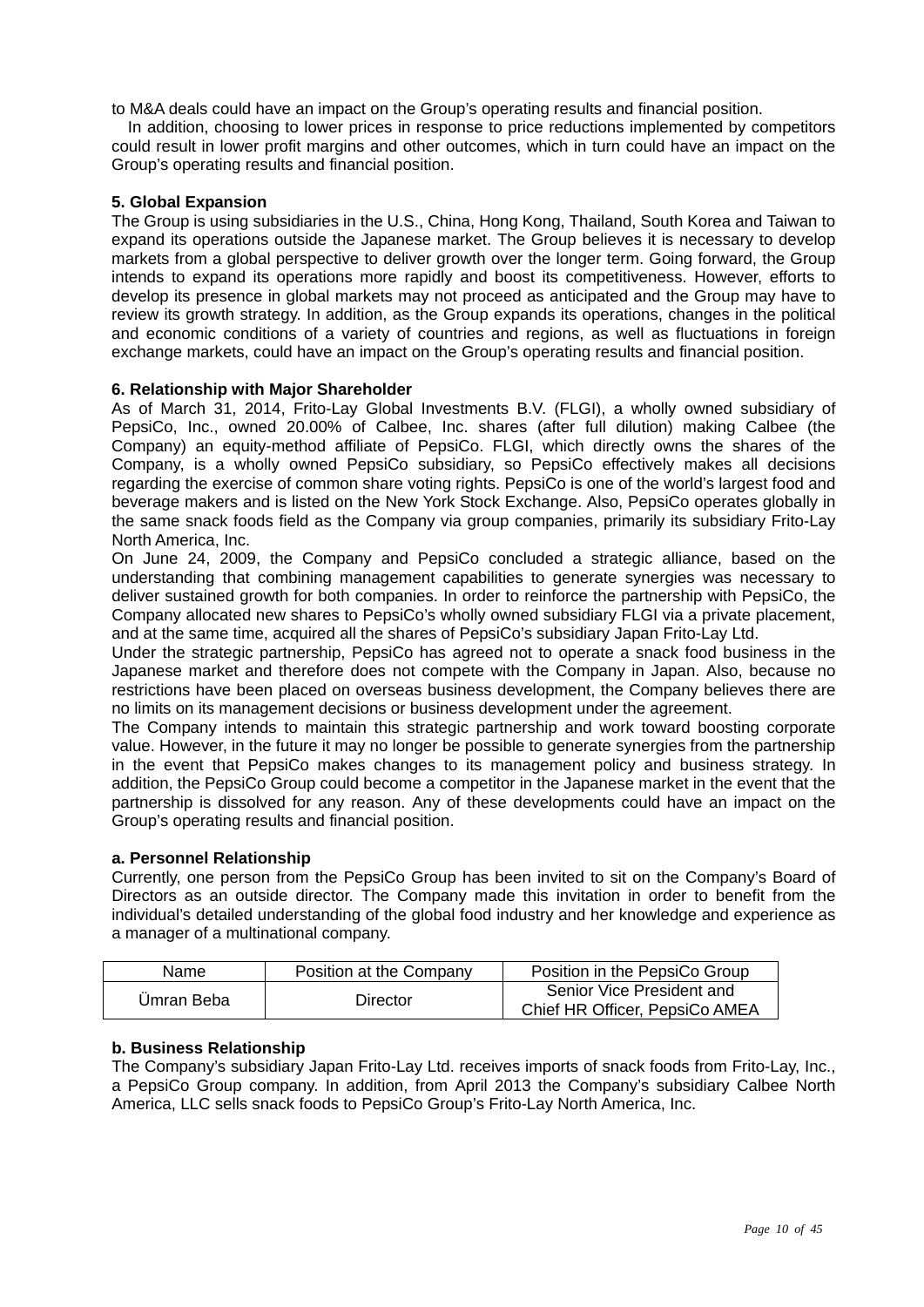### **c. Capital Relationship**

Under the strategic partnership with PepsiCo, the Company and PepsiCo have agreed that from the perspective of maintaining the strategic partnership, PepsiCo shall not own more than 20.00% of the Company's shares. In future, PepsiCo's ownership ratio in the Company may be subject to change, owing to changes in the management policies or business strategies of PepsiCo or the Company, or as a result of other factors such as changes in the Company's internal or external business environment.

### **7. Legal Regulations**

In the course of its business activities, the Group is subject to a range of legal regulations, including the Food Sanitation Act, Act against Unjustifiable Premiums and Misleading Representations, Measurement Act, Unfair Competition Prevention Act, Plant Protection Act, and Consumer Product Safety Act. The Group may incur additional costs to respond to revisions to these regulations or their abolishment and the implementation of new regulations, and this could have an impact on the Group's operating results and financial position.

The Group has also received a variety of permits and licenses necessary to conduct its business activities. However, the Group's business activities may be restricted if these permits and licenses are cancelled due to legal infringements or other reasons, which could have an impact on the Group's operating results and financial position.

### **8. Natural Disaster Risk**

The Group conducts necessary periodic inspections of its manufacturing lines to avoid the risk of shutdowns to these lines. It has also built a stable product supply framework by dispersing its manufacturing sites. However, there is no guarantee that manufacturing facilities will not be damaged as a result of a natural disaster or other event. Any such damage to facilities could lead to a drop in sales and an increase in costs, which could have an impact on the Group's operating results and financial position.

### **9. Risks Related to Noncurrent Asset Impairment Losses**

The Group owns a wide range of assets such as business facilities and real estate. The Group may be required to record impairment losses on these assets owing to factors such as the level of use, declining market prices, and anticipated cash flows. Recording of such losses could have an impact on the Group's operating results and financial position.

### **10. Risks Related to Intellectual Property Rights**

The Group works to protect and manage its various intellectual property rights through a specialist department. It also strives to avoid infringements of rights owned by third parties. However, unauthorized use of the Group's intellectual property rights by a third party or pursuit of damages by a third party for infringement of their rights by the Group, could have an impact on the Group's operating results and financial position.

### **11. Environmental Risk**

The Group is aiming to save energy and reduce  $CO<sub>2</sub>$  emissions by implementing initiatives to conserve energy based on the approach of curbing energy losses. This is part of its efforts to comply with environmental laws and regulations. However, the Group may have to invest in new facilities and change its waste disposal methods as a result of revisions to environmental regulations and this could have an impact on the Group's operating results and financial position.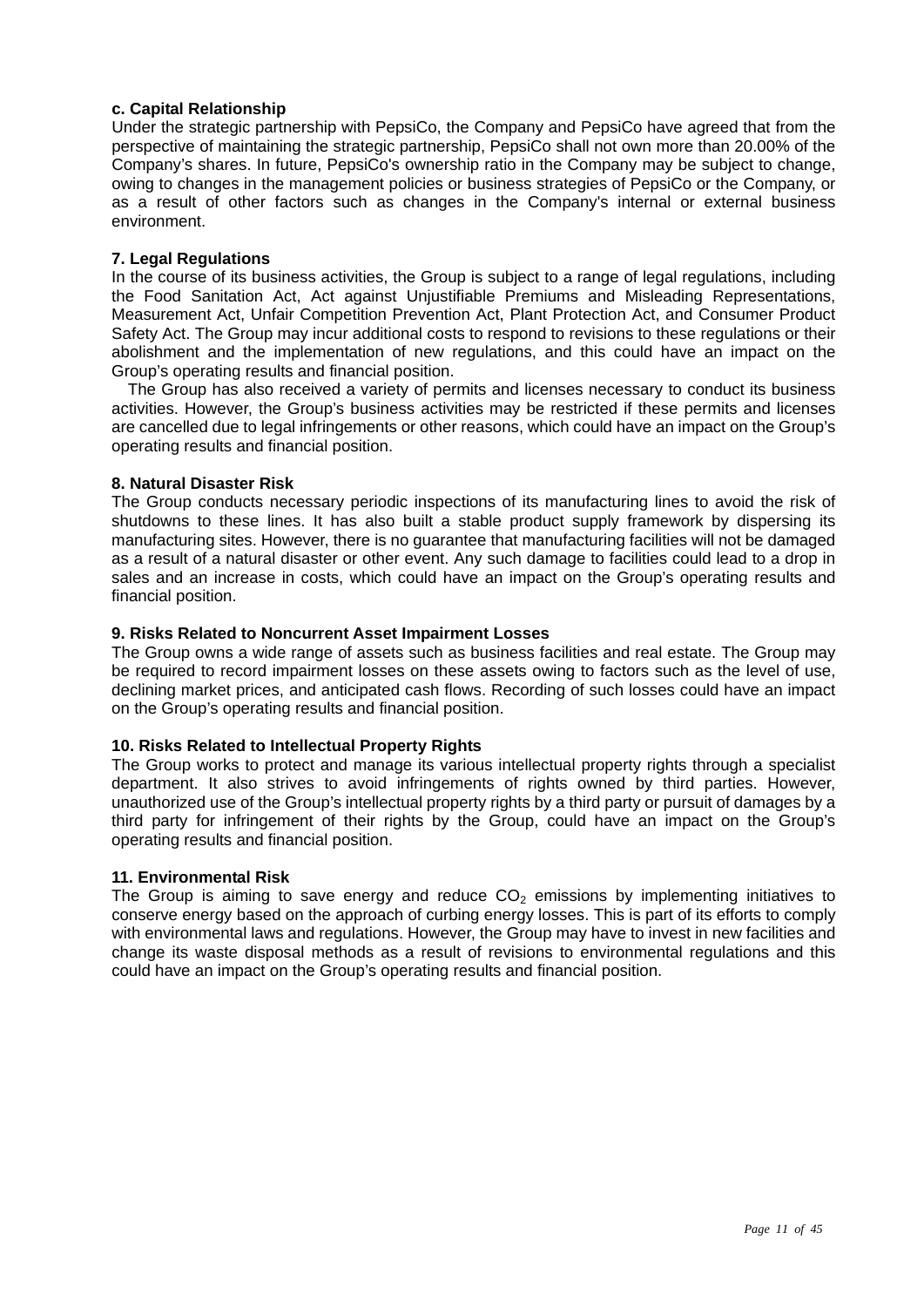### **2. Business overview and organization**

Calbee Group is composed of CALBEE, Inc., 22 subsidiaries (10 domestic, 12 overseas) and 3 affiliate companies primarily engaged in the manufacture and sale of potato chips and other potato-based snacks, flour-based snacks and corn-based snacks categories. In addition to snack foods we are also engaged in the manufacture and sale of processed breads and cereals. Calbee is an equity method affiliate of US food and beverage maker PepsiCo, Inc.

Calbee provides products and services under our founding philosophy of being committed to harnessing nature's gifts, to brining taste and fun, and to contributing to healthy lifestyles. The positioning of core companies within the Group is as follows:

### **Food production and sales business**

#### ・Snack Foods

In Japan, Calbee and Japan Frito-Lay Ltd. are engaged in manufacturing and sales with certain products sold through Calnac Co., Ltd. Certain products are manufactured by Calbee Potato, Inc., and Calbee Eatalk Co., Ltd. Calbee Shokuhin Co., Ltd. and Calbee Potato, Inc. procure ingredients.

Overseas, Calbee North America, LLC in the U.S., Calbee Tanawat Co.,Ltd. in Thailand, Calbee Four Seas Co.,Ltd. in Hong Kong, CFSS Co. Ltd. and Calbee (Hangzhou) Foods Co., Ltd. in China, Haitai-Calbee Co., Ltd. in Korea and Calbee (Taipei) Foods Co., Ltd. in Taiwan are engaged in manufacturing and sales. Further, Qingdao Calbee Foods Co., Ltd., Yantai Calbee Co., Ltd. and Calbee North America, LLC procure ingredients and manufacture dough for snacks.

・Processed Breads

Garden Bakery, Inc. and Tower Bakery, Inc. manufacture and sell sweet buns and breads for retail customers.

・Cereal Foods

Calbee manufacture and sell cereal foods.

#### **Other businesses**

Our distribution business is run by Snack Food Service Co., Ltd. Production planning and dispatch agency service for sales promotional tools (POP, etc.) is conducted by Calbee.

See following page for image of the organizational structure.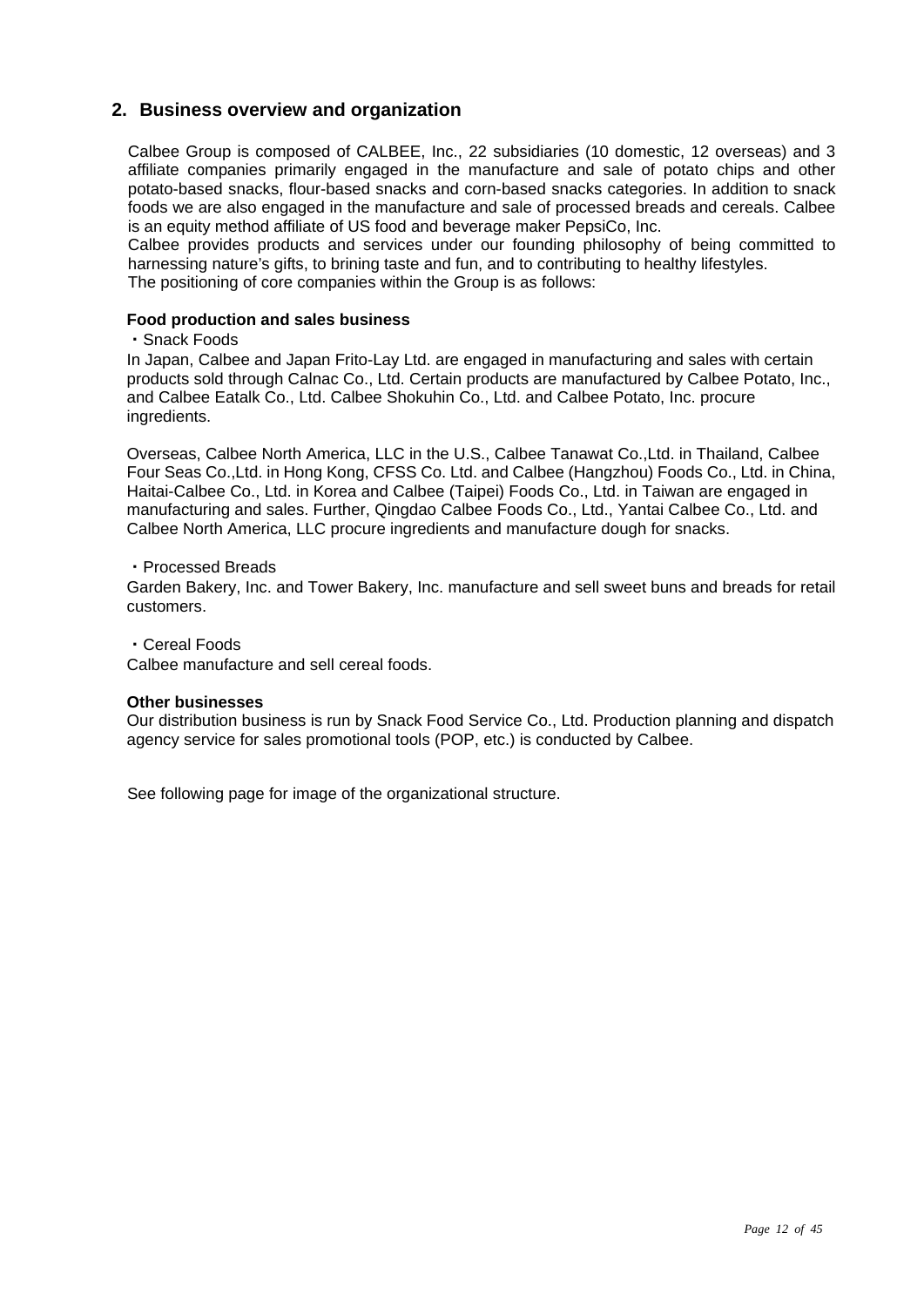#### **Organizational structure**



\*1. Displays only important transactions

\*2. In June 2009, Calbee concluded strategic partnership agreements with PepsiCo, Inc. (other affiliate companies)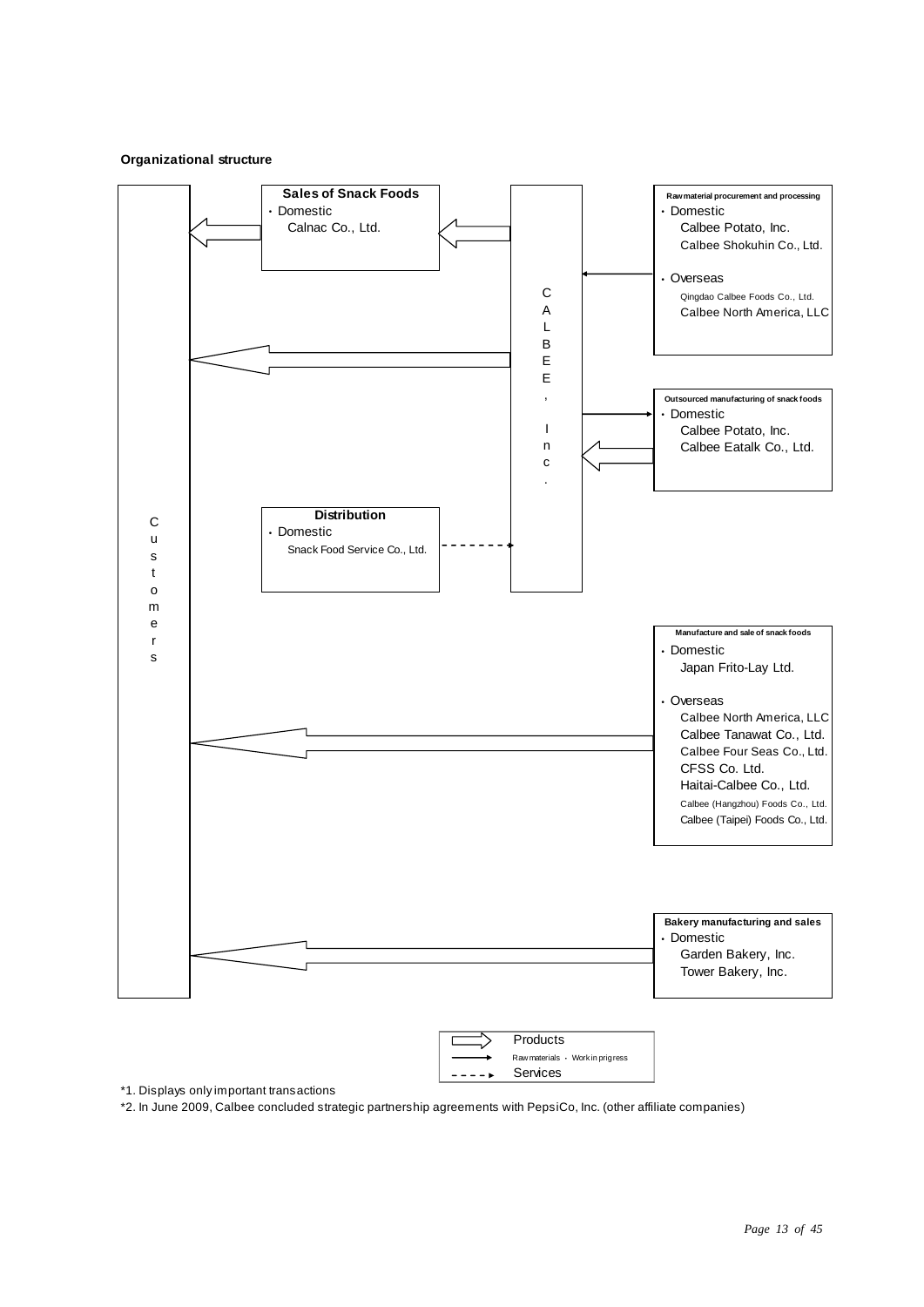### **3. Management policy**

### (1) Basic management policy

The Calbee Group conducts its business based on our mission statement "We are committed to harnessing nature's gifts, to brining taste and fun and to contributing to healthy lifestyles" and as a leading company providing valuable products to the snack foods market.

Further, we aim to further increase our corporate value guided by our vision statement "We must become a company to be respected, admired and loved firstly by customers, suppliers and distributors, secondly by our employees and their families, thirdly by communities and finally by stockholders."

### (2) Management targets and benchmarks

The Calbee Group considers profitability and financial stability as very important. We aim to achieve a net sales to operating income ratio of 15% over the medium term.

#### (3) Medium-term management strategy and key topics

Despite signs of recovery in certain areas benefiting from the recent economic stimulus, due to the impact of the April 2014 consumption tax increase on consumer spending, as well as the dramatic rise in the price of raw materials and other factors due to a weakening of the yen, we expect the challenging economic environment to continue. The environment for the food market is changing greatly and we expect customers to have a heightened sense of safety and assurance, and to have increasingly diversified preferences.

Amidst this environment, the Calbee Group recognizes the need to respond with more speed and competitiveness, while looking towards overseas markets, as an important management issue. Calbee strives for future growth by aiming for ongoing growth and a highly profitable structure based on our two core management pillars of innovation (our growth strategy) and cost reductions.

### 1. Innovation (growth strategy)

(1) Expanding overseas business

We must expand existing overseas businesses and develop new markets in order to achieve medium-term growth. We are aiming to expand overseas business in the key regions of North America, China, Asia, and Western Europe by providing products at affordable prices and through other initiatives in each of these regions. Our medium-term target for contributions from overseas sales is 30% or more.

(2) New product development

We will further accelerate the pace of new product development and promote development of unique and valuable products to our customers.

(3) Expanding domestic market share

We are aiming to increase our market share by expanding the domestic snack foods and cereal markets through promotional activities, new product development and existing product renewal. We are aiming for the overwhelming top position and aim to have the highest share throughout the confectionary market.

(4) Strengthening our alliance with PepsiCo, Inc.

We are creating benefits from the synergy gained by leveraging our management skills with those of our strategic partner, PepsiCo, a major global foods and beverage maker. Pepsi Group has exclusive rights to sell and market Calbee produced *Ruffles® Crispy Frie*s *(Jagabee)* in North America. Calbee Group and Pepsi Group will execute their strengths in production development, and sales and marketing respectively as we work to increase our sales.

(5) Licensing and acquisition

 We will pursue licensing or acquisition initiatives when we discover excellent companies or products either in Japan or overseas.

(6) New business development

 Calbee Group has not significantly diverged from our business areas, however we do explore various opportunities for new business development. One such example was the establishment of Calbee Plus antennae shops and expansion of the legendary Garrett Popcorn Shop, founded in Chicago, USA. We are announcing new messages and are planning to communicate directly with customers. In another instance, in April 2014 we opened the GRAND Calbee and grano-ya directly-managed shops in department stores.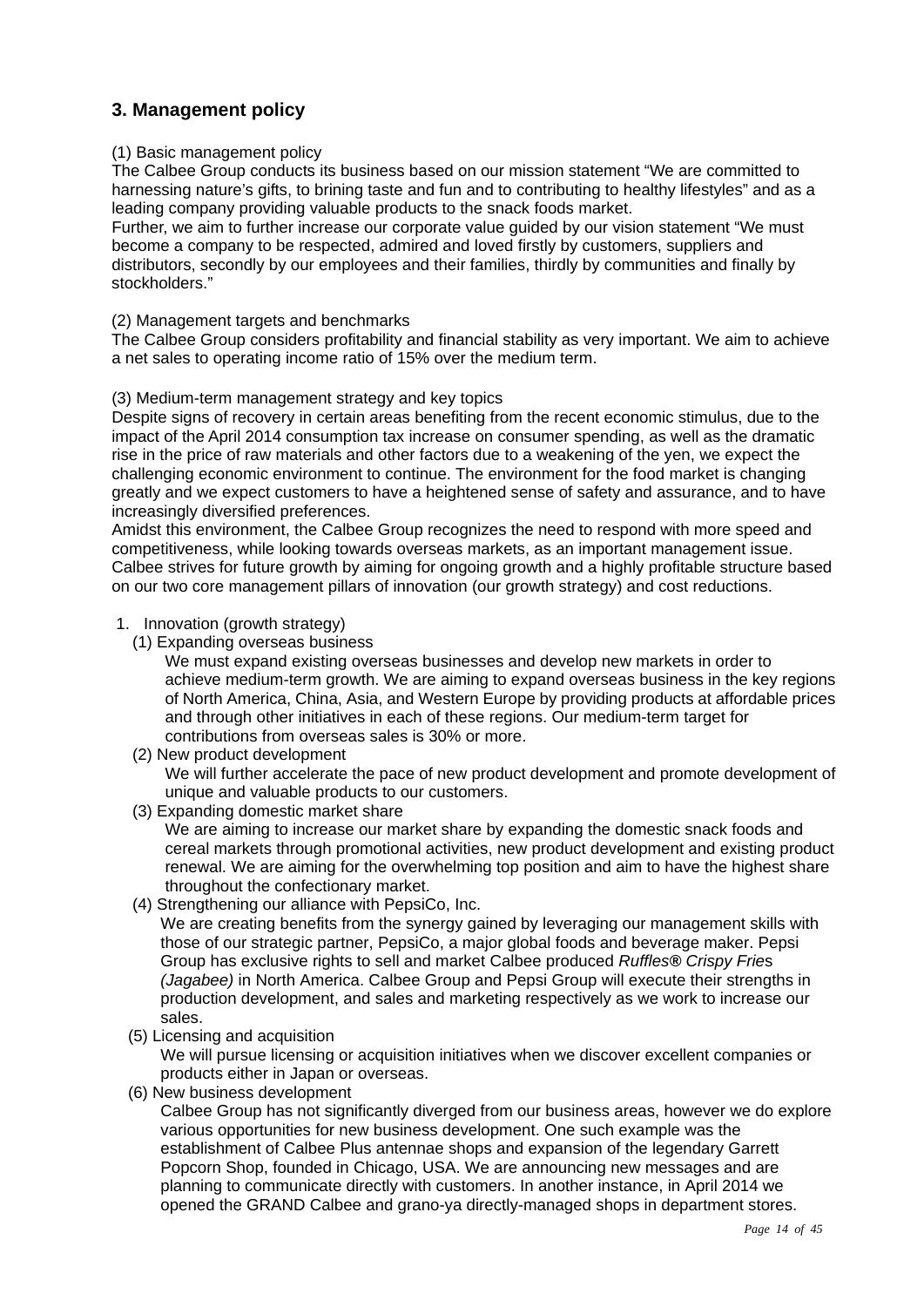### 2. Cost reductions

Cost reduction initiatives are being implemented in all businesses and areas throughout the Group in order to strengthen our cost competitiveness. We will promote corporate restructuring efforts, and build a strong foundation resistant to changes in the operating environment with our strengths in domestic markets as well as in those overseas.

(1) Lower cost of raw materials

We will strive to further reduce costs through cooperation with suppliers and will continue and promote centralized procurement, including overseas procurement. Additionally, we will further strengthen the effectiveness of cost reductions by reviewing specifications, primarily those in the R&D Group.

- (2) Improve production efficiencies and utilization ratios We will improve production efficiencies through initiatives including the change review of production items at each factory, optimization of production personnel and standardization. Further, by better integrating marketing, sales and manufacturing activities we aim to smooth our production and improve utilization ratios at our factories. Calbee strives to provide affordable products and services to all of our customers.
- (3) Effective use of selling expenses We will strive to moderate selling expenses by working to increase the efficiency and effectiveness of promotional activities.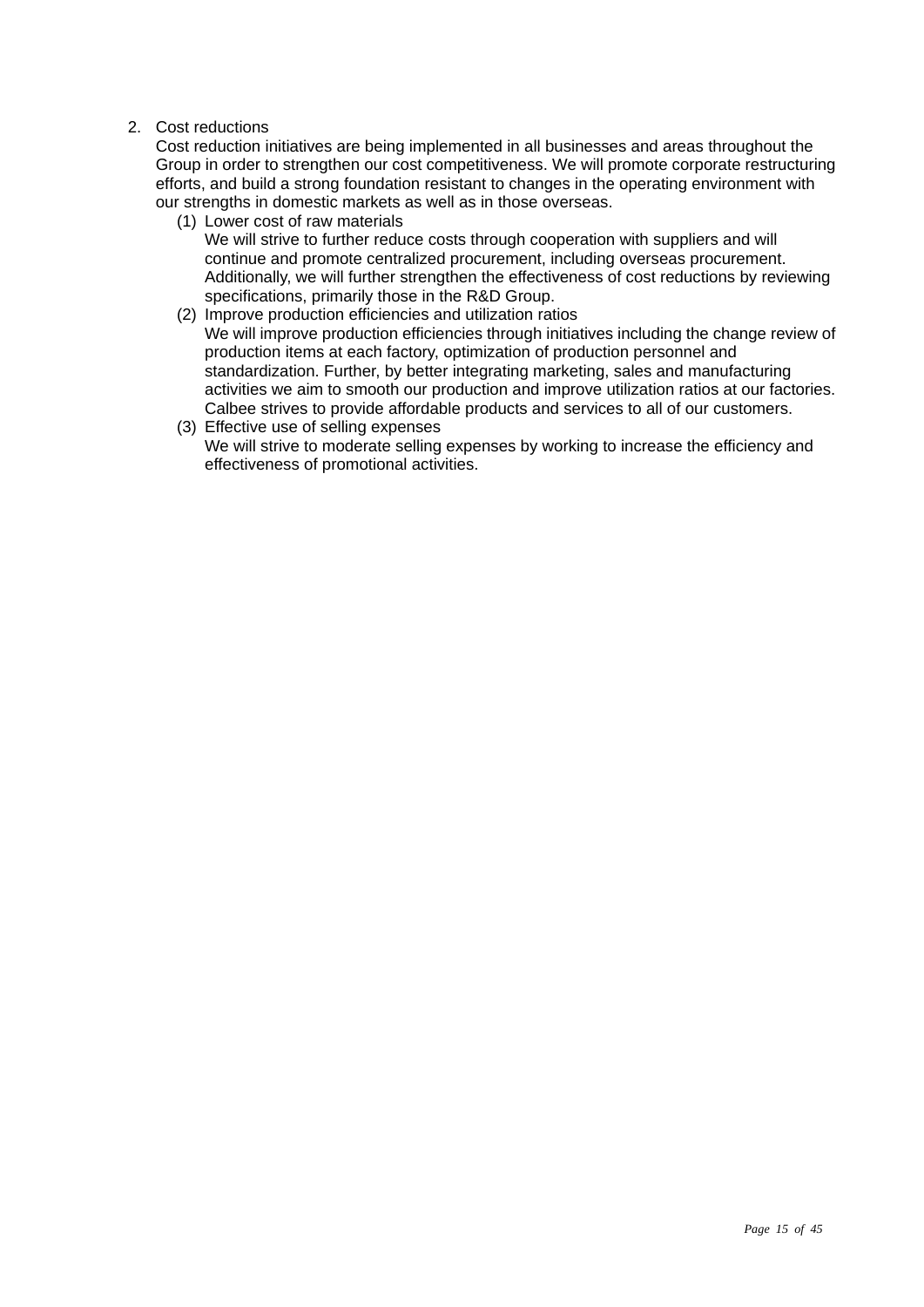### **4. Consolidated financial statements**

### **(1) Consolidated balance sheets**

|                                        | Millions of yen, rounded down |                         |  |
|----------------------------------------|-------------------------------|-------------------------|--|
|                                        | As of<br>March 31, 2014       | As of<br>March 31, 2013 |  |
| Assets                                 |                               |                         |  |
| <b>Current assets</b>                  |                               |                         |  |
| Cash and deposits                      | 18,783                        | 17,342                  |  |
| Notes and accounts receivable-trade    | 17,392                        | 19,787                  |  |
| <b>Securities</b>                      | 29,997                        | 13,999                  |  |
| Inventories (Note 1)                   | 6,522                         | 5,661                   |  |
| Deferred tax assets                    | 2,828                         | 2,790                   |  |
| Other                                  | 3,312                         | 3,192                   |  |
| Allowance for doubtful accounts        | (3)                           | (3)                     |  |
| <b>Total current assets</b>            | 78,834                        | 62,770                  |  |
| Noncurrent assets                      |                               |                         |  |
| Property, plant and equipment          |                               |                         |  |
| <b>Buildings and structures</b>        | 55,877                        | 54,008                  |  |
| Accumulated depreciation               | (34, 907)                     | (33, 373)               |  |
| Buildings and structures, net          | 20,970                        | 20,634                  |  |
| Machinery, equipment and vehicles      | 78,418                        | 75,295                  |  |
| Accumulated depreciation               | (62,018)                      | (60, 966)               |  |
| Machinery, equipment and vehicles, net | 16,400                        | 14,329                  |  |
| Land                                   | 10,773                        | 10,790                  |  |
| Lease assets                           | 329                           | 502                     |  |
| Accumulated depreciation               | (221)                         | (303)                   |  |
| Lease assets, net                      | 108                           | 199                     |  |
| Construction in progress               | 1,009                         | 2,701                   |  |
| Other                                  | 4,095                         | 3,786                   |  |
| Accumulated depreciation               | (3, 191)                      | (2,989)                 |  |
| Other, net                             | 903                           | 797                     |  |
| Total property, plant and equipment    | 50,166                        | 49,453                  |  |
| Intangible assets                      |                               |                         |  |
| Goodwill                               | 3,347                         | 3,954                   |  |
| Other                                  | 1,265                         | 1,343                   |  |
| Total intangible assets                | 4,613                         | 5,297                   |  |
| Investments and other assets           |                               |                         |  |
| Investment securities (Note 2)         | 1,526                         | 1,359                   |  |
| Long-term loans receivable             | 229                           | 294                     |  |
| Deferred tax assets                    | 1,453                         | 538                     |  |
| Prepaid pension cost                   |                               | 2,291                   |  |
| Net defined benefit asset              | 1,891                         |                         |  |
| Other (Note 2)                         | 2,344                         | 2,891                   |  |
| Allowance for doubtful accounts        | (92)                          | (103)                   |  |
| Total investments and other assets     | 7,353                         | 7,270                   |  |
| <b>Total noncurrent assets</b>         | 62,132                        | 62,022                  |  |
| <b>Total assets</b>                    | 140,966                       | 124,793                 |  |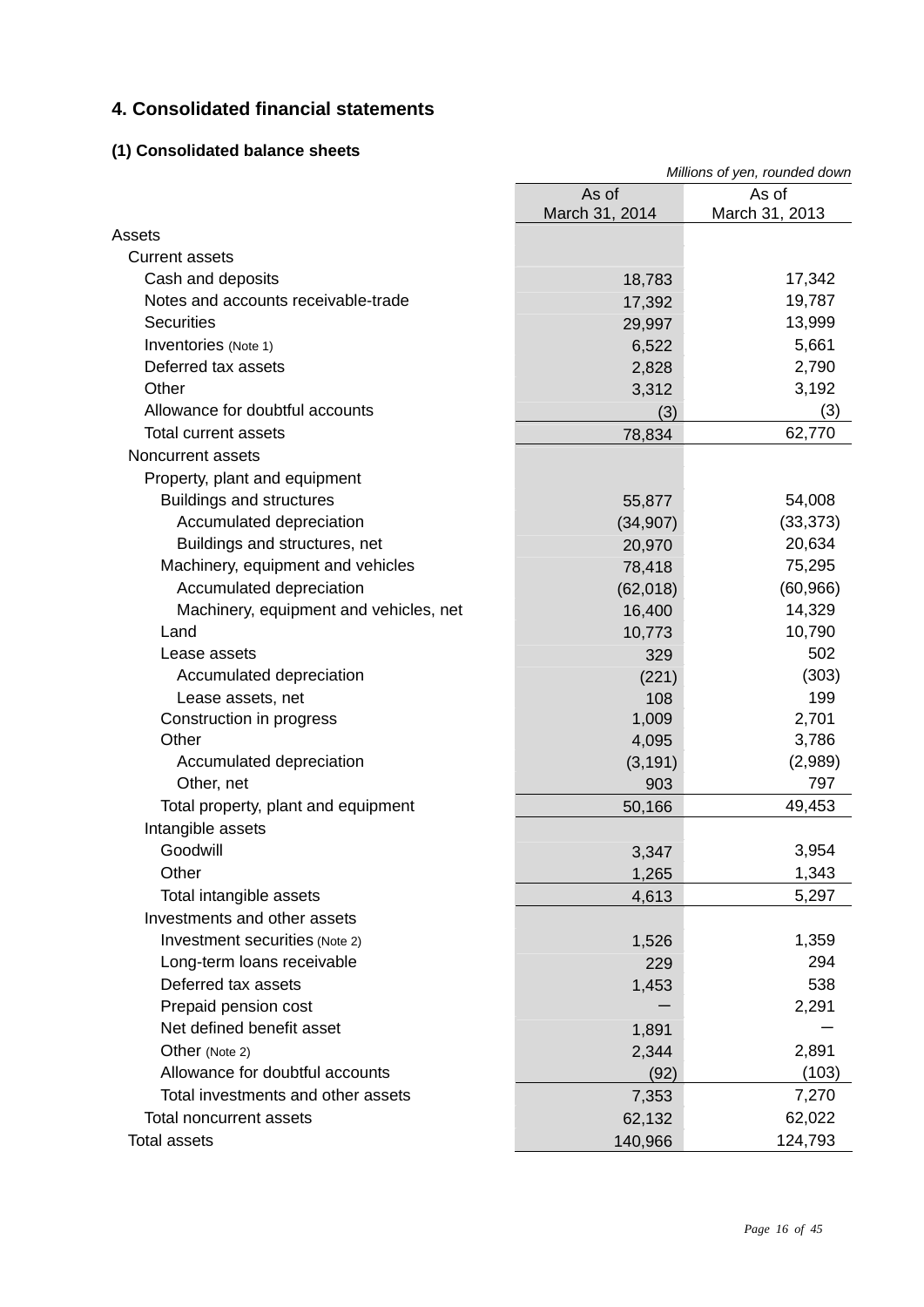### **Consolidated balance sheets, continued**

|                                                       | Millions of yen, rounded down |                         |  |
|-------------------------------------------------------|-------------------------------|-------------------------|--|
|                                                       | As of<br>March 31, 2014       | As of<br>March 31, 2013 |  |
| Liabilities                                           |                               |                         |  |
| <b>Current liabilities</b>                            |                               |                         |  |
| Notes and accounts payable-trade                      | 7,897                         | 6,671                   |  |
| Lease obligations                                     | 63                            | 112                     |  |
| Accounts payable-other                                | 3,739                         | 3,891                   |  |
| Income taxes payable                                  | 5,324                         | 5,031                   |  |
| Deferred tax liabilities                              | 126                           | 95                      |  |
| Provision for bonuses                                 | 3,573                         | 3,644                   |  |
| Provision for directors' bonuses                      | 217                           | 192                     |  |
| Provision for stocks payment                          | 13                            |                         |  |
| Other                                                 | 7,717                         | 6,827                   |  |
| <b>Total current liabilities</b>                      | 28,673                        | 26,468                  |  |
| <b>Noncurrent liabilities</b>                         |                               |                         |  |
| Long-term loans payable                               |                               | 7                       |  |
| Lease obligations                                     | 83                            | 145                     |  |
| Deferred tax liabilities                              | 292                           | 269                     |  |
| Provision for retirement benefits                     |                               | 3,973                   |  |
| Provision for directors' retirement benefits          | 591                           | 527                     |  |
| Net defined benefit liability                         | 6,134                         |                         |  |
| Asset retirement obligations                          | 639                           | 631                     |  |
| Other                                                 | 85                            | 85                      |  |
| <b>Total noncurrent liabilities</b>                   | 7,827                         | 5,639                   |  |
| <b>Total liabilities</b>                              | 36,500                        | 32,107                  |  |
| Net assets                                            |                               |                         |  |
| Shareholders' equity                                  |                               |                         |  |
| Capital stock                                         | 11,946                        | 11,586                  |  |
| Capital surplus                                       | 11,514                        | 11,154                  |  |
| Retained earnings                                     | 74,259                        | 64,215                  |  |
| Treasury shares                                       | (262)                         |                         |  |
| Total shareholders' equity                            | 97,458                        | 86,956                  |  |
| Accumulated other comprehensive income                |                               |                         |  |
| Valuation difference on available-for-sale securities | 210                           | 98                      |  |
| Foreign currency translation adjustment               | 973                           | 500                     |  |
| Remeasurements of defined benefit plans               | (1, 266)                      |                         |  |
| Total accumulated other comprehensive income          | (82)                          | 598                     |  |
| Subscription rights to shares                         | 34                            | 50                      |  |
| Minority interests                                    | 7,055                         | 5,079                   |  |
| Total net assets                                      | 104,466                       | 92,685                  |  |
| Total liabilities and net assets                      | 140,966                       | 124,793                 |  |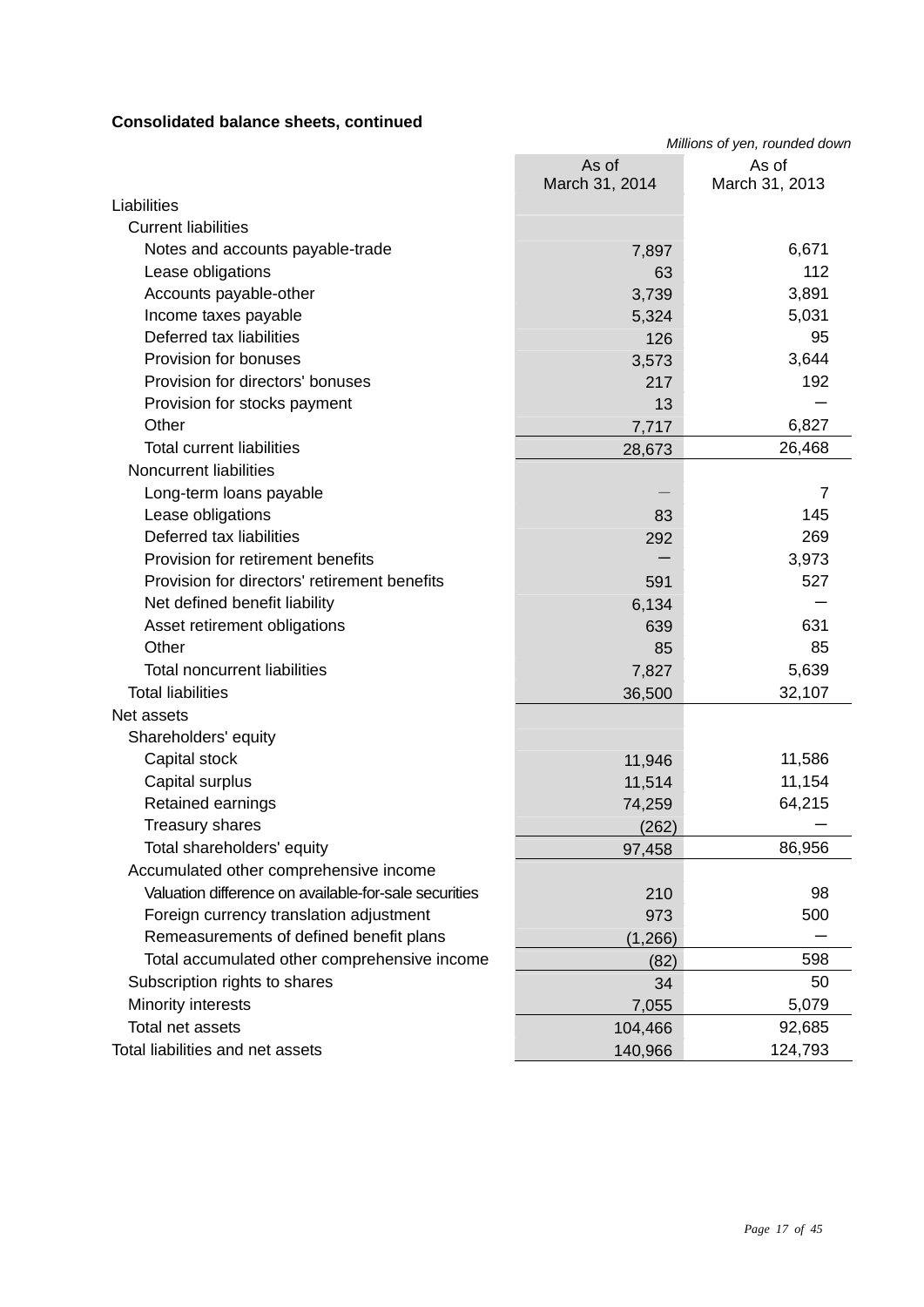### **(2) Consolidated statements of income and comprehensive income**

| <b>Consolidated statements of income</b>                  | Millions of yen, rounded down |                  |  |
|-----------------------------------------------------------|-------------------------------|------------------|--|
|                                                           | April 1, 2013 to              | April 1, 2012 to |  |
|                                                           | March 31, 2014                | March 31, 2013   |  |
| Net sales                                                 | 199,941                       | 179,411          |  |
| Cost of sales (Notes 1, 3)                                | 112,731                       | 100,889          |  |
| Gross profit                                              | 87,209                        | 78,522           |  |
| Selling, general and administrative expenses (Notes 2, 3) | 67,492                        | 62,731           |  |
| Operating income                                          | 19,717                        | 15,790           |  |
| Non-operating income                                      |                               |                  |  |
| Interest income                                           | 70                            | 36               |  |
| Dividends income                                          | 26                            | 58               |  |
| Real estate income                                        | 61                            | 70               |  |
| Settlement of consignment money for recycling             | 47                            | 44               |  |
| Foreign exchange gains                                    | 772                           | 1,115            |  |
| Other                                                     | 173                           | 244              |  |
| Total non-operating income                                | 1,151                         | 1,569            |  |
| Non-operating expenses                                    |                               |                  |  |
| Interest expenses                                         | 5                             | $\overline{2}$   |  |
| Cost of real estate                                       | 13                            | 16               |  |
| Depreciation                                              | $\overline{7}$                | 79               |  |
| Business commencement expenses                            | 9                             | 85               |  |
| Other                                                     | 49                            | 48               |  |
| Total non-operating expenses                              | 86                            | 232              |  |
| Ordinary income                                           | 20,782                        | 17,127           |  |
| Extraordinary income                                      |                               |                  |  |
| Gain on sales of non-current assets (Note 4)              | 50                            | 114              |  |
| Gain on sales of investment securities                    | 375                           | 5                |  |
| Total extraordinary income                                | 426                           | 119              |  |
| <b>Extraordinary loss</b>                                 |                               |                  |  |
| Loss on sales of non-current assets (Note 5)              | 11                            | 49               |  |
| Loss on retirement of non-current assets (Note 6)         | 138                           | 191              |  |
| Impairment loss (Note 7)                                  | 185                           | 313              |  |
| Product recall related costs                              | 69                            | 370              |  |
| Loss on revised of outsourcing agreement                  |                               | 322              |  |
| Loss on cancellation of outsourcing agreement             | 252                           |                  |  |
| Other                                                     | 15                            | 19               |  |
| <b>Total extraordinary losses</b>                         | 672                           | 1,267            |  |
| Income before income taxes and minority interests         | 20,536                        | 15,979           |  |
| Income taxes-current                                      | 8,501                         | 7,258            |  |
| Income taxes-deferred                                     | (270)                         | (943)            |  |
| Total income taxes                                        | 8,231                         | 6,314            |  |
| Income before minority interests                          | 12,304                        | 9,664            |  |
| Minority interests in income                              | 218                           | 224              |  |
| Net income                                                | 12,086                        | 9,440            |  |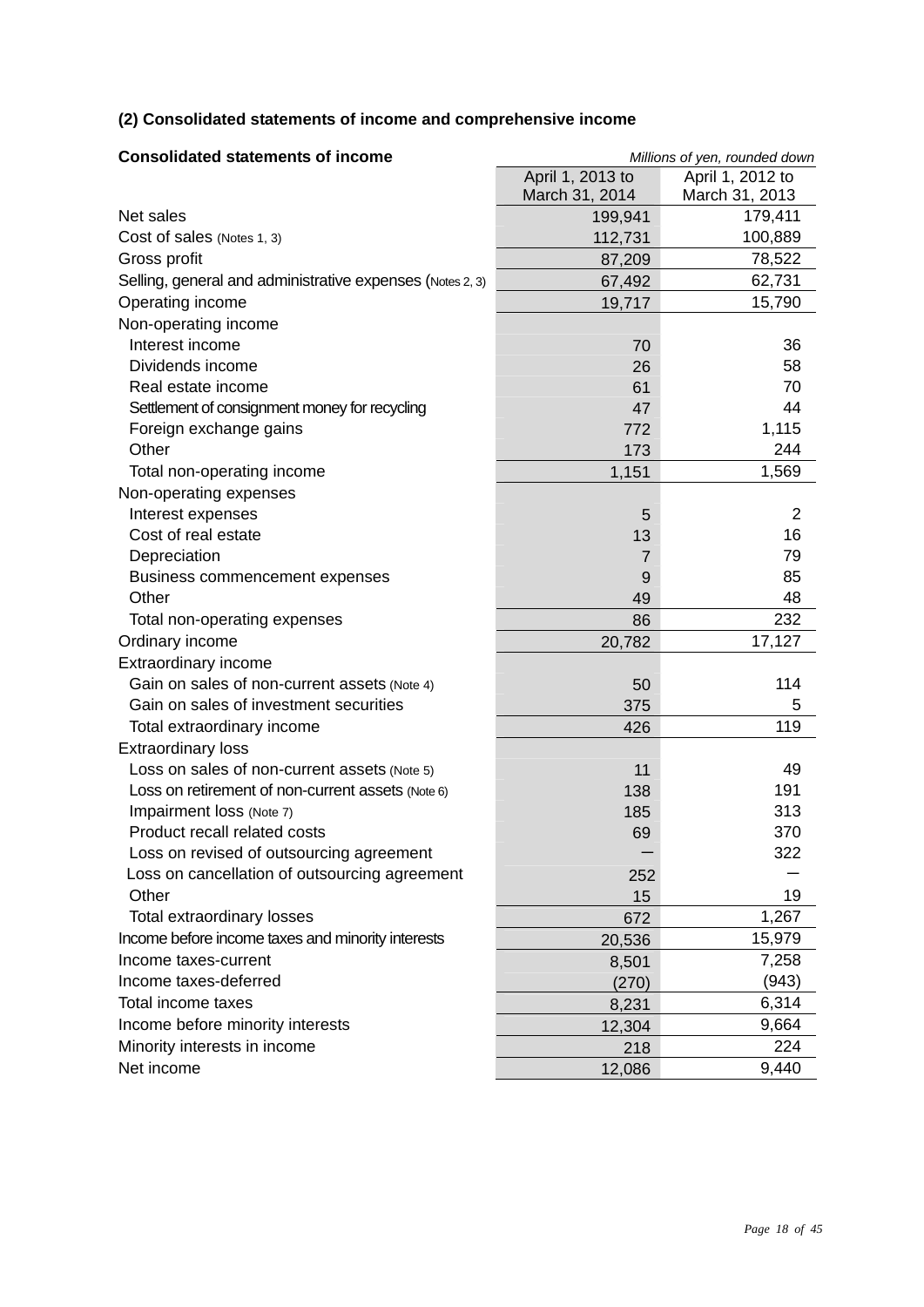### **Consolidated statements of comprehensive income**

|                                                              | April 1, 2013 to<br>March 31, 2014 | April 1, 2012 to<br>March 31, 2013 |
|--------------------------------------------------------------|------------------------------------|------------------------------------|
| Income before minority interests                             | 12,304                             | 9,664                              |
| Other comprehensive income                                   |                                    |                                    |
| Valuation difference on available-for-sale securities        | 112                                | 88                                 |
| Foreign currency translation adjustment                      | 899                                | 1,788                              |
| Total other comprehensive income (Note 1)                    | 1,012                              | 1,876                              |
| Comprehensive income                                         | 13,317                             | 11,541                             |
| Comprehensive income attributable to:                        |                                    |                                    |
| Comprehensive income attributable to owners<br>of the parent | 12,672                             | 10,589                             |
| Comprehensive income attributable to minority<br>interests   | 645                                | 952                                |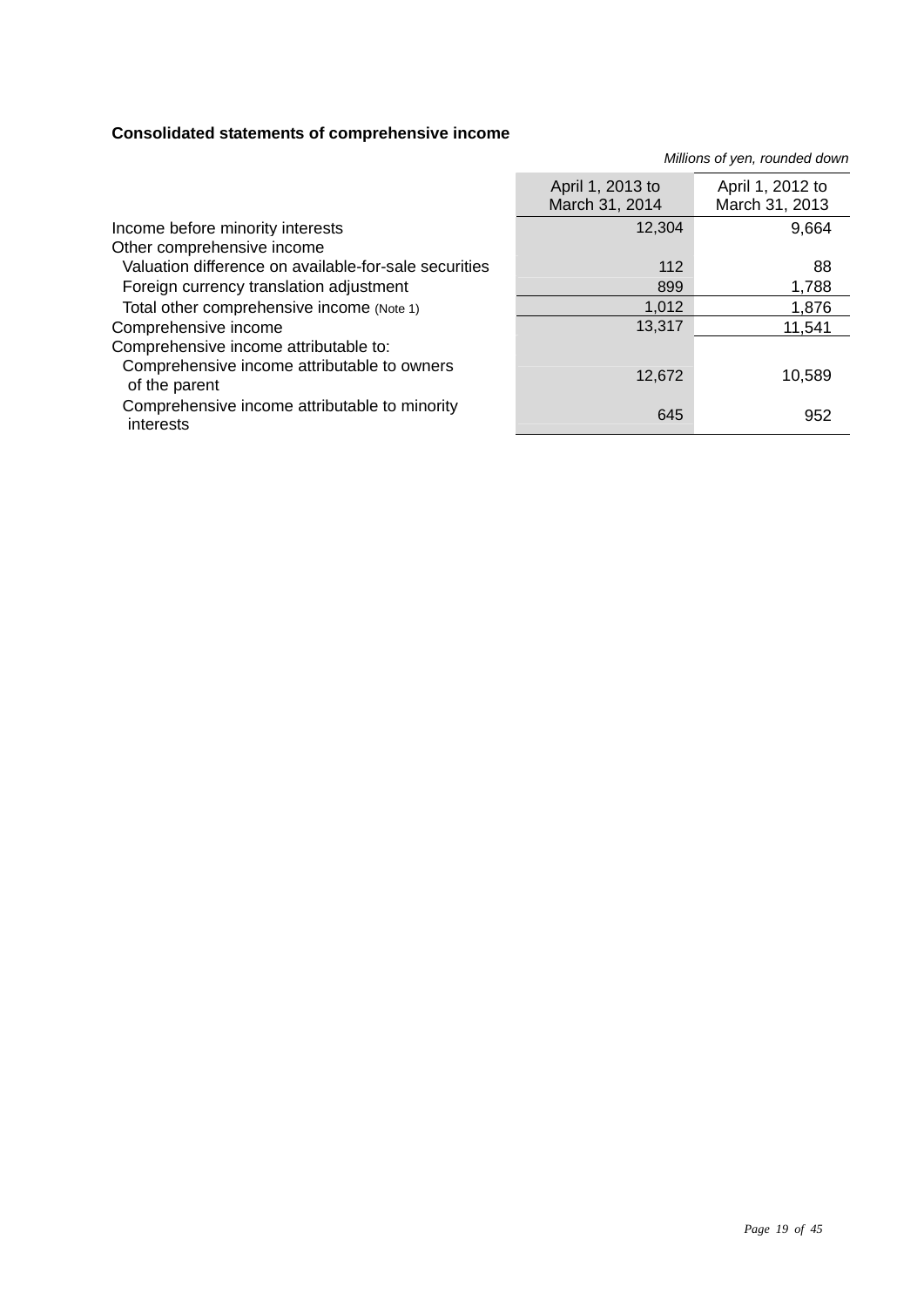### **(3) Consolidated statements of changes in shareholders' equity**

April 1, 2013 to March 31, 2014

|                                                                       | Capital<br>stock | Capital<br>surplus | Retained<br>earnings | Treasury<br>shares | Total<br>shareholders'<br>equity |
|-----------------------------------------------------------------------|------------------|--------------------|----------------------|--------------------|----------------------------------|
| Balance at beginning of current<br>period                             | 11,586           | 11,154             | 64,215               |                    | 86,956                           |
| Changes of items during period                                        |                  |                    |                      |                    |                                  |
| Issuance of new shares - exercise<br>of subscription rights to shares | 359              | 359                |                      |                    | 719                              |
| Dividends of surplus                                                  |                  |                    | (2,042)              |                    | (2,042)                          |
| Net income                                                            |                  |                    | 12,086               |                    | 12,086                           |
| Purchase of treasury shares                                           |                  |                    |                      | (262)              | (262)                            |
| Net changes of items other than<br>shareholders' equity               |                  |                    |                      |                    |                                  |
| Total changes of items during period                                  | 359              | 359                | 10,044               | (262)              | 10,501                           |
| Balance at end of current period                                      | 11,946           | 11,514             | 74,259               | (262)              | 97,458                           |

|                                                                       | Valuation<br>difference on<br>available-for-<br>sale<br>securities | Foreign<br>currency<br>translation<br>adjustment | Remeasure-<br>ments of<br>defined<br>benefit plans | Total<br>accumulated<br>other<br>comprehensi<br>ve income |
|-----------------------------------------------------------------------|--------------------------------------------------------------------|--------------------------------------------------|----------------------------------------------------|-----------------------------------------------------------|
| Balance at beginning of current                                       |                                                                    |                                                  |                                                    |                                                           |
| period                                                                | 98                                                                 | 500                                              |                                                    | 598                                                       |
| Changes of items during period                                        |                                                                    |                                                  |                                                    |                                                           |
| Issuance of new shares - exercise<br>of subscription rights to shares |                                                                    |                                                  |                                                    |                                                           |
| Dividends of surplus                                                  |                                                                    |                                                  |                                                    |                                                           |
| Net income                                                            |                                                                    |                                                  |                                                    |                                                           |
| Purchase of treasury shares                                           |                                                                    |                                                  |                                                    |                                                           |
| Net changes of items other than                                       |                                                                    |                                                  |                                                    |                                                           |
| shareholders' equity                                                  | 112                                                                | 473                                              | (1,266)                                            | (680)                                                     |
| Total changes of items during period                                  | 112                                                                | 473                                              | (1,266)                                            | (680)                                                     |
| Balance at end of current period                                      | 210                                                                | 973                                              | (1,266)                                            | (82)                                                      |

|                                      | Subscription<br>rights to<br>shares | Minority<br>interests | Total net<br>assets |
|--------------------------------------|-------------------------------------|-----------------------|---------------------|
| Balance at beginning of current      |                                     |                       |                     |
| period                               | 50                                  | 5,079                 | 92,685              |
| Changes of items during period       |                                     |                       |                     |
| Issuance of new shares - exercise    |                                     |                       |                     |
| of subscription rights to shares     | (15)                                |                       | 703                 |
| Dividends of surplus                 |                                     |                       | (2,042)             |
| Net income                           |                                     |                       | 12,086              |
| Purchase of treasury shares          |                                     |                       | (262)               |
| Net changes of items other than      |                                     |                       |                     |
| shareholders' equity                 |                                     | 1,975                 | 1,295               |
| Total changes of items during period | (15)                                | 1,975                 | 11,781              |
| Balance at end of current period     | 34                                  | 7,055                 | 104,466             |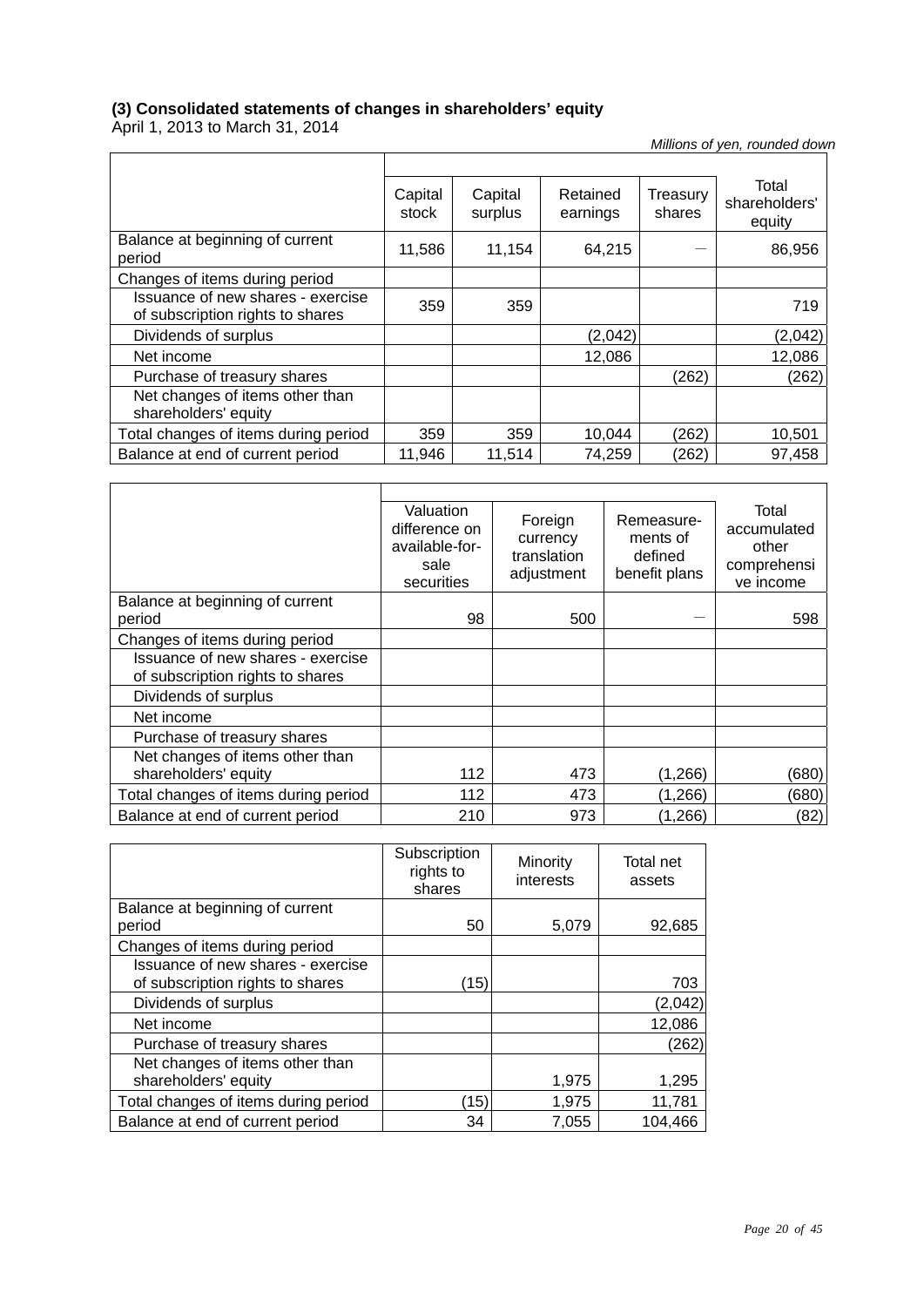### **Consolidated statements of changes in shareholders' equity, continued**

April 1, 2012 to March 31, 2013

ń

|                                                                       | Capital<br>stock | Capital<br>surplus | Retained<br>earnings | Treasurv<br>shares | Total<br>shareholders'<br>equity |
|-----------------------------------------------------------------------|------------------|--------------------|----------------------|--------------------|----------------------------------|
| Balance at beginning of current<br>period                             | 11,252           | 10,820             | 56,141               |                    | 78,213                           |
| Changes of items during period                                        |                  |                    |                      |                    |                                  |
| Issuance of new shares - exercise<br>of subscription rights to shares | 334              | 334                |                      |                    | 668                              |
| Dividends of surplus                                                  |                  |                    | (1,366)              |                    | (1, 366)                         |
| Net income                                                            |                  |                    | 9.440                |                    | 9,440                            |
| Purchase of treasury shares                                           |                  |                    |                      |                    |                                  |
| Net changes of items other than<br>shareholders' equity               |                  |                    |                      |                    |                                  |
| Total changes of items during period                                  | 334              | 334                | 8,073                |                    | 8,742                            |
| Balance at end of current period                                      | 11,586           | 11.154             | 64,215               |                    | 86,956                           |

|                                                                       | Valuation<br>difference on<br>available-for-<br>sale<br>securities | Foreign<br>currency<br>translation<br>adjustment | Remeasure-<br>ments of<br>defined<br>benefit plans | Total<br>accumulated<br>other<br>comprehensi<br>ve income |
|-----------------------------------------------------------------------|--------------------------------------------------------------------|--------------------------------------------------|----------------------------------------------------|-----------------------------------------------------------|
| Balance at beginning of current                                       | 9                                                                  | (560)                                            |                                                    |                                                           |
| period                                                                |                                                                    |                                                  |                                                    | (550)                                                     |
| Changes of items during period                                        |                                                                    |                                                  |                                                    |                                                           |
| Issuance of new shares - exercise<br>of subscription rights to shares |                                                                    |                                                  |                                                    |                                                           |
| Dividends of surplus                                                  |                                                                    |                                                  |                                                    |                                                           |
| Net income                                                            |                                                                    |                                                  |                                                    |                                                           |
| Purchase of treasury shares                                           |                                                                    |                                                  |                                                    |                                                           |
| Net changes of items other than                                       |                                                                    |                                                  |                                                    |                                                           |
| shareholders' equity                                                  | 88                                                                 | 1,060                                            |                                                    | 1,148                                                     |
| Total changes of items during period                                  | 88                                                                 | 1,060                                            |                                                    | 1,148                                                     |
| Balance at end of current period                                      | 98                                                                 | 500                                              |                                                    | 598                                                       |

|                                      | Subscription<br>rights to<br>shares | Minority<br>interests | Total net<br>assets |
|--------------------------------------|-------------------------------------|-----------------------|---------------------|
| Balance at beginning of current      |                                     |                       |                     |
| period                               | 85                                  | 2,669                 | 80,417              |
| Changes of items during period       |                                     |                       |                     |
| Issuance of new shares - exercise    |                                     |                       |                     |
| of subscription rights to shares     | (34)                                |                       | 634                 |
| Dividends of surplus                 |                                     |                       | (1, 366)            |
| Net income                           |                                     |                       | 9,440               |
| Purchase of treasury shares          |                                     |                       |                     |
| Net changes of items other than      |                                     |                       |                     |
| shareholders' equity                 |                                     | 2,410                 | 3,559               |
| Total changes of items during period | (34)                                | 2,410                 | 12,267              |
| Balance at end of current period     | 50                                  | 5,079                 | 92,685              |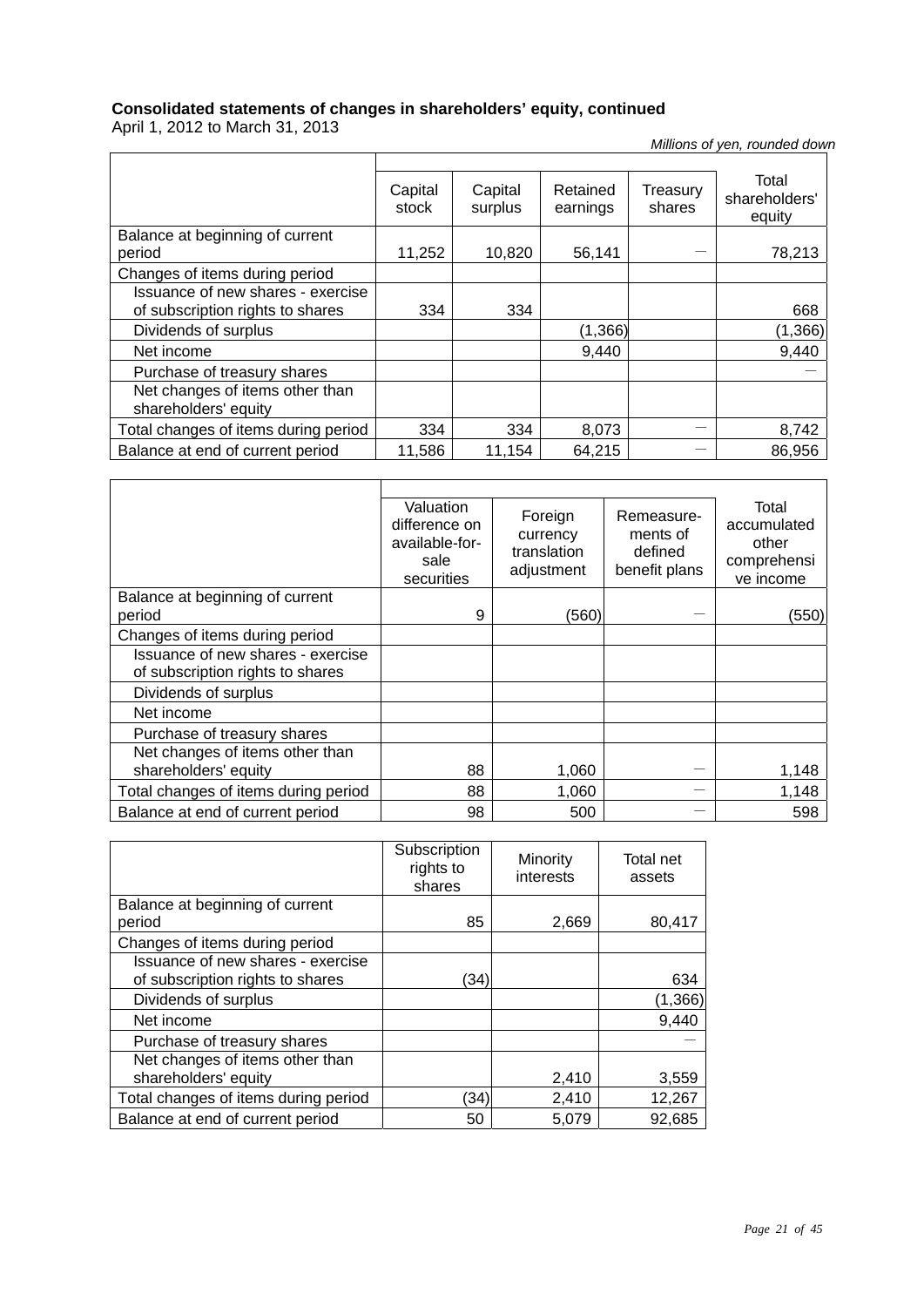### **(4) Consolidated statements of cash flows**

|                                                                     | April 1, 2013 to<br>March 31, 2014 | April 1, 2012 to<br>March 31, 2013 |
|---------------------------------------------------------------------|------------------------------------|------------------------------------|
|                                                                     |                                    |                                    |
| Net cash provided by (used in) operating activities                 |                                    |                                    |
| Income before income taxes and minority interests                   | 20,536                             | 15,979                             |
| Depreciation and amortization                                       | 5,960                              | 6,318                              |
| Impairment loss                                                     | 185                                | 313                                |
| Amortization of goodwill                                            | 637                                | 620                                |
| Increase (decrease) in allowance for doubtful accounts              | (10)                               | 11                                 |
| Increase (decrease) in provision for bonuses                        | (73)                               | 351                                |
| Increase (decrease) in provision for directors' bonuses             | 25                                 | (18)                               |
| Increase (decrease) in provision for stocks payment                 | 13                                 |                                    |
| Increase (decrease) in provision for retirement benefits            |                                    | 346                                |
| Increase (decrease) in net defined benefit liability                | 517                                |                                    |
| Decrease (increase) in prepaid pension costs                        |                                    | 129                                |
| Decrease (increase) in net defined benefit assets                   | 65                                 |                                    |
| Increase (decrease) in provision for directors' retirement benefits | 64                                 | 29                                 |
| Interest and dividends income                                       | (96)                               | (95)                               |
| Interest expenses                                                   | 5                                  | 2                                  |
| Foreign exchange losses (gains)                                     | (254)                              | (1, 153)                           |
| Loss (gain) on sales of investment securities                       | (375)                              | (4)                                |
| Loss (gain) on valuation of investment securities                   | 14                                 | 18                                 |
| Loss (gain) on sales of noncurrent assets                           | (39)                               | (65)                               |
| Loss on retirement of noncurrent assets                             | 138                                | 191                                |
| Loss on disaster                                                    |                                    | (57)                               |
| Decrease (increase) in notes and accounts receivable-trade          | 2,606                              | (728)                              |
| Decrease (increase) in inventories                                  | (775)                              | (629)                              |
| Increase (decrease) in notes and accounts payable-trade             | 1,134                              | (56)                               |
| Decrease (increase) in accounts receivable-other                    | 69                                 | (195)                              |
| Increase (decrease) in accounts payable-other                       | (54)                               | 494                                |
| Increase (decrease) in accrued consumption taxes                    | (24)                               | 174                                |
| Other, net                                                          | 1,491                              | 1,367                              |
| Subtotal                                                            | 31,763                             | 23,344                             |
| Interest and dividends income received                              | 82                                 | 129                                |
| Interest expenses paid                                              | (14)                               | $\overline{2}$                     |
| Income taxes paid                                                   | (8, 352)                           | (6, 148)                           |
| Net cash provided by (used in) operating activities                 | 23,478                             | 17,328                             |
| Net cash provided by (used in) investing activities                 |                                    |                                    |
| Purchase of property, plant and equipment                           | (6,024)                            | (6, 945)                           |
| Proceeds from sales of property, plant and equipment                | 265                                | 275                                |
| Purchase of intangible assets                                       | (368)                              | (353)                              |
| Purchase of securities                                              | (11, 995)                          | (3,000)                            |
| Proceeds from redemption of securities                              | 3,000                              |                                    |
| Purchase of investment securities                                   | (17)                               | (23)                               |
| Proceeds from sales of investment securities                        | 381                                | 43                                 |
| Proceeds from redemption of investment securities                   |                                    | 13                                 |
| Payments of loans receivable                                        | (2)                                | (196)                              |
| Collection of loans receivable                                      | 45                                 | 82                                 |
| Payments into time deposits                                         | (6, 123)                           | (6,020)                            |
|                                                                     |                                    |                                    |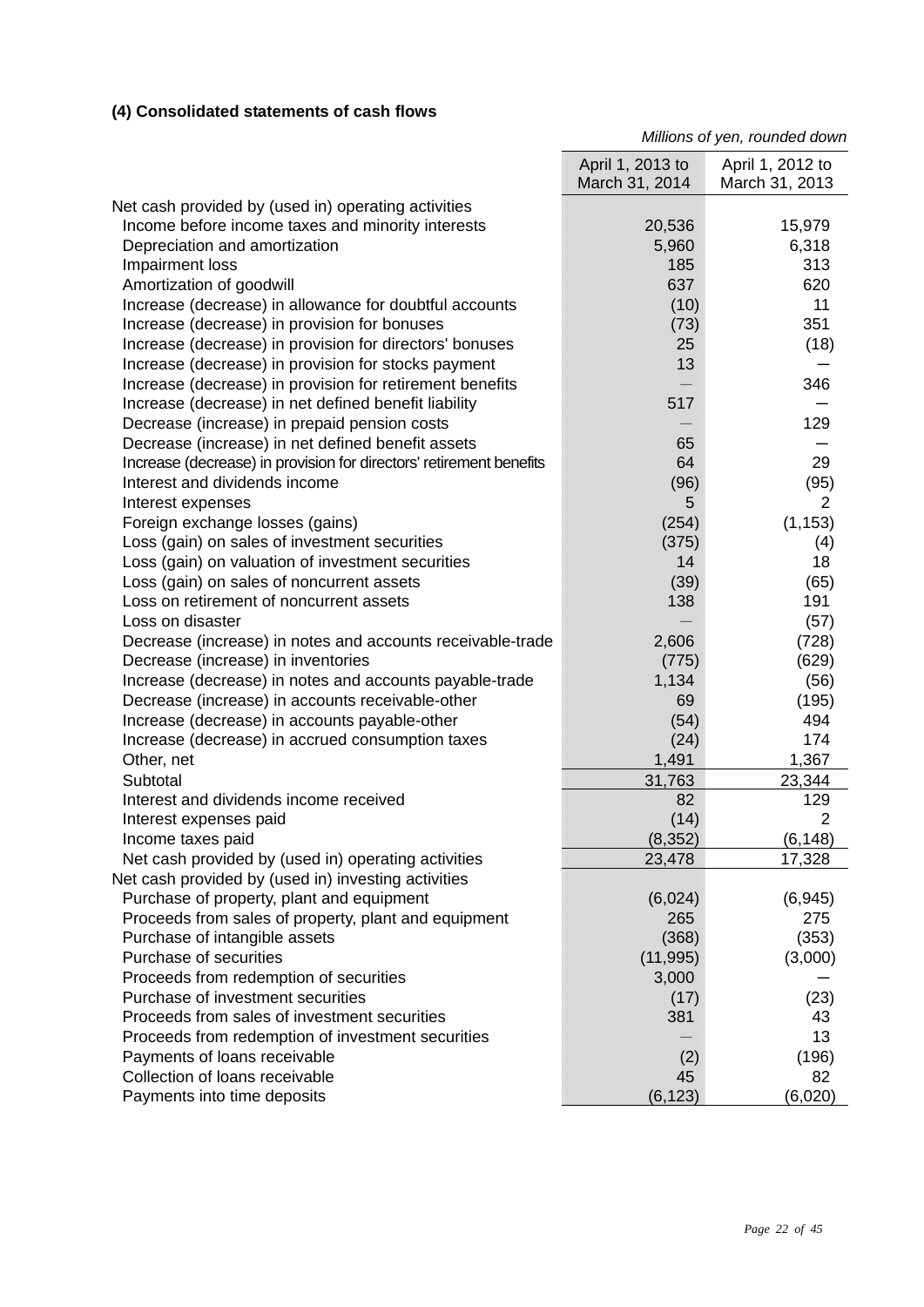### **Consolidated statements of cash flows, continued**

|                                                             | April 1, 2013 to<br>March 31, 2014 | April 1, 2012 to<br>March 31, 2013 |
|-------------------------------------------------------------|------------------------------------|------------------------------------|
| Proceeds from withdrawal of time deposits                   | 3,862                              | 3,010                              |
| Payments for guarantee deposits                             | (285)                              | (93)                               |
| Proceeds from collection of guarantee deposits              | 247                                | 204                                |
| Other, net                                                  | (26)                               | 2                                  |
| Net cash provided by (used in) investing activities         | (17, 041)                          | (12,999)                           |
| Net cash provided by (used in) financing activities         |                                    |                                    |
| Repayments of long-term loans payable                       | (7)                                | (0)                                |
| Purchase of treasury shares                                 | (262)                              |                                    |
| Proceeds from exercise of stock options                     | 703                                | 634                                |
| Repayments of lease obligations                             | (105)                              | (117)                              |
| Cash dividends paid                                         | (2,042)                            | (1,366)                            |
| Proceeds from stock issuance to minority shareholders       | 1,603                              | 1,614                              |
| Cash dividends paid to minority shareholders                | (272)                              | (156)                              |
| Net cash provided by (used in) financing activities         | (383)                              | 607                                |
| Effect of exchange rate change on cash and cash equivalents | 206                                | 946                                |
| Net increase (decrease) in cash and cash equivalents        | 6,260                              | 5,883                              |
| Cash and cash equivalents at beginning of period            | 25,331                             | 19,448                             |
| Cash and cash equivalents at end of period (Note 1)         | 31,592                             | 25,331                             |
|                                                             |                                    |                                    |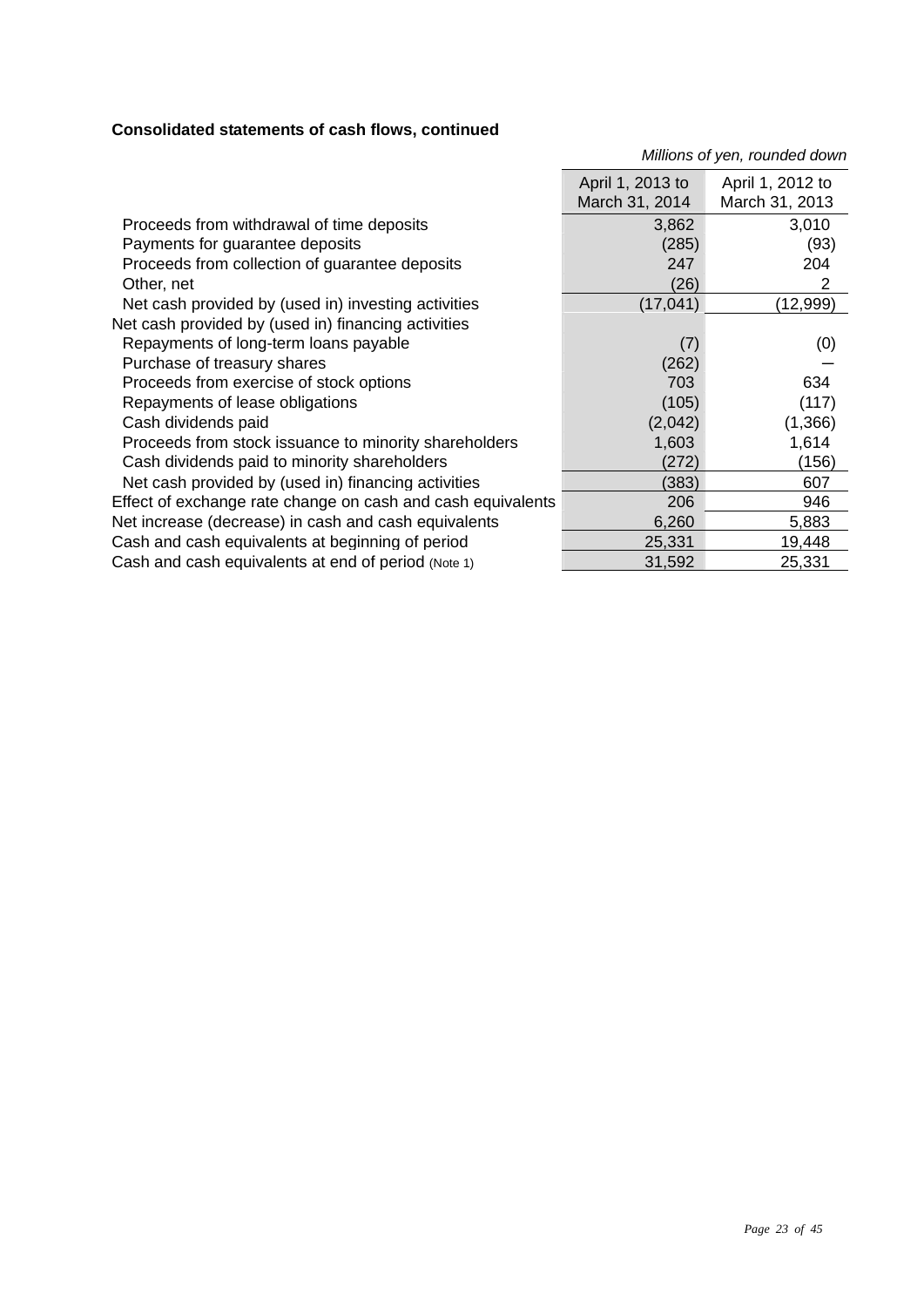### **(5) Notes to consolidated financial statements**

### **Notes related to going concern assumption**

No applicable items

### **Significant items for the preparation of consolidated financial statements**

1. Scope of Consolidation

(1) Number of consolidated subsidiaries: 22 (Name of consolidated subsidiaries) Calbee Shokuhin Co., Ltd. Calbee Potato, Inc. Snack Food Service Co., Ltd. Garden Bakery, Inc. Tower Bakery, Inc. Star Bakery, Inc. Calnac Co., Ltd. Calbee Eatalk Co., Ltd. Japan Frito-Lay Ltd. ICS Investment Co., Ltd. Calbee America, Inc. Calbee North America, LLC Calbee Tanawat Co., Ltd. Calbee Four Seas Co., Ltd. CFSS Co. Ltd. Qingdao Calbee Foods Co., Ltd. Yantai Calbee Co., Ltd. Haitai-Calbee Co., Ltd. Calbee (Hangzhou) Foods Co., Ltd. Calbee (Taipei) Foods Co., Ltd. PT. Calbee-Wings Food Calbee (UK) Ltd

> The name of Calbee Four Seas (Shantou) Co., Ltd. used in the previous consolidated fiscal year has changed to CFSS Co. Ltd. starting the current consolidated fiscal year.

(Changes to the scope of consolidation)

Under Calbee's global strategy, Calbee established the joint venture company PT. Calbee-Wings Food in July 2013 with the aim to introduce the Company's products to Indonesia and expand market shares for these products. The company was included in the scope of consolidation during the current consolidated fiscal year.

In addition, based on the same global strategy, Calbee (UK) Ltd was established in March 2014 with the aim to gain access to Europe's largest snack market, the UK. This company was included in the scope of consolidation during the current consolidated fiscal year.

For Oisia Foods Co., Ltd., which was included in the scope of consolidation in the previous fiscal year, only the income statement was consolidated for the current consolidated fiscal year. This is because an absorption-type merger was conducted on July 1, 2013, with Calbee as the surviving entity and Oisia Foods Co., Ltd. as the non-surviving entity.

- (2) Name of non-consolidated subsidiaries: No applicable items
- 2. Application of the Equity Method
- (1) Names of non-consolidated companies and affiliate companies accounted for by the equity method: No applicable items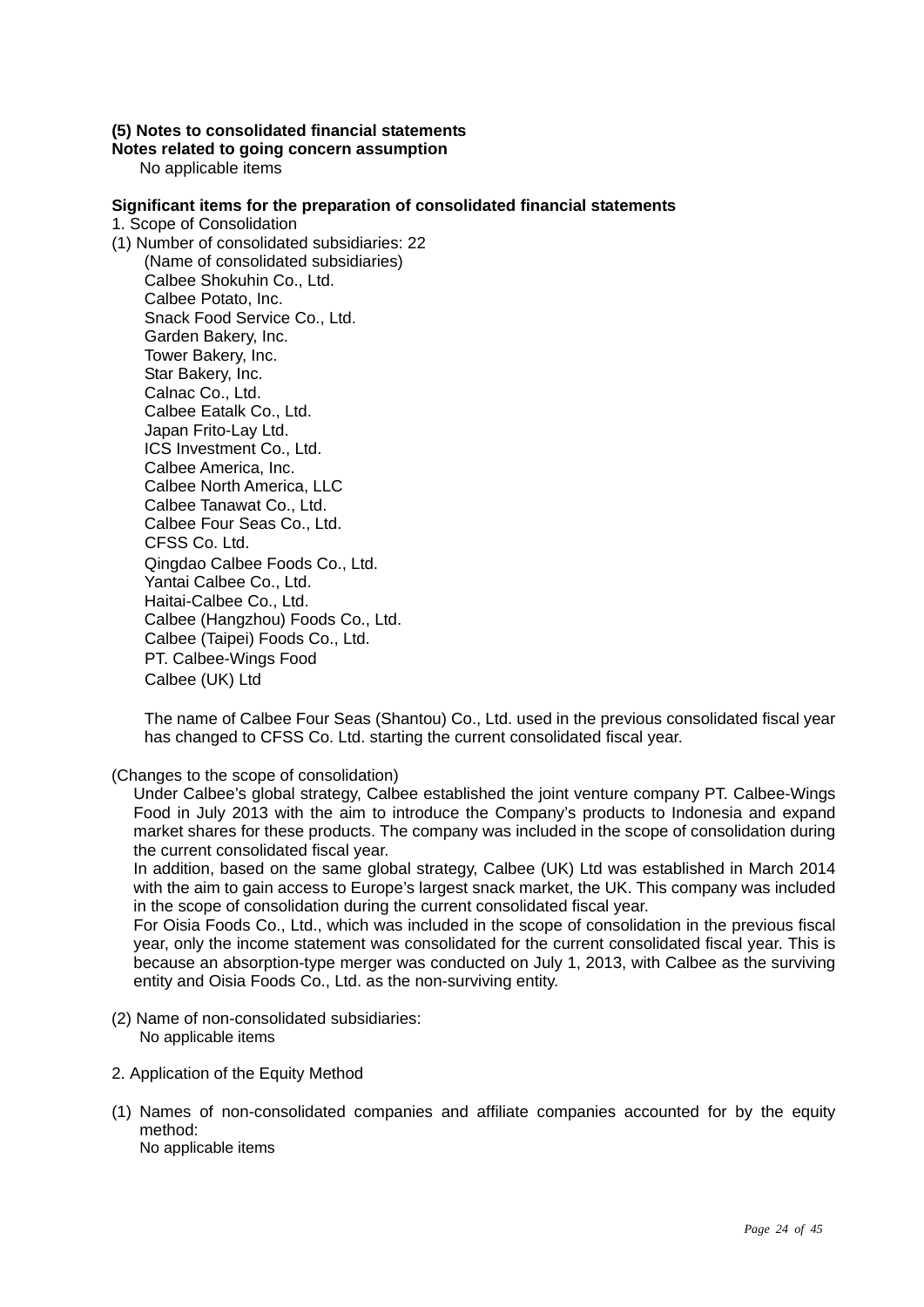(2) Names of non-consolidated companies and affiliate companies excluded from accounting under the equity method:

Potato Foods Co., Ltd. Hiroshima Agricultural Produce Distributors Cooperative Socio Kobo Co., Ltd.

Reasons for exclusion from equity method accounting: Companies excluded from equity method accounting do not have a material effect on items such as net income and retained earnings, and lack overall significance. Therefore they are excluded from equity method accounting.

3. Fiscal Year-End of Consolidated Subsidiaries

Among consolidated subsidiaries, the following have a fiscal year closing date of 31 December: ICS Investment Co., Ltd., Calbee America, Inc., Calbee North America, LLC, Calbee Tanawat Co., Ltd., CFSS Co. Ltd., Qingdao Calbee Foods Co., Ltd., Yantai Calbee Co., Ltd., Haitai-Calbee Co., Ltd., Calbee (Hangzhou) Foods Co.,Ltd., Calbee (Taipei) Foods Co., Ltd., PT. Calbee-Wings Food and Calbee (UK) Ltd.

For the above-mentioned companies, provisional financial results as of 31 March are used in the preparation of these consolidated financial statements. The fiscal year closing date of other consolidated subsidiaries is March 31.

### 4. Accounting Standards

(1) Basis and method for valuation of major assets

- 1. Marketable securities:
- a) Bonds held to maturity
	- Amortized cost method (straight-line method)
- b) Other marketable securities
	- Securities with market price value

Fair value method based on market prices on the closing date of the consolidated fiscal year (unrealized gains and losses are reported as a separate component of shareholders' equity and cost of securities sold is calculated by the moving average method.)

Securities without market price

Accounted at cost by the moving average method

2. Inventories

Inventories held for regular sales:

Values calculated by acquisition cost method (Reduction in book value method used in cases of decline in profitability)

- a) Finished goods and work in progress
- Calculated by the average method
- b) Commercial goods, materials and stored goods:
- Calculated by the moving average method
- (2) Depreciation of Noncurrent Assets
	- 1. Tangible noncurrent assets (not including leased assets):

Calculated primarily by the declining balance method. However, buildings acquired after April 1, 1998 (excluding equipment accompanying those buildings) are calculated by the straight-line method.

The estimated useful lives for such assets are as follows:

Buildings: 15 – 31 years

Machinery and equipment: 10 years

Assets acquired prior to March 31, 2007 will be fully depreciated over 5 years by the straight-line method starting from the year following the year in which they had been depreciated to their allowable limit.

2. Intangible noncurrent assets (not including leased assets): Calculated using the straight-line method. However, software intended for internal use is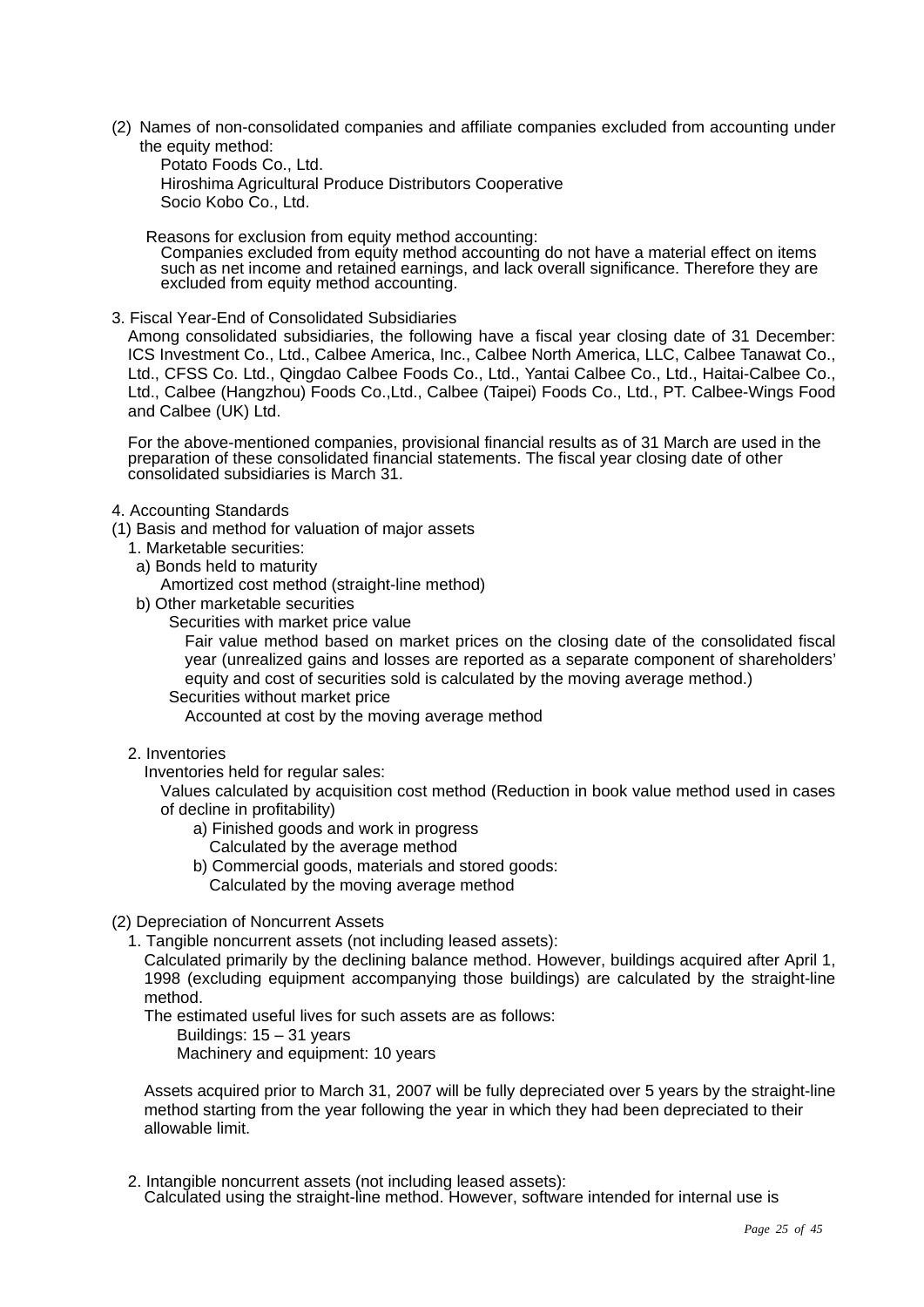amortized by the straight-line method over its estimated useful life (five years).

3. Lease assets:

Finance lease assets that do not transfer ownership of the property to the lessee are depreciated using the straight-line method over the lease term with no residual value, except for those leased prior to April1, 2008, which are accounted for in a similar manner to operating lease transaction.

### (3) Accounting standards for important provisions reserves

1. Allowance for doubtful accounts

The reserve for possible loan losses in respect of general claims is provided in the amount deemed necessary based on the historical loan-loss ratios, and in respect of doubtful claims in the amount deemed uncollectible based on assessment of each claim.

2. Provision for bonuses

To prepare for future bonus payments to employees, the Company makes provisions in the amount accrued based on the total estimated payment attributable to the consolidated fiscal period.

3. Provision for directors' bonuses

The reserve for executive bonuses is provided for payment of bonuses to executives, in the amount of estimated bonuses based on the total estimated payment attributable to the consolidated fiscal period.

4. Provision for stock payments

To prepare for future awards of Calbee shares to Group employees based on predetermined regulations for awarding stock, the necessary provisions are made based on the amount of estimated stock award debt at the end of the consolidated fiscal year.

### 5. Provision for directors' retirement benefits

To prepare for future retirement benefits payments to directors, the total amount of the necessary provisions at the end of the consolidated fiscal year are made based on internal regulations.

### (4) Accounting method for retirement benefits

- 1. Period allocation methodology for the estimated retirement benefit amount The retirement benefit obligation is calculated by allocating the estimated retirement benefit amount until the end of the current fiscal year on a straight-line basis.
- 2. Amortization of actuarial gains/losses and prior service cost Actuarial gains/losses are amortized pro rata in the years following the year in which the difference occurs by the straight-line method over the specified number of years (12 years) within the average remaining years of service of the employees. Prior service cost is amortized on a straight-line basis based on the specified number of years

### (five years) within the average remaining service period of employees during the year incurred. 3. Application of the simplified method for small businesses Among regular employees, the necessary provisions at the end of the consolidated fiscal year for junior employees are recorded based on internal regulations. For certain consolidated subsidiaries, a simplified method is applied for the calculation of retirement benefit obligations and retirement benefit expenses in which the necessary retirement

benefit provisions for voluntary resignations at the end of the consolidated fiscal year are recorded as retirement benefit obligations.

- (5) Significant deferred assets Business commencement expenses Business commencement expenses are paid in full at time of expenditure.
- (6) Translation of foreign currency-denominated assets and liabilities

Assets and liabilities denominated in foreign currencies are translated to yen at the exchange rates prevailing at the balance sheet date and differences are accounted for as income or losses. Assets and liabilities of foreign subsidiaries and others are translated to yen at the exchange rates prevailing at the balance sheet date, income and losses are translated into yen at the average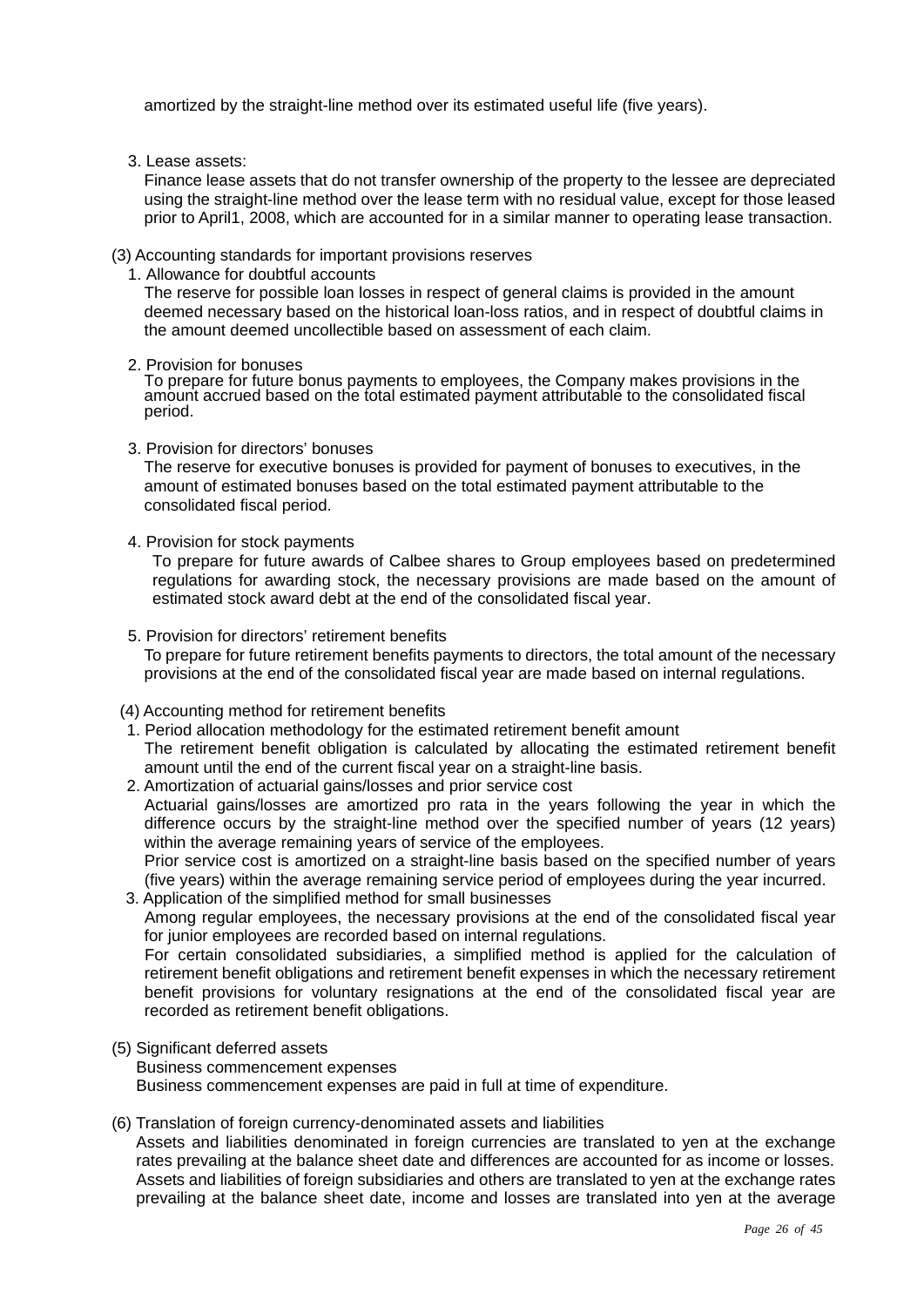market rates during the period and the translated amounts are included in foreign currency translation adjustment and minority interests under net assets.

(7) Amortization of goodwill

Goodwill is amortized using the straight-line method over 5, 10 and 20 years.

- (8) Scope of "cash and cash equivalents" on consolidated statement of cash flows The category 'cash' covers cash on hand, demand deposits, and easily convertible short-term investments with low risk of price fluctuation that are highly liquid and mature within three months of acquisition.
- (9) Other important items affecting the preparation of these financial statements Accounting for consumption taxes Consumption tax and regional consumption tax are handled using the net of tax method.

### **Changes in accounting policy**

### Application of the Accounting Standard for Retirement Benefits

Calbee has adopted the Accounting Standard for Retirement Benefits (ASBJ Statement No. 26, May 17, 2012; "the Accounting Standard for Retirement Benefits") and the Guidance on Accounting Standard for Retirement Benefits (ASBJ Guidance No. 25, May 17, 2012; "the Guidance on Accounting Standard for Retirement Benefits") from the end of the current consolidated fiscal year (excluding the stipulations of Article 35 of the Accounting Standard for Retirement Benefits and Article 67 of the Guidance on Accounting Standard for Retirement Benefits). Accordingly, a method in which the value of pension assets excluded from retirement benefit obligations is recorded as net defined benefit liability has been adopted, and accordingly unrecognized actuarial gains/losses and unrecognized prior service cost have been recorded as net defined benefit liability.

In accordance with transitional treatment as stipulated in Article 37 of the Accounting Standard for Retirement Benefits for the application of accounting standards for retirement benefits, the impact resulting from the change has been recorded under remeasurements of defined benefit plans under accumulated other comprehensive income at the end of the current consolidated fiscal year.

As a result, net defined benefit liability of ¥6,134 million was recorded at the end of the current consolidated fiscal year. In addition, accumulated other comprehensive income decreased by ¥1,266 million.

The effects on per share information are described in the per share information section.

### **Changes in presentation method**

### Consolidated statements of income

The amount of real estate expenses that was contained in other under non-operating expenses during the previous consolidated fiscal year has exceeded 10% of the total amount of non-operating expenses, and is listed separately from the current fiscal year. The financial statements from the previous consolidated fiscal year have been reclassified to reflect this change in presentation.

As a result, the ¥64 million that was stated as other under non-operating expenses in the consolidated statements of income for the previous consolidated fiscal year was reclassified to be stated as ¥16 million for real estate expenses and ¥48 million for others.

The amount of gain on sales of investment securities that was contained in other under extraordinary income during the previous consolidated fiscal year has exceeded 10% of the total amount of extraordinary income, and is listed separately from the current fiscal year. The financial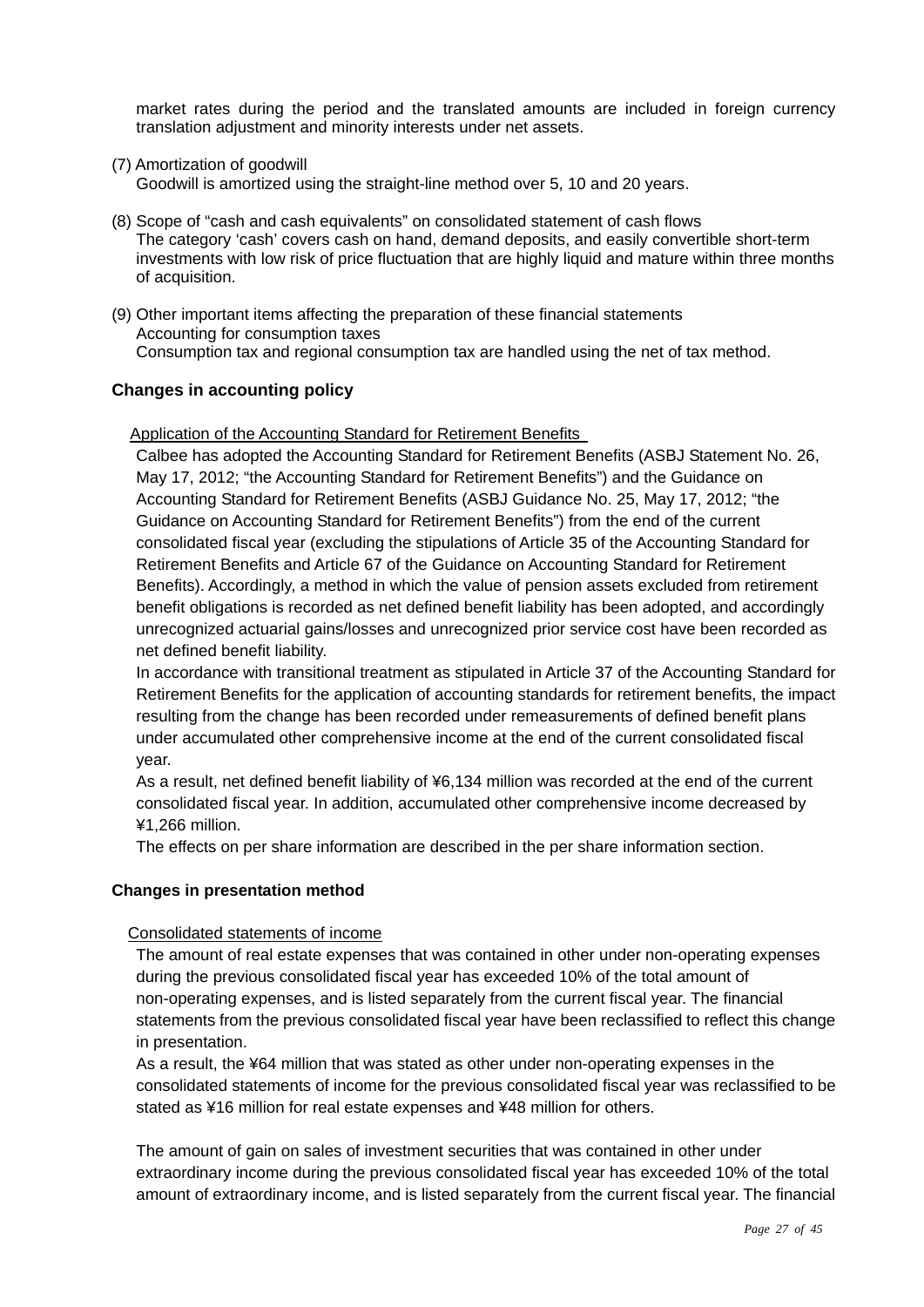statements from the previous consolidated fiscal year have been reclassified to reflect this change in presentation.

As a result, the ¥5 million that was stated as other under extraordinary income in the consolidated statements of income for the previous fiscal year was reclassified to be stated as ¥5 million for gain on sales of investment securities.

### **Additional information**

### Employee stock ownership plan (ESOP) trust

As of the current fiscal year, Calbee has begun the early application of the Practical Solution on Transactions of Delivering the Company's Own Stock to Employees etc. through Trust (PITF No. 30, December 25, 2013).

### 1. Transaction summary

On March 7, 2014, the employee stock ownership plan trust ("ESOP trust") has implemented as a Group employee (hereafter "employee") incentive plan with the aim of improving long-term corporate value. By raising awareness of our financial results and share price among employees, we aim to further promote corporate activities that improve financial results. The Company has established the Trust by contributing funds for acquisition of Calbee stock for those employees who satisfy certain requirements. Based on predetermined regulations for awarding stock, the Trust will acquire the estimated number of Calbee stocks to be awarded to employees from the stock market during the predetermined stock acquisition period. Funds required for the Trust to purchase the aforementioned stocks will be provided by Calbee. The employees will bear no liabilities.

Introducing the Trust will enable employees to profit from a rise in stock prices, and will promote awareness of the stock price among employees as they execute their duties and is thereby expected to improve employee motivation. Further, voting rights for company stock held in the trust will be used within a structure that will reflect the will of the candidate beneficiary employee and is an effective way to improve corporate value by promoting employee participation in management planning.

### 2. The Company's own stock in the trust

The Company's own stock in the trust is recorded in treasury shares under net assets based on the book value in the trust (excluding ancillary expenses). The book value and the number of these treasury shares at the end of the current consolidated fiscal year were ¥259 million and 103,400 shares, respectively.

### Absorption of consolidated subsidiary

At the Board of Directors meeting held February 25, 2014, it was resolved that Calbee will execute an absorption merger with consolidated subsidiary Calbee Shokuhin Co., Ltd., and a merger agreement with an effective date of July 1, 2014 was completed.

(1) Purpose of merger:

To improve Group management efficiency and strengthen raw material supply department by merging Calbee Shokuhin Co., Ltd., which had handled raw material supply operations, with Calbee's Administration Division.

(2) Company to be absorbed:

Calbee Shokuhin Co., Ltd.

(3) Merger method

Absorption merger whereby Calbee will be the surviving entity and Calbee Shokuhin Co., Ltd. , will be eliminated.

(4) Merger ratio and amount

Because Calbee Shokuhin Co., Ltd. is a 100% owned subsidiary of Calbee, there are no new share issues, increase in assets or merger subsidy with regards to this merger.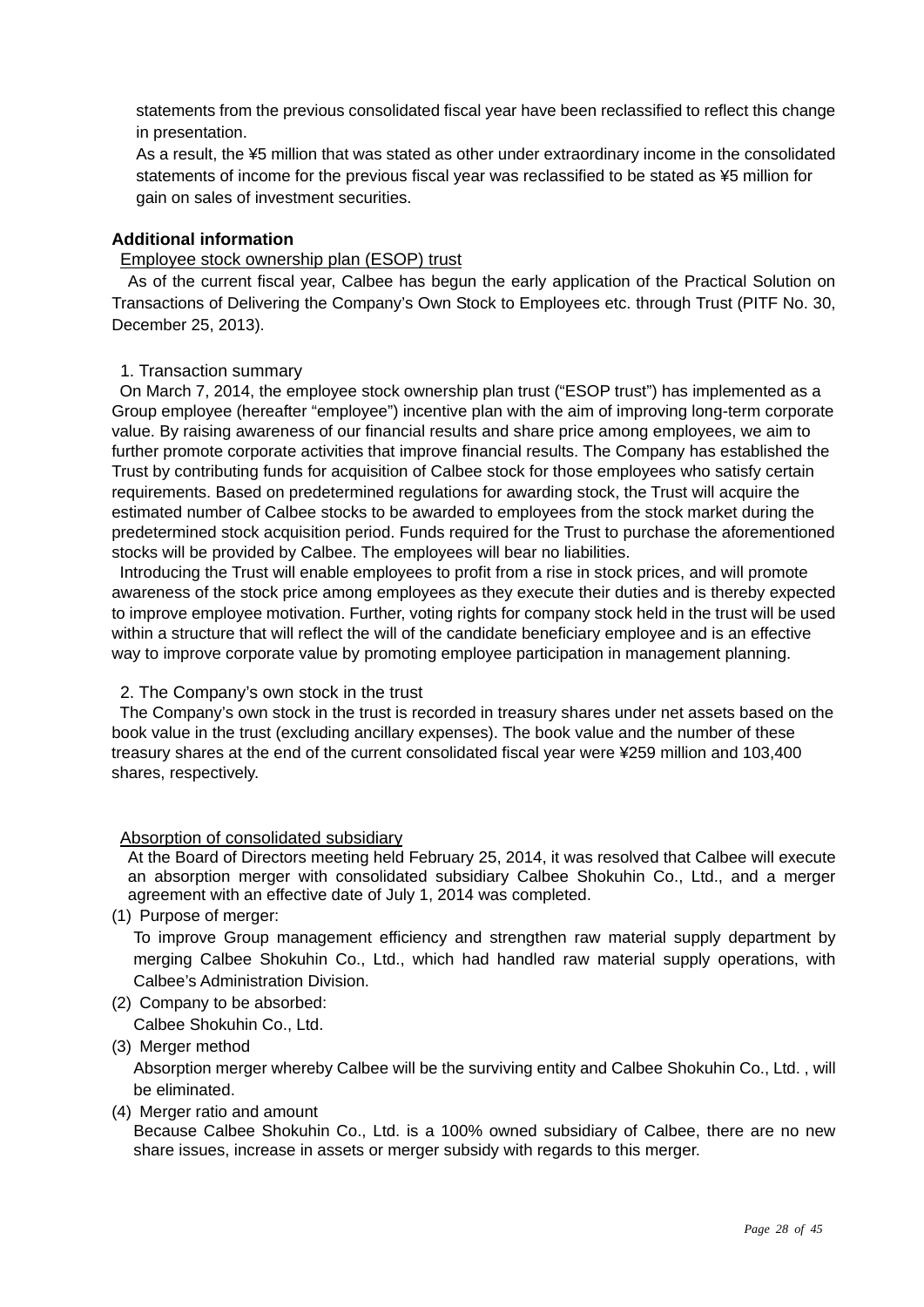### **Consolidated balance sheet**

### 1. Inventory assets

| ivenioly assets                        |                      | (Millions of yen)    |
|----------------------------------------|----------------------|----------------------|
|                                        | As of March 31, 2014 | As of March 31, 2013 |
| Finished goods and<br>commercial goods | 2,162                | 1,752                |
| Work in progress                       | 1,458                | 1.417                |
| Materials and stored goods             | 2,901                | 2.491                |

### 2. Non-consolidated subsidiaries and affiliate companies

| on-consolidated subsidiaries and allillate companies. |                      | (Millions of yen)    |
|-------------------------------------------------------|----------------------|----------------------|
|                                                       | As of March 31, 2014 | As of March 31, 2013 |
| Investment securities (stocks)                        | 11                   | 11                   |
| Other investments                                     |                      |                      |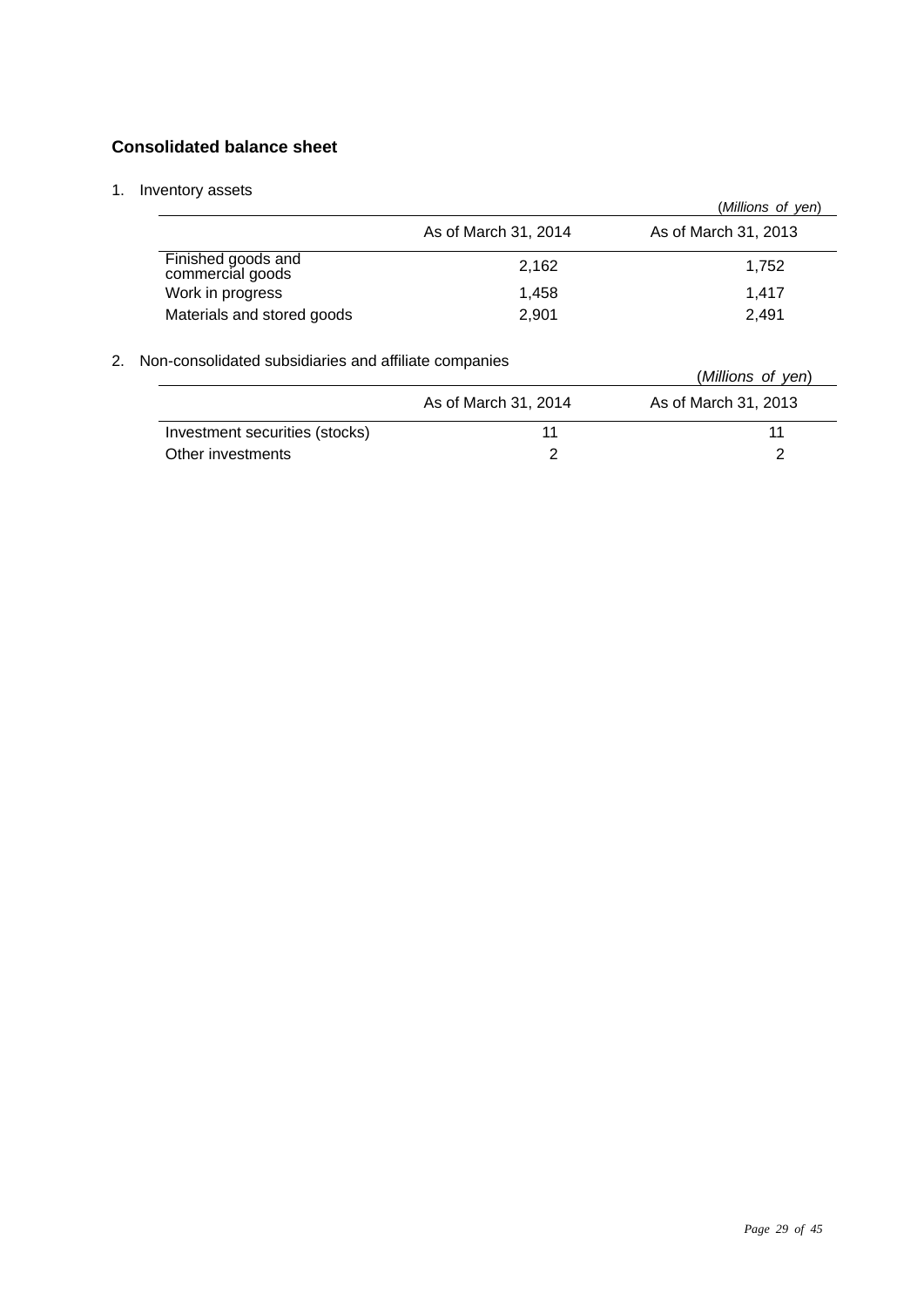### **Consolidated statements of income**

1. Mark-down (or write-back where shown with a negative sign) in book value due to reduced profitability on inventories held for normal sale purposes: (*Millions of yen*)

|               |                  | ( <i>Millions of yen</i> ) |
|---------------|------------------|----------------------------|
|               | April 1, 2013 to | April 1, 2012 to           |
|               | March 31, 2014   | March 31, 2013             |
| Cost of sales |                  |                            |

2. Breakdown of main components of selling, general and administration expenses

|                                                      |                  | (Millions of yen) |
|------------------------------------------------------|------------------|-------------------|
|                                                      | April 1, 2013 to | April 1, 2012 to  |
|                                                      | March 31, 2014   | March 31, 2013    |
| Sales promotion expenses                             | 25,718           | 21,723            |
| Advertising expenses                                 | 3,460            | 3,912             |
| Freight                                              | 10.043           | 9,993             |
| Remuneration and miscellaneous<br>wages and salaries | 11,159           | 10,091            |
| Provision for directors' retirement<br>benefits      | 111              | 96                |
| Provision for bonuses                                | 1,931            | 2,343             |
| Provision for directors' bonuses                     | 215              | 192               |
| Provision for stocks payment                         | 13               |                   |
| Retirement benefit expenses                          | 966              | 938               |
| Allowance for doubtful accounts                      |                  | 12                |

3. R&D expenses included in the current financial year's general and administrative expenses and in manufacturing expenses are as follows:

|                                        |                  | (Millions of yen) |
|----------------------------------------|------------------|-------------------|
|                                        | April 1, 2013 to | April 1, 2012 to  |
|                                        | March 31, 2014   | March 31, 2013    |
| Administrative and general<br>expenses | 2.157            | 2.285             |
| Manufacturing expenses                 |                  |                   |
| Total                                  | 2,161            | 2,288             |

### 4. Breakdown of gain on sale of noncurrent assets

|                                   |                  | (Millions of yen) |
|-----------------------------------|------------------|-------------------|
|                                   | April 1, 2013 to | April 1, 2012 to  |
|                                   | March 31, 2014   | March 31, 2013    |
| Machinery, equipment and vehicles | 5                | ö                 |
| Land                              | 44               | 106               |
| Other                             |                  |                   |
| Total                             | 50               | 114               |

### 5. Breakdown of loss on sale of noncurrent assets

| בוסמושטווטו וט סאס טוו פנטו וטוועטוונדונג (הספטוריט |                  | (Millions of yen) |
|-----------------------------------------------------|------------------|-------------------|
|                                                     | April 1, 2013 to | April 1, 2012 to  |
|                                                     | March 31, 2014   | March 31, 2013    |
| Buildings and structures                            |                  | 34                |
| Machinery, equipment and vehicles                   |                  | 3                 |
| Land                                                |                  | 11                |
| Other                                               | 5                |                   |
| Total                                               |                  | 49                |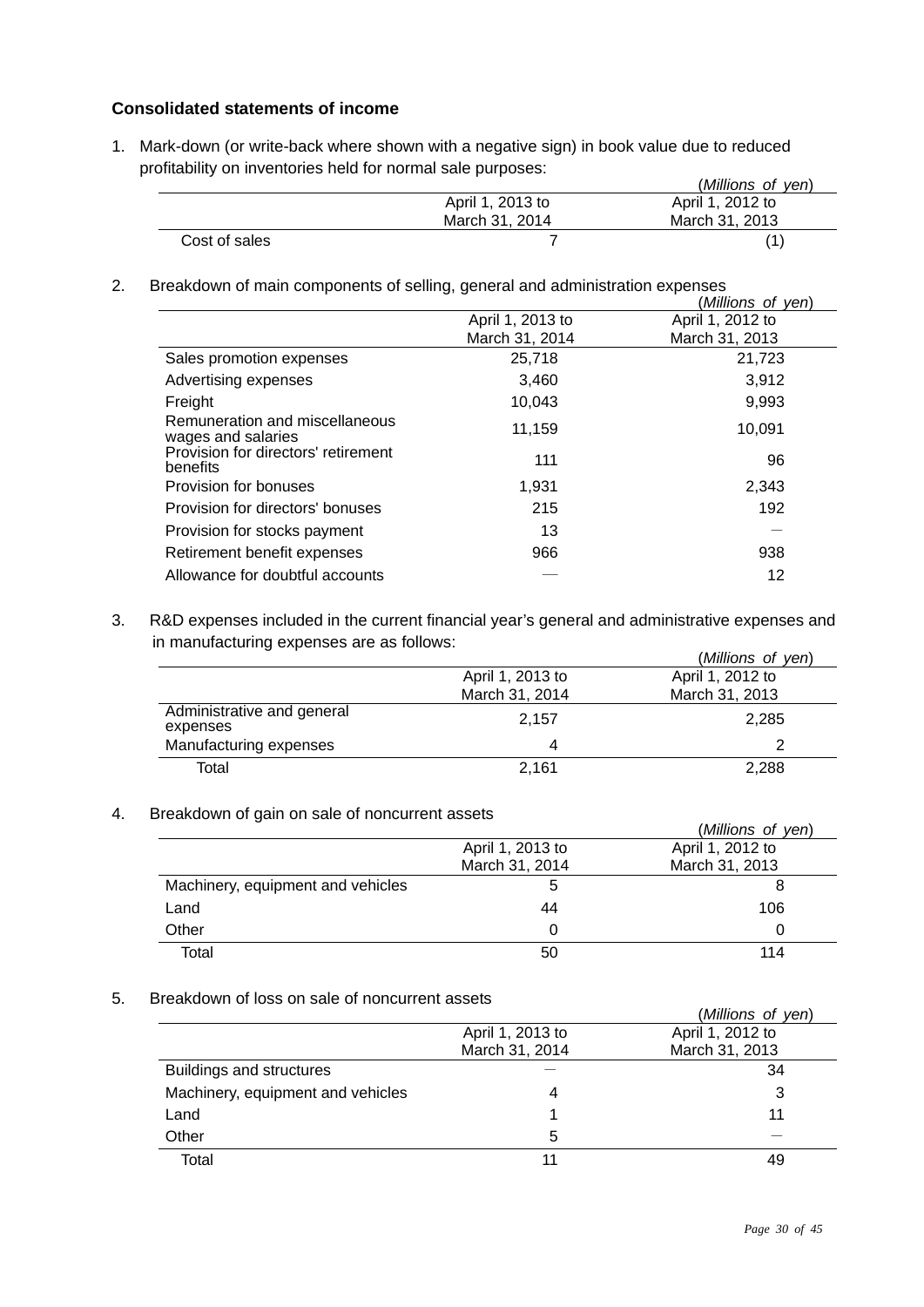6. Breakdown of loss on disposal of noncurrent assets

|                                   |                  | (Millions of yen) |
|-----------------------------------|------------------|-------------------|
|                                   | April 1, 2013 to | April 1, 2012 to  |
|                                   | March 31, 2014   | March 31, 2013    |
| Buildings and structures          | 42               | 42                |
| Machinery, equipment and vehicles | 92               | 87                |
| Lease assets                      |                  |                   |
| Construction in progress          |                  | 49                |
| Other                             | 2                | 6                 |
| Intangible noncurrent assets      |                  | 3                 |
| Total                             | 138              | 191               |

### 7. Impairment loss

Consolidated fiscal year ended March 31, 2014 (April 1, 2013 to March 31, 2014)

Impairment loss on Group assets recorded as follows:

| Location                                      | Use                 | Type                                                   | Amount      |
|-----------------------------------------------|---------------------|--------------------------------------------------------|-------------|
| Utsunomiya City, Tochigi<br>Prefecture, Japan | Warehouse Buildings |                                                        | ¥87 million |
| Utsunomiya City, Tochigi<br>Prefecture, Japan |                     | Machinery<br>Idle property Construction in<br>progress | ¥97 million |

Reason for loss

With regard to the above buildings, it has been scheduled for demolition, on a book value basis the asset value has dropped and as a result, the Company has reduced the book value to the recoverable amount.

With regard to the above machinery, etc. there are no future plans for use, on a book value basis the asset value has dropped and as a result, the Company has reduced the book value to the recoverable amount.

Asset grouping method

Based on regional segmentation, dormant assets with no plans for future usage are grouped by each asset.

Recoverable amount estimation method

The recoverable amount calculated based on net sales value. Assets for which sales or other usage are unlikely are recorded as having no value.

Consolidated fiscal year ended March 31, 2013 (April 1, 2012 to March 31, 2013)

Impairment loss on Group assets recorded as follows:

| Location                                                 | Use | Type                                                  | Amount       |
|----------------------------------------------------------|-----|-------------------------------------------------------|--------------|
| Utsunomiya City, Tochigi<br>Prefecture, Japan, one other |     | Buildings and<br>Idle property machinery, etc<br>Land | ¥313 million |

Reason for loss

With regard to the above non-current assets, there are no future plans for use, market price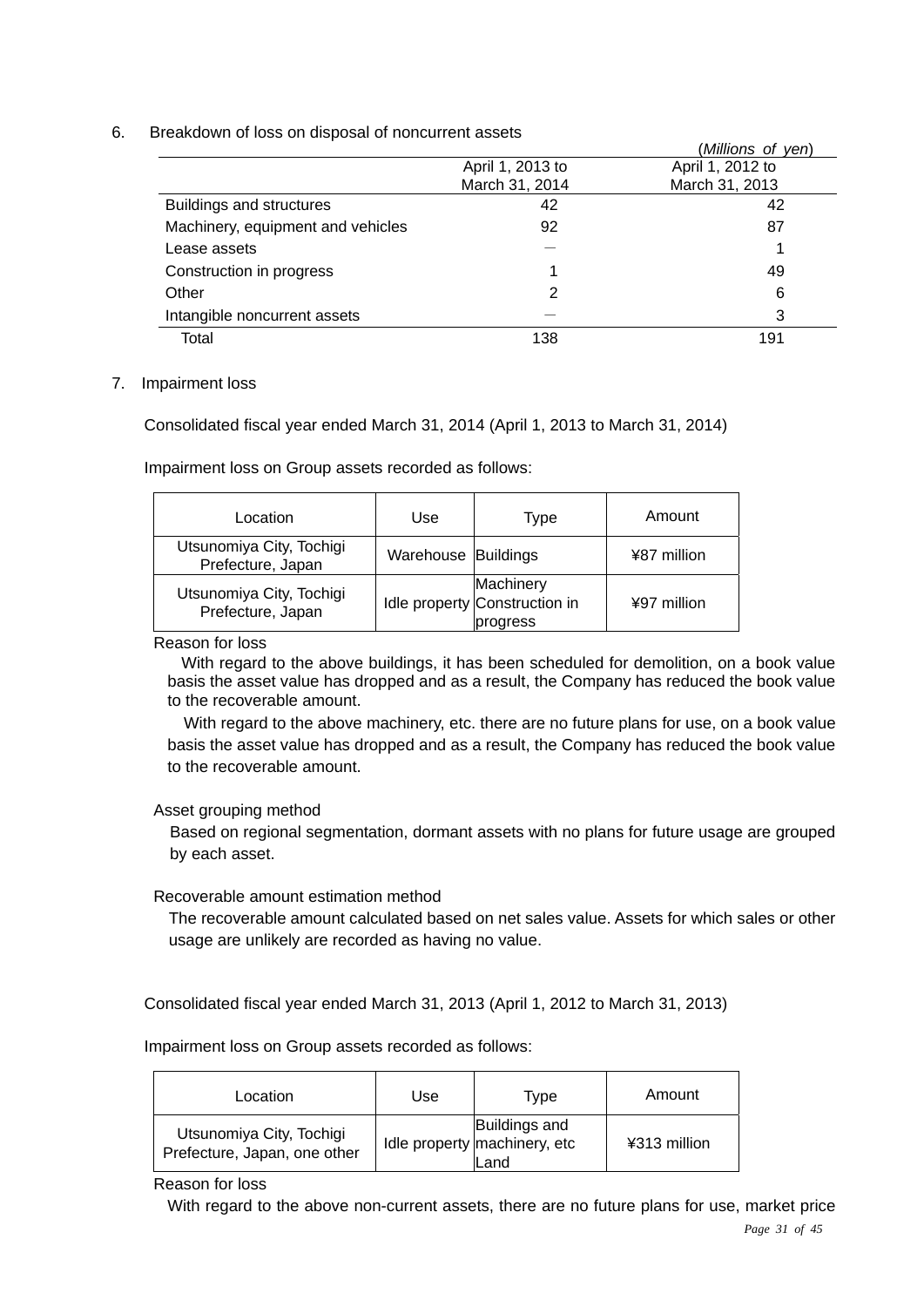has significantly decreased and on a book value basis the asset value has dropped and as a result, the Company has reduced the book value to the recoverable amount.

Asset grouping method

Based on regional segmentation, dormant assets with no plans for future usage are grouped by each asset.

### Recoverable amount estimation method

The recoverable amount calculated based on net sales value. The valuation of land is based on appraisal by a real estate appraiser, Assets for which sales or other usage are unlikely are recorded as having no value.

### **Consolidated statements of comprehensive income**

1. Adjustments and taxes in other comprehensive income

|                                                       |                                     | (Millions of yen) |
|-------------------------------------------------------|-------------------------------------|-------------------|
|                                                       | Fiscal year ended Fiscal year ended |                   |
|                                                       | March 31, 2014                      | March 31, 2013    |
| Valuation difference on available-for-sale securities |                                     |                   |
| Amount during the term                                | 155                                 | 137               |
| Adjustment                                            | 12                                  | (4)               |
| Prior to adjustment for taxes                         | 168                                 | 132               |
| Taxes                                                 | (55)                                | (44)              |
| Valuation difference on available-for-sale securities | 112                                 | 88                |
| Foreign currency translation adjustment               |                                     |                   |
| Amount during the term                                | 1,091                               | 1,788             |
| Adjustment                                            | (191)                               |                   |
| Prior to adjustment for taxes                         | 899                                 | 1,788             |
| Taxes                                                 |                                     |                   |
| Foreign currency translation adjustment               | 899                                 | 1,788             |
| Other comprehensive income total                      | 1,012                               | 1,876             |
|                                                       |                                     |                   |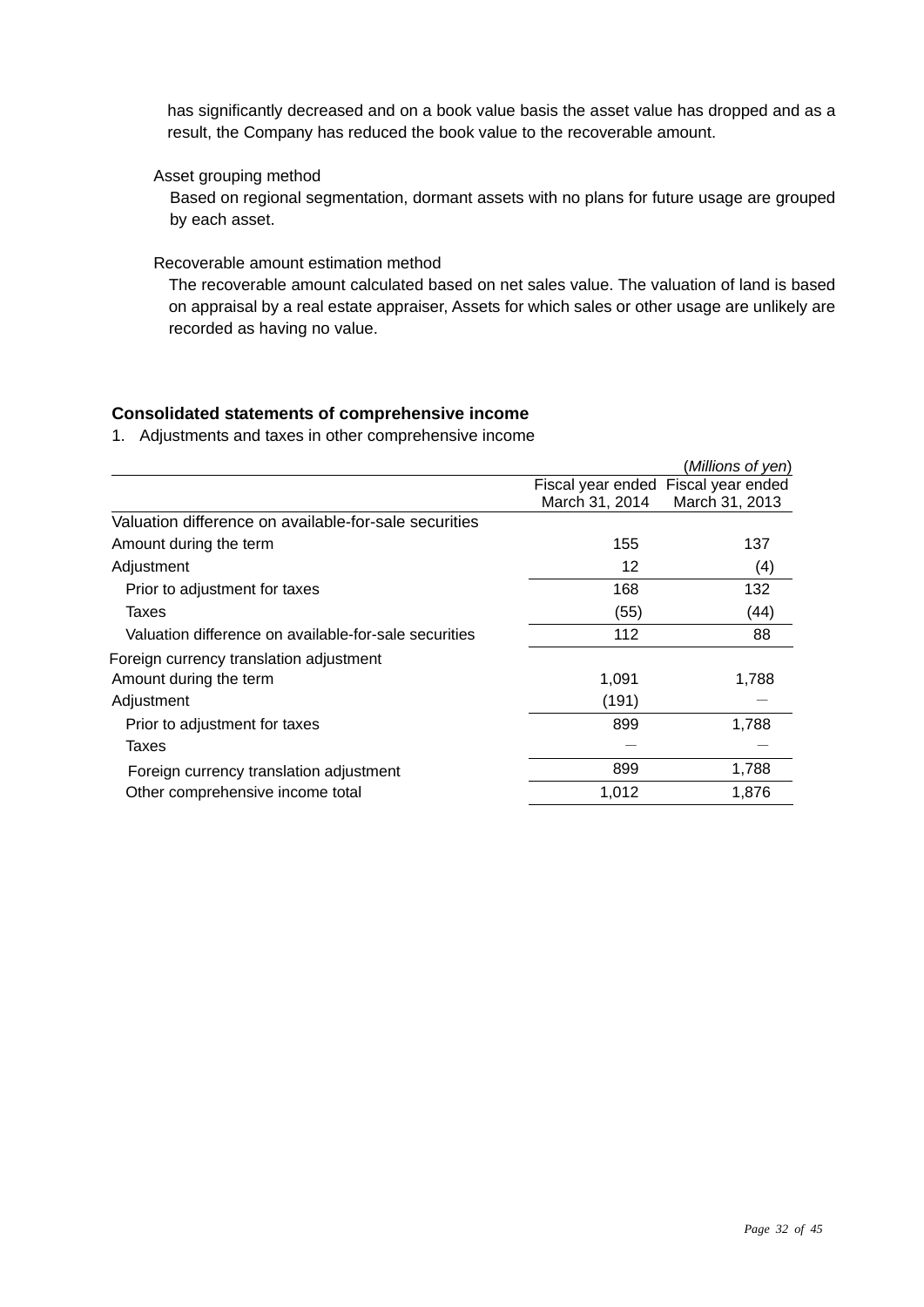### **Consolidated statements of changes in shareholders' equity**

Consolidated fiscal year ended March 31, 2014 (April 1, 2013 to March 31, 2014)

1. Type of common shares issued

| Share type               | Number of shares<br>as of April 1, 2013 | Increase    | Decrease | Number of shares as of<br>March 31, 2014 |
|--------------------------|-----------------------------------------|-------------|----------|------------------------------------------|
| Common<br>shares(shares) | 32,937,450                              | 100,570,350 |          | 133,507,800                              |

Overview for change

Breakdown of increase in number of shares:

Increase through share split: 98,942,850 shares

Increase through exercise of subscription rights: 1,627,500 shares

### 2. Treasury stock

| Share type               | Number of shares<br>as of April 1, 2013 | Increase | Decrease | Number of shares as of<br>March 31, 2014 |
|--------------------------|-----------------------------------------|----------|----------|------------------------------------------|
| Common<br>shares(shares) | –                                       | 104,232  | _        | 104,232                                  |

Note: Number of treasury shares held in trust as of March 31, 2014: 103,400 shares

### Overview for change

Breakdown for increase in number of shares:

Increase through purchase of shares comprising less than one unit: 832 shares

Increase through acquisition of treasury shares for trust: 103,400 shares

### 3. Information on subscription rights

Subscription rights as stock options

|                              | Details of subscription rights                    | Type of<br>shares | Number of<br>shares | Balance as of<br>March 31, 2014 |
|------------------------------|---------------------------------------------------|-------------------|---------------------|---------------------------------|
| Company making<br>submission | Subscription rights as stock<br>options (round 2) |                   |                     | ¥34 million                     |

### 4. Dividends

(1) Amounts paid

| Date confirmed                                       | Type of stock                                  | Total<br>dividends paid per share |     | Dividends   Dividend record date | Effective date |
|------------------------------------------------------|------------------------------------------------|-----------------------------------|-----|----------------------------------|----------------|
| June 26, 2013<br>Regular<br>shareholders'<br>meeting | Common shares $\vert \frac{1}{2}$ ,042 million |                                   | ¥62 | March 31, 2013                   | June 27, 2013  |

Note: On October 1, 2013 a 1:4 share split was implemented for common shares. Taking the share split into account, the dividend per share would be ¥15.50.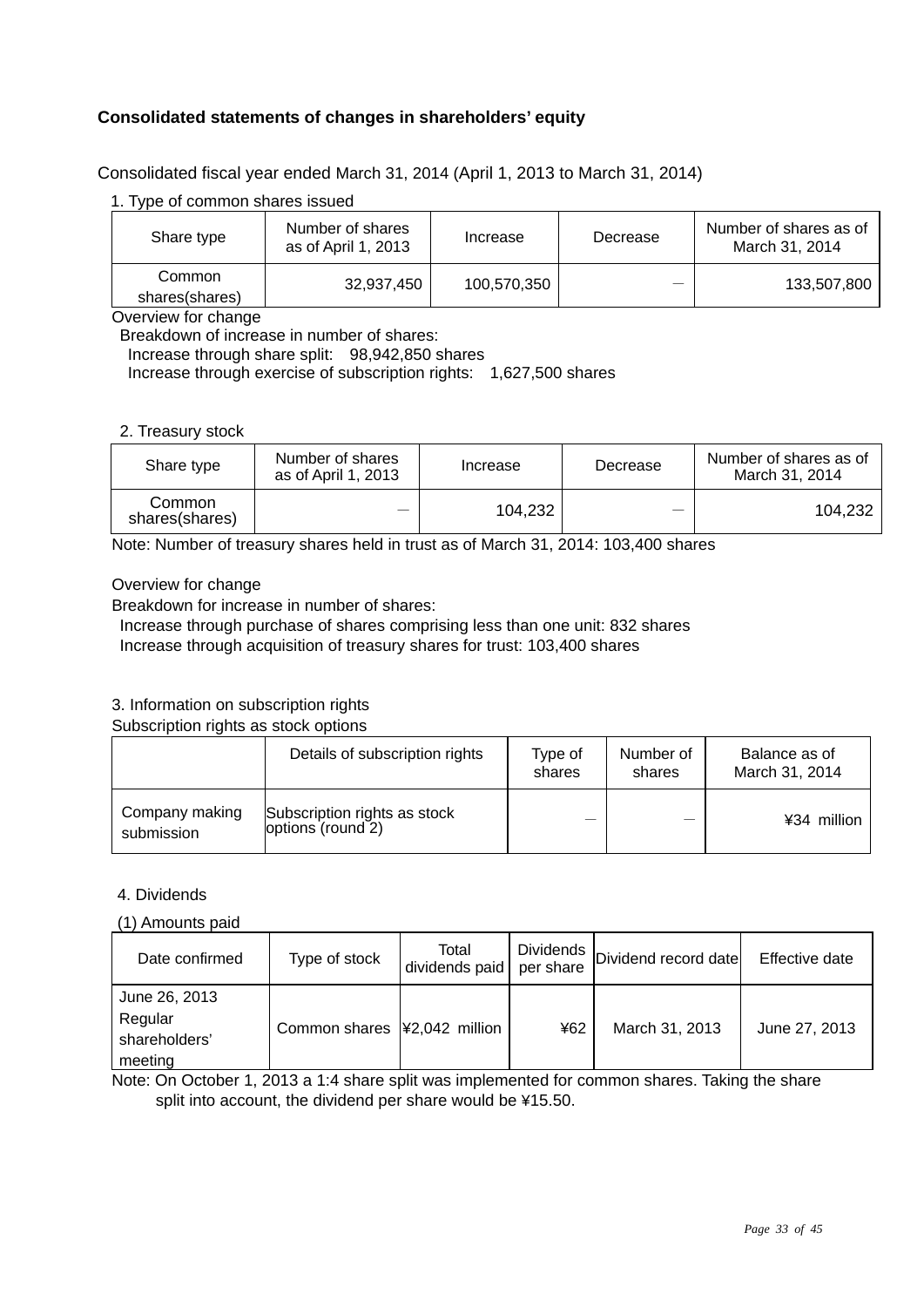| Date to be confirmed                                 | Type of<br>stock | Source of<br>dividends | Total<br>Dividends paid | per share | Dividends   Dividend record<br>date | Effective<br>date |
|------------------------------------------------------|------------------|------------------------|-------------------------|-----------|-------------------------------------|-------------------|
| June 25, 2014<br>Regular<br>shareholders'<br>meeting | Common<br>shares | Retained<br>earnings   | ¥2,937 million          |           | ¥22   March 31, 2014                | June 26,<br>2014  |

(2) Dividends for which the effective date is in the following fiscal year

Note: Amount of total dividends paid to shares held by Calbee in trust: ¥2 million

### Consolidated fiscal year ended March 31, 2013 (April 1, 2012 to March 31, 2013)

1. Outstanding shares

| Share type            | Number of shares<br>at beginning of<br>period | Increase | Decrease | Number of shares at<br>end of period |
|-----------------------|-----------------------------------------------|----------|----------|--------------------------------------|
| Common shares(shares) | 32,540,950                                    | 396,500  |          | 32,937,450                           |

Outline of change

Breakdown of increase in shares

Increase due to exercise of share subscription rights: 396,500 shares

### 2. Share subscription rights

Share subscription rights as stock options

| Company           | Subscription rights                                | Type of<br>shares | Number of shares | Balance of shares at<br>end of period |
|-------------------|----------------------------------------------------|-------------------|------------------|---------------------------------------|
| Company<br>making | Subscription rights as<br>stock options (round 1)* |                   |                  |                                       |
| submission        | Subscription rights as<br>stock options (round 2)  |                   |                  | ¥50 million                           |

Note: No balance of subscription rights as stock options since stock options were granted prior to execution of the Companies Act.

### 3. Dividends

(1) Amounts paid

| Date confirmed                                       | Type of<br>stock | Total<br>dividends paid | <b>Dividends</b><br>per share | Dividend record<br>date | Effective date |
|------------------------------------------------------|------------------|-------------------------|-------------------------------|-------------------------|----------------|
| June 27, 2012<br>Regular<br>shareholders'<br>meeting | Common<br>shares | ¥1,366 million          | ¥42                           | March 31, 2012          | June 28, 2012  |

Note: On October 1, 2013 a 1:4 share split was implemented for common shares. Taking the share split into account, the dividend per share would be ¥10.50.

| Date to be                                           | Type of          | Source of            | Total          | <b>Dividends</b> | <b>Dividend</b>   | Effective date   |
|------------------------------------------------------|------------------|----------------------|----------------|------------------|-------------------|------------------|
| confirmed                                            | stock            | dividends            | Dividends paid | per share        | record date       |                  |
| June 26, 2013<br>Regular<br>shareholders'<br>meeting | Common<br>shares | Retained<br>earnings | ¥2,042 million | ¥62              | March 31,<br>2013 | June 27.<br>2013 |

Note: On October 1, 2013 a 1:4 share split was implemented for common shares. Taking the share split into account, the dividend per share would be ¥15.50.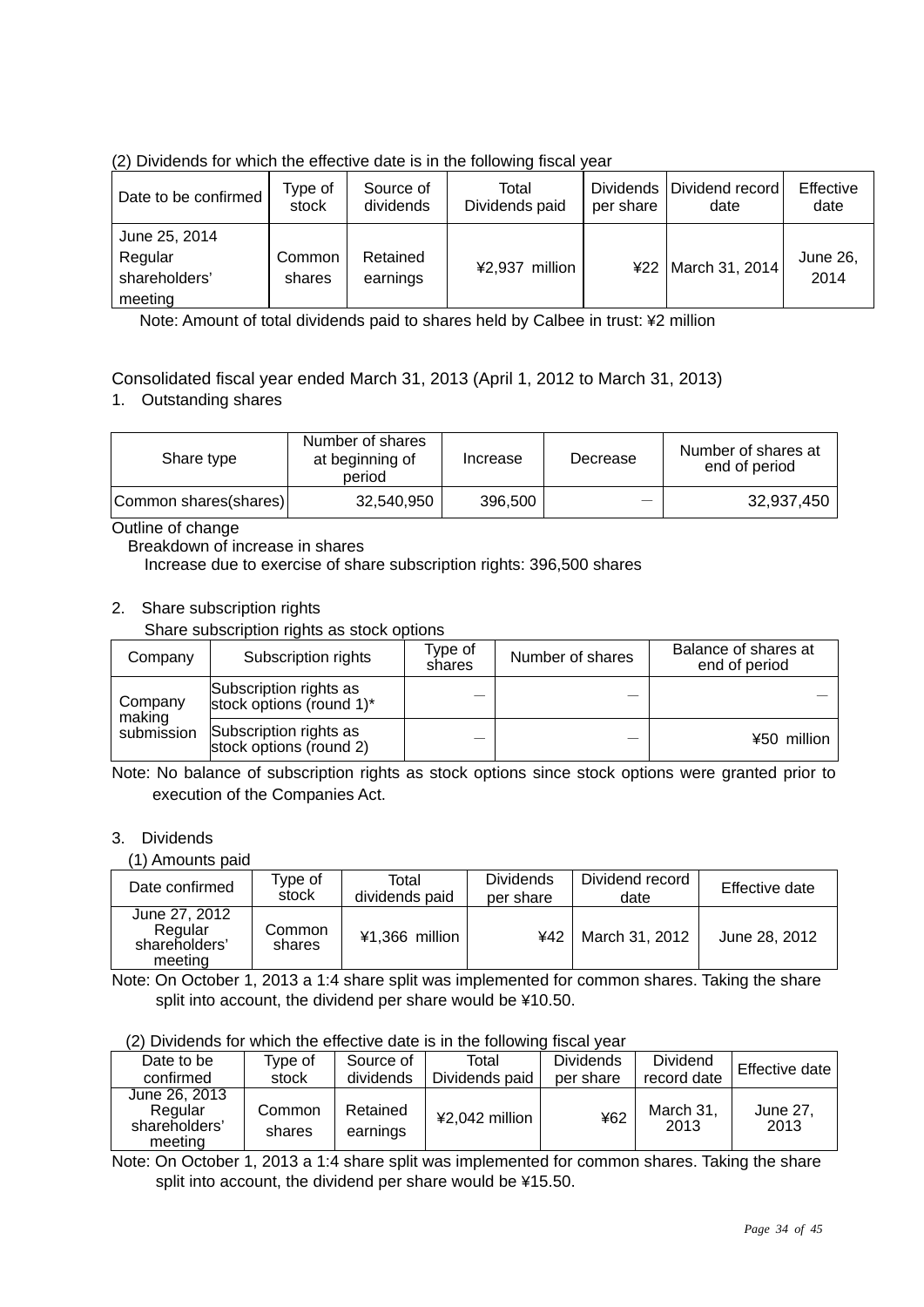### **Consolidated statements of cash flows**

1. Amounts of cash and cash equivalents presented as year-end balance and the consolidated balance sheet (*Millions of yen*)

|                                                                                                                   |                   | (Millions of yen) |
|-------------------------------------------------------------------------------------------------------------------|-------------------|-------------------|
|                                                                                                                   | Fiscal year ended | Fiscal year ended |
|                                                                                                                   | March 31, 2014    | March 31, 2013    |
| Cash and deposits                                                                                                 | 18,783            | 17,342            |
| Fixed deposit exceeding<br>3-month deposit period                                                                 | (5, 191)          | (3,010)           |
| Negotiable deposit included in<br>the securities account                                                          |                   | 3,000             |
| Commercial paper included in<br>the securities account                                                            |                   | 2,999             |
| Beneficial rights for pecuniary<br>trusts specified for joint<br>operations included in the<br>securities account | 18,000            | 5,000             |
| Cash and cash equivalents                                                                                         | 31,592            | 25,331            |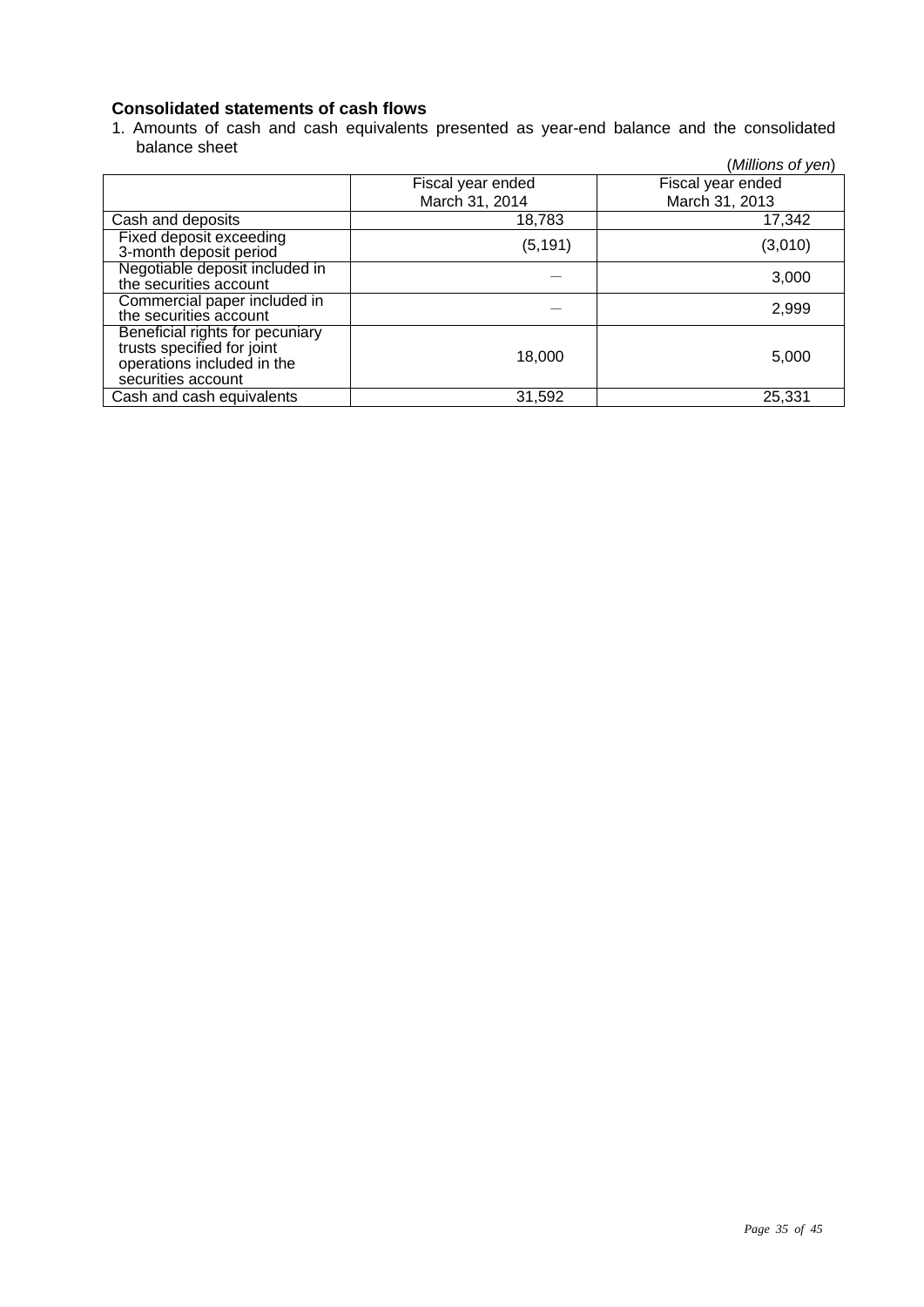### **Employee retirement benefits**

Consolidated fiscal year ended March 31, 2014 (April 1, 2013 to March 31, 2014)

1. Overview of retirement benefit plans

 The Company and its 3 domestic consolidated subsidiaries have 2 types of defined benefit pension plans: a contract-type corporate pension plan and a lump-sum annuity plan. Other domestic consolidated subsidiaries and some of the overseas consolidated subsidiaries only provide a lump-sum annuity plan. The company also offers defined contribution and pre-paid retirement plans.

 Charges for net defined benefit liability and retirement benefit expenses for a portion of the Calbee retirement benefit system, the defined benefit pension plan for consolidated subsidiaries and the retirement lump-sum allowance system are calculated using the simplified accounting method.

#### 2. Defined benefit system

(1) Changes to balance of retirement benefit obligation at beginning and end of term (Excludes application of simplified accounting method)

| Retirement benefit obligation at beginning of term | 13.269 | ¥ mn |
|----------------------------------------------------|--------|------|
| Service costs                                      | 690    | IJ   |
| Interest expense                                   | 161    | IJ   |
| Actuarial differences                              | (124)  | IJ   |
| Retirement benefits paid                           | (427)  | IJ   |
| Occurrence of past service costs                   | 91     | IJ   |
| Retirement benefit obligation at end of term       | 13,661 | IJ   |

(2) Changes to balance of pension assets at beginning and end of term (Excludes application of simplified accounting method)

| Pension assets at beginning of term | 9.609  | ¥ mn |
|-------------------------------------|--------|------|
| Anticipated profits                 | 96     | IJ   |
| Actuarial differences               | 258    | IJ   |
| <b>Employer contributions</b>       | 428    | IJ   |
| Retirement benefits paid            | (247   | IJ   |
| Pension assets at end of term       | 10.145 | IJ   |

(3) Changes to balance of net defined benefit liability at beginning and end of term due to application of the simplified accounting method

| Net defined benefit liability at beginning of term       | 651  | ¥ mn    |
|----------------------------------------------------------|------|---------|
| Retirement benefits expense                              | 175  | IJ      |
| Retirement benefits paid                                 | (99) | IJ      |
| Contributions to system                                  | (13) | IJ      |
| Increase (decrease) from foreign currency<br>translation | 13   | $_{II}$ |
| Net defined benefit liability at end of term             |      | Л       |

(4) Changes to balance of retirement benefit obligation and pension assets at end of term and net defined benefit liability and assets as recorded on the consolidated balance sheet

| Funded system retirement benefit obligation     | 8.389     | ¥ mn |
|-------------------------------------------------|-----------|------|
| Pension assets                                  | (10, 281) | IJ   |
|                                                 | (1,891)   | IJ   |
| Non-funded system retirement benefit obligation | 6.134     | IJ   |
| Net liabilities and assets as recorded on the   |           | IJ   |
| consolidated balance sheet                      | 4.243     |      |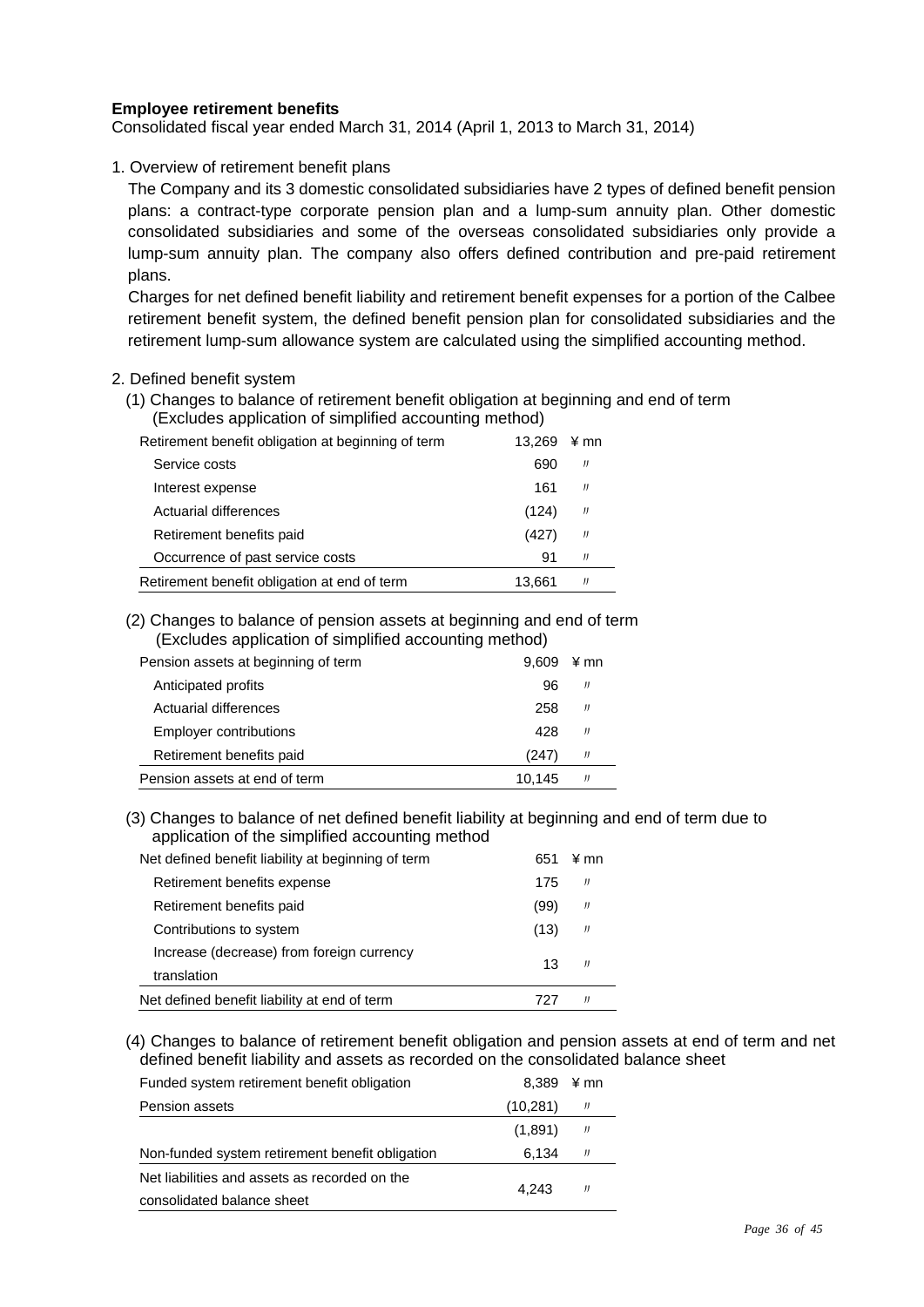| 6.134   | IJ    |
|---------|-------|
| (1,891) | IJ    |
|         | IJ    |
|         |       |
|         | 4.243 |

Note: Includes application of simplified accounting method

(5) Retirement benefit expenses and breakdown of amounts

| Service costs                                                        | 690   | ¥ mn      |
|----------------------------------------------------------------------|-------|-----------|
| Interest expense                                                     | 161   | J         |
| Anticipated profits                                                  | (96)  | IJ        |
| Appropriated expenses for actuarial differences                      | 242   | J         |
| Appropriated expenses for past service costs                         | 130   | $J\bar J$ |
| Retirement benefit expenses using the simplified<br>method           | 175   | J         |
| Other                                                                | 12    | J         |
| Retirement benefit expenses related to the defined<br>benefit system | 1.316 | J         |

### (6) Remeasurements of defined benefit plans

Breakdown of items recorded under changes related to remeasurements of defined benefit plans

(Before deduction of taxes)

| Unrecognized past service costs    |       | $562 \div$ mn |
|------------------------------------|-------|---------------|
| Unrecognized actuarial differences | 1.402 |               |
| Total                              | 1.964 |               |

### (7) Items related to pension assets

### 1.Breakdown of main items

Allocation of main pension asset items comprising the total is as follows:

| Domestic bonds                  | 33.8%   |
|---------------------------------|---------|
| Domestic equity                 | 8.0%    |
| Foreign equity                  | 7.5%    |
| Alternative investments         | 36.1%   |
| General life insurance accounts | 14.6%   |
| Other                           | $0.0\%$ |
| Total                           | 100.0%  |

2. Method for determining the expected long-term investment return In determining the expected long-term investment return, conservative estimates are made of the assumed interest rate for the corporate pension, the current and expected distributions of pension assets, and the current and expected long-term return rate from the various assets that compose the pension assets.

- (8) Items related to actuarial calculations Main components used in actuarial calculations Discount rate Mainly 1.2% Expected long-term investment return rate 1.0%
- 3. Defined contribution system

Required contributions to the Calbee and consolidated subsidiaries defined contribution plans were ¥118 million.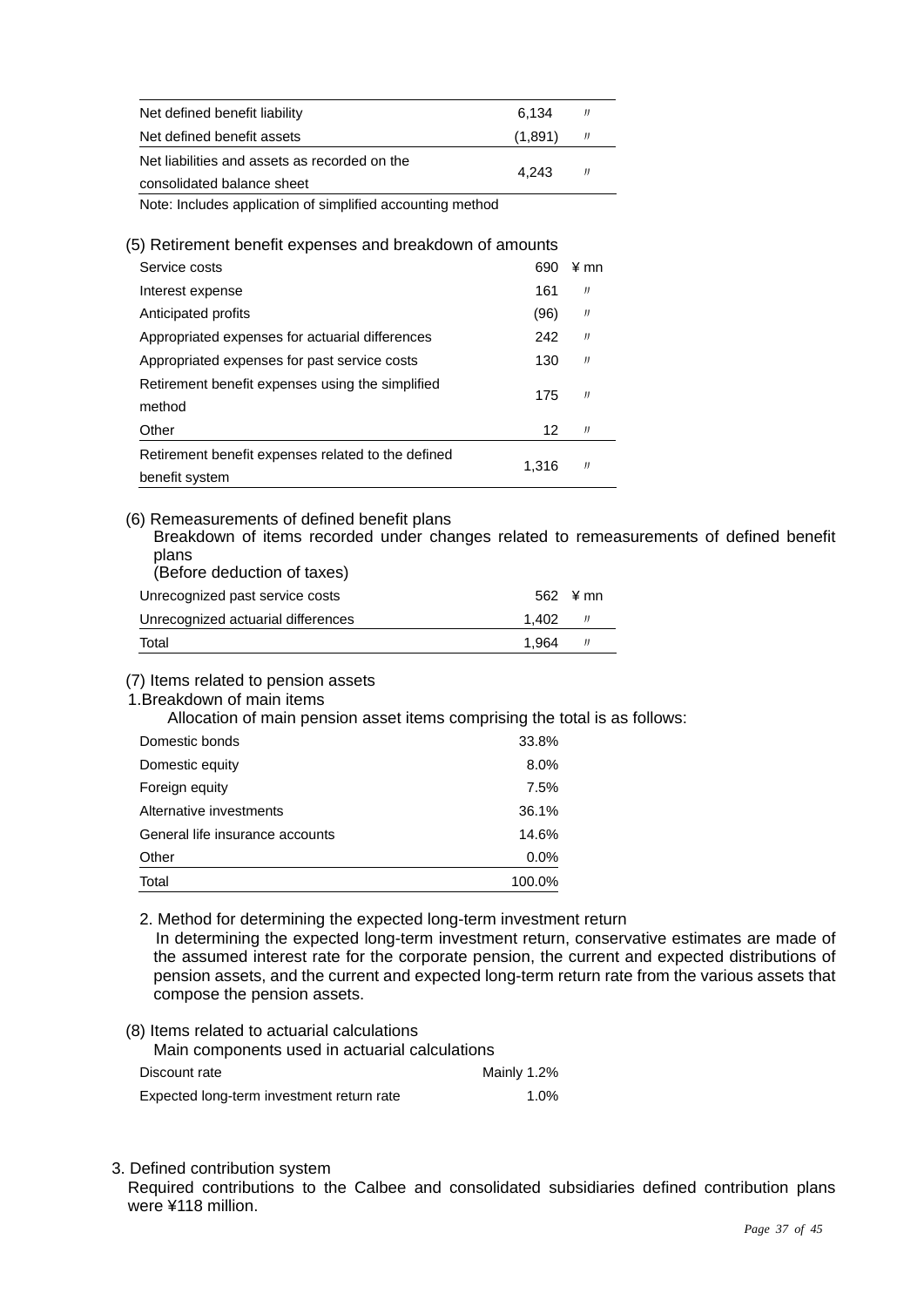Consolidated fiscal year ended March 31, 2013 (April 1, 2012 to March 31, 2013)

1. Overview of retirement benefit plans

 The company and its 3 domestic consolidated subsidiaries have 2 types of defined benefit pension plans: a contract-type corporate pension plan and a lump-sum annuity plan. Other domestic consolidated subsidiaries and some of the overseas consolidated subsidiaries only provide a lump-sum annuity plan. The company also offers defined contribution and pre-paid retirement plans.

2. The consolidated retirement benefit obligation for the company's pension plans is summarized below.

|                                                                     | (Millions of yen)                   |
|---------------------------------------------------------------------|-------------------------------------|
|                                                                     | Fiscal year ended<br>March 31, 2013 |
| (1) Retirement benefit obligation                                   | (14, 049)                           |
| (2) Plan assets                                                     | 9,738                               |
| (3) Unfunded retirement benefit obligation $[(1)+(2)]$              | (4, 311)                            |
| (4) Unrecognized actuarial gains/losses                             | 2,027                               |
| (5) Unrecognized prior service cost                                 | 602                                 |
| (6) Net amount on the consolidated balance sheet<br>$[(3)+(4)+(5)]$ | (1,682)                             |
| (7) Prepaid pension costs                                           | 2,291                               |
| $(8)$ Provision for retirement benefits $(6)-(7)$ ]                 | (3,973)                             |

Notes: 1. Retirement benefit obligations include those for executive officers.

<sup>2.</sup> Calculations for retirement benefit obligations for certain Company retirement benefit plans and certain consolidated subsidiaries, use the simplified method.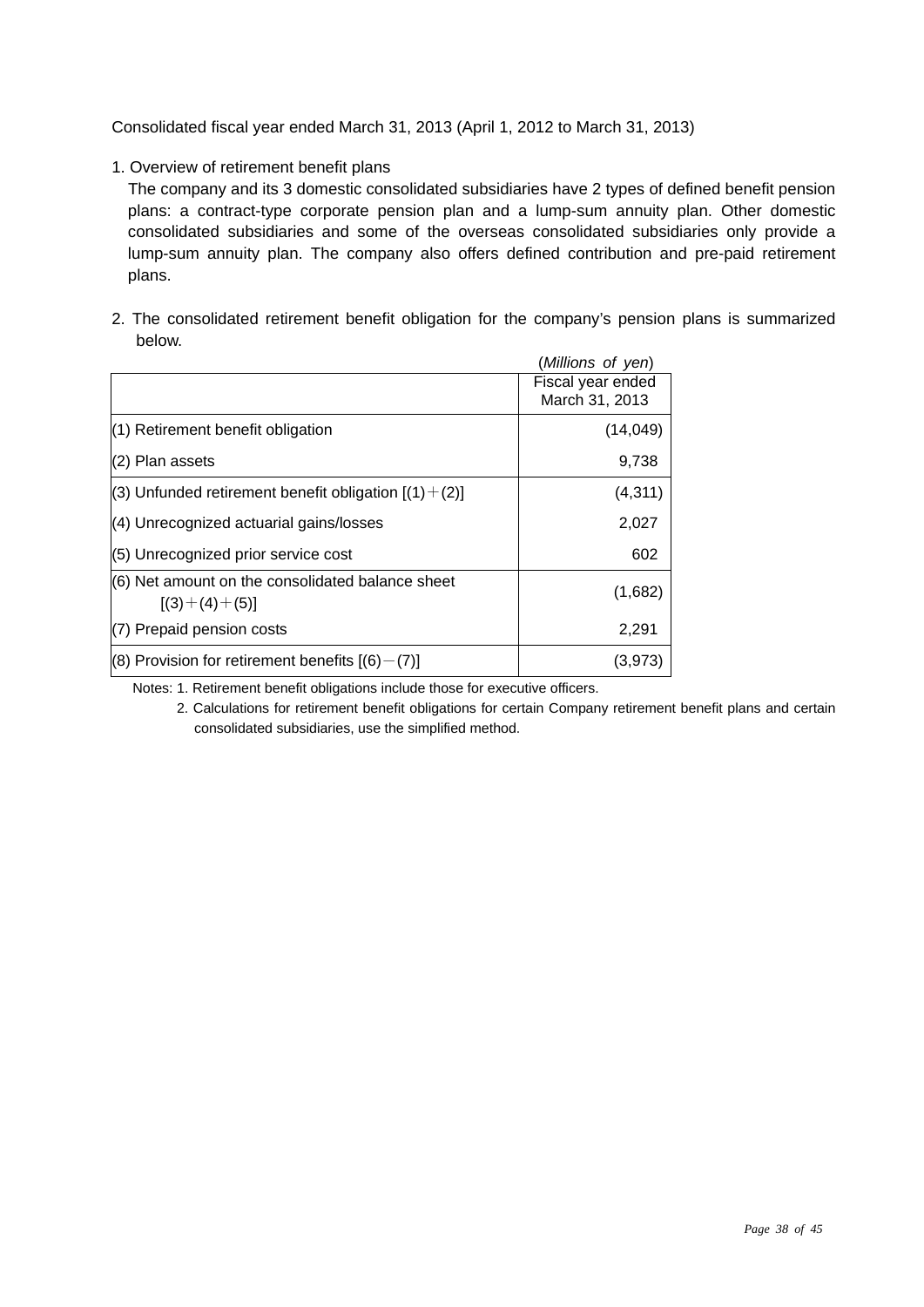3. Items comprising the company's retirement benefit expenses are provided below.

|                                                              | (Millions of yen)                   |
|--------------------------------------------------------------|-------------------------------------|
|                                                              | Fiscal year ended<br>March 31, 2013 |
| (1) Service cost                                             | 720                                 |
| (2) Interest expense                                         | 219                                 |
| (3) Expected return on plan assets                           | (89)                                |
| (4) Amortization of actuarial losses                         | 251                                 |
| (5) Amortization of prior service costs                      | 8                                   |
| Sub total                                                    | 1,109                               |
| (6) Contributions made to defined contribution pension plans | 115                                 |
| Special payments made for additional retirement allowances   | 158                                 |
| Total                                                        | 1,383                               |

Notes: 1. Retirement benefit expenses for executive officers are included in Service costs.

- 2. Retirement benefit expenses calculated under the simplified method for the Company and its subsidiaries are accounted for in Service costs.
- 4. Assumptions used to calculate the retirement benefit obligation
	- (1) Period allocation methodology for the estimated retirement benefit amount: Straight-line basis
	- (2) Discount rate

| Fiscal year ended<br>March 31, 2013 |  |
|-------------------------------------|--|
| 1.2—1.5%                            |  |

- Note: Although the discount rate used for the Company and certain subsidiaries at the beginning of the period was 2.0%, it was determined at the end of the period that changes to the discount rate during the period had affected the amount of retirement benefit obligation. The discount rate was therefore adjusted to 1.2% for the Company and 1.3% for certain subsidiaries.
- (3) Expected investment return

| Fiscal year ended<br>March 31, 2013 |  |
|-------------------------------------|--|
| $1.0\%$                             |  |

(4) Amortization period of prior service costs

5 years (Costs are amortized when they arise on a straight-line basis within the average remaining number of years of employment for the workforce).

(5) Amortization period of actuarial gains/losses

12 years (Cost are amortized in equal amounts over a number of years that is less than the average remaining life of the workforce from the year following the accounting period in which they arose).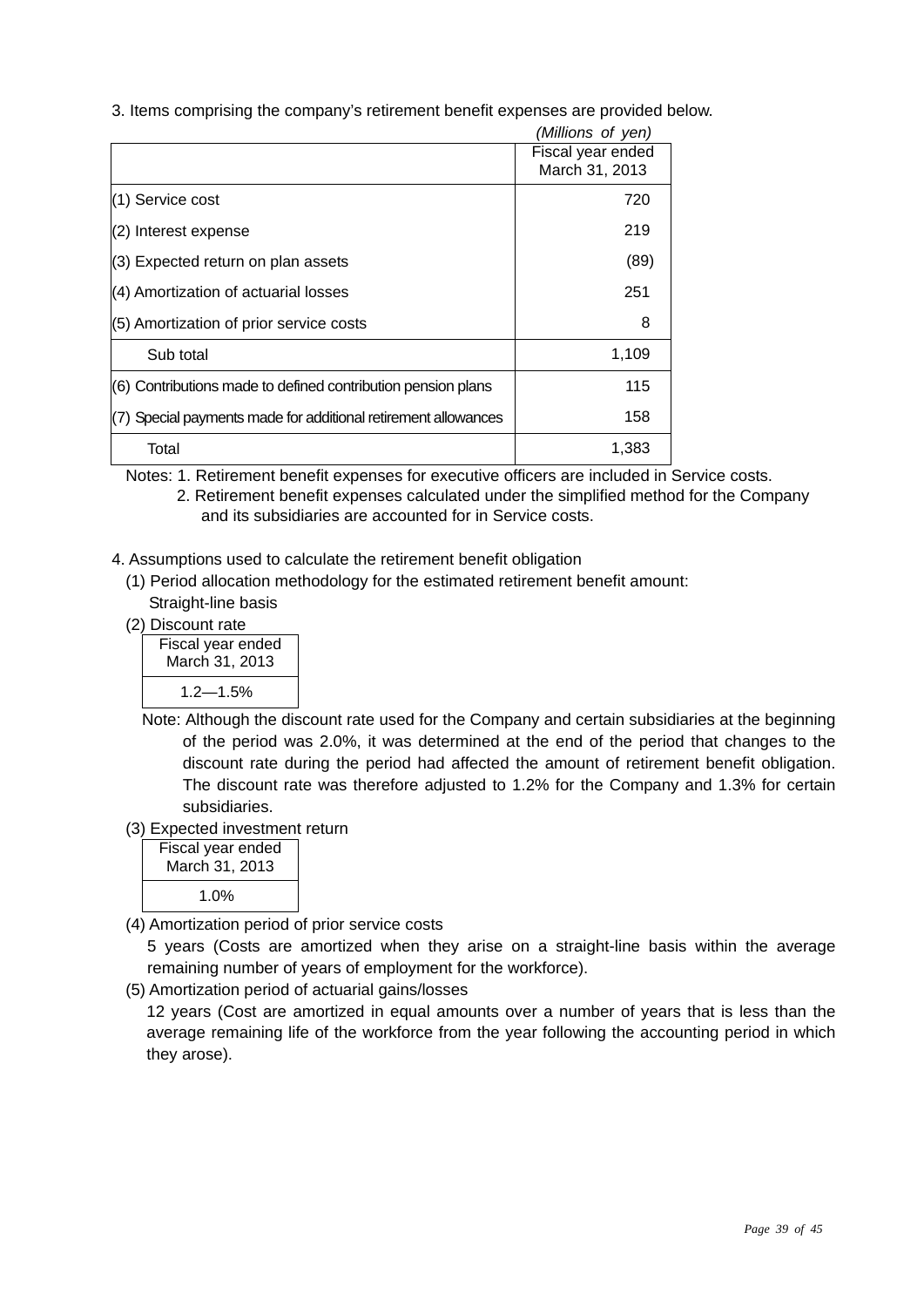### **Deferred tax accounting**

1. Significant components of deferred tax assets and liabilities

|                                                       |                                     | (Millions of yen)                   |
|-------------------------------------------------------|-------------------------------------|-------------------------------------|
|                                                       | Fiscal year ended<br>March 31, 2014 | Fiscal year ended<br>March 31, 2013 |
| Deferred tax assets:                                  |                                     |                                     |
| Provision for doubtful accounts                       | 1                                   | 2                                   |
| Provision for bonuses                                 | 1,365                               | 1,493                               |
| Accrued expenses                                      | 947                                 | 745                                 |
| Enterprise taxes payable                              | 372                                 | 384                                 |
| Provision for employees' retirement benefits          |                                     | 551                                 |
| Net defined benefit liability                         | 1,476                               |                                     |
| Provision for director's retirement benefits          | 203                                 | 196                                 |
| Share-based payment expense                           | 12                                  | 17                                  |
| Depreciation                                          | 139                                 | 146                                 |
| Impairment losses                                     | 216                                 | 347                                 |
| Asset retirement obligations                          | 232                                 | 231                                 |
| Loss carried forward                                  | 194                                 |                                     |
| Other                                                 | 465                                 | 593                                 |
| Subtotal                                              | 5,625                               | 4,709                               |
| <b>Valuation allowances</b>                           | (714)                               | (703)                               |
| Total deferred tax assets                             | 4,911                               | 4,005                               |
| Deferred tax liabilities                              |                                     |                                     |
| Valuation difference on available-for-sale securities | (99)                                | (43)                                |
| Reserve for accelerated depreciation                  | (593)                               | (605)                               |
| Asset retirement obligations                          | (51)                                | (63)                                |
| Other                                                 | (303)                               | (329)                               |
| Total deferred tax liabilities                        | (1,047)                             | (1,042)                             |
| Net deferred tax assets                               | 3,863                               | 2,963                               |

Note: The following net amounts of deferred tax assets from the previous and current consolidated fiscal years are included on the consolidated balance sheet *(Millions of yen)*

| fiscal veals are included on the consolidated palafice sheet |                                     | $($ $V$ $\mu$ $\mu$ $\mu$ $\sigma$ $\mu$ $\sigma$ $\mu$ |
|--------------------------------------------------------------|-------------------------------------|---------------------------------------------------------|
|                                                              | Fiscal year ended<br>March 31, 2014 | Fiscal year ended<br>March 31, 2013                     |
| Current assets-deferred tax assets                           | 2.828                               | 2,790                                                   |
| Non-current assets $-\theta$ deferred tax assets             | 1.453                               | 538                                                     |
| Current liabilities $-\theta$ deferred tax liabilities       | (126)                               | (95)                                                    |
| Non-current liabilities - deferred tax liabilities           | (292)                               | (269)                                                   |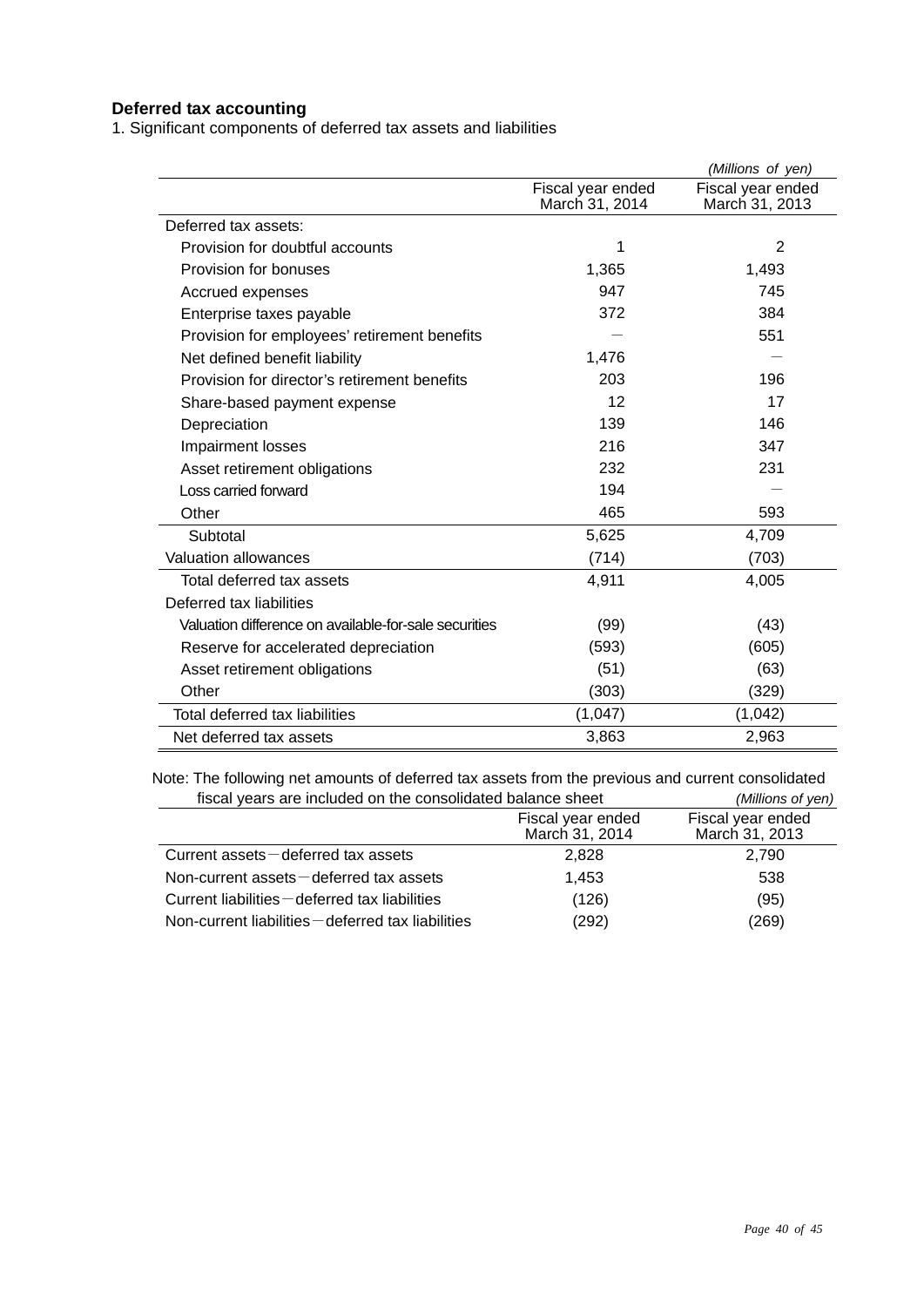2. Major items to reconcile the statutory tax rate after the application of tax effective accounting to the effective tax rate are shown below.

|                                                                                        | Fiscal year ended<br>March 31, 2014 | Fiscal year ended<br>March 31, 2013 |
|----------------------------------------------------------------------------------------|-------------------------------------|-------------------------------------|
| Statutory tax rate                                                                     | 37.8%                               | -%                                  |
| (Adjustments)                                                                          |                                     |                                     |
| Entertainment and other permanently<br>non-deductible expenses                         | 1.2                                 |                                     |
| Dividend and other permanently non-taxable<br>income                                   | (0.1)                               |                                     |
| Special deductions for corporate taxes paid                                            | (0.6)                               |                                     |
| Proportional allocation of inhabitants tax                                             | 0.5                                 |                                     |
| Downward revision to year-end deferred tax<br>assets from change to effective tax rate | 0.9                                 |                                     |
| Changes in valuation allowances                                                        | (0.0)                               |                                     |
| Tax rate differences for consolidated<br>subsidiaries                                  | (2.3)                               |                                     |
| Effect of consolidated adjustments                                                     | 2.3                                 |                                     |
| Other                                                                                  | 0.4                                 |                                     |
| Effective tax rate                                                                     | 40.1%                               |                                     |

Note: Differences in amounts between the statutory tax rate and corporate tax rate following application of tax effect accounting were less than 5% during the previous fiscal year and as such have been omitted.

3. Adjustment in amount of deferred tax assets and deferred tax liabilities due to a change in the corporate tax rate

The Law for Partial Revision of the Income Tax Act, etc., was released on March 31, 2014, and a special corporate tax for reconstruction has been levied for fiscal years starting from April 1, 2014 and onward. As a result of this change, the statutory tax rate used for the calculation of deferred tax assets and deferred tax liabilities will change from 37.8% to 35.4% for temporary differences expected to reverse during the consolidated fiscal year starting from April 1, 2014.

As a result, deferred tax assets (the amount excluding deferred tax liabilities) have decreased by ¥194 million and the income tax adjustment recorded at the end of the current consolidated fiscal year increased ¥194 million.

### **Business combinations and other related matters**

Consolidated fiscal year ended March 31, 2014(April 1, 2013 to March 31, 2014)

Common control transaction

(Company separation among consolidated subsidiaries)

- (1) Overview of transaction
	- Name and business details of company being combined

Name of company being combined: Oisia Foods Co., Ltd.

Details of major businesses: Production and sale of cereals and snack foods

- Date of business combination
- July 1, 2013
- Legal form of business combination

Absorption merger whereby Calbee was the surviving entity and Oisia Foods Co., Ltd. was eliminated.

- Name of company after integration CALBEE, Inc.
- Overview and purpose of transaction

 Business combined in order to increase Group management efficiency and strengthen cereals business.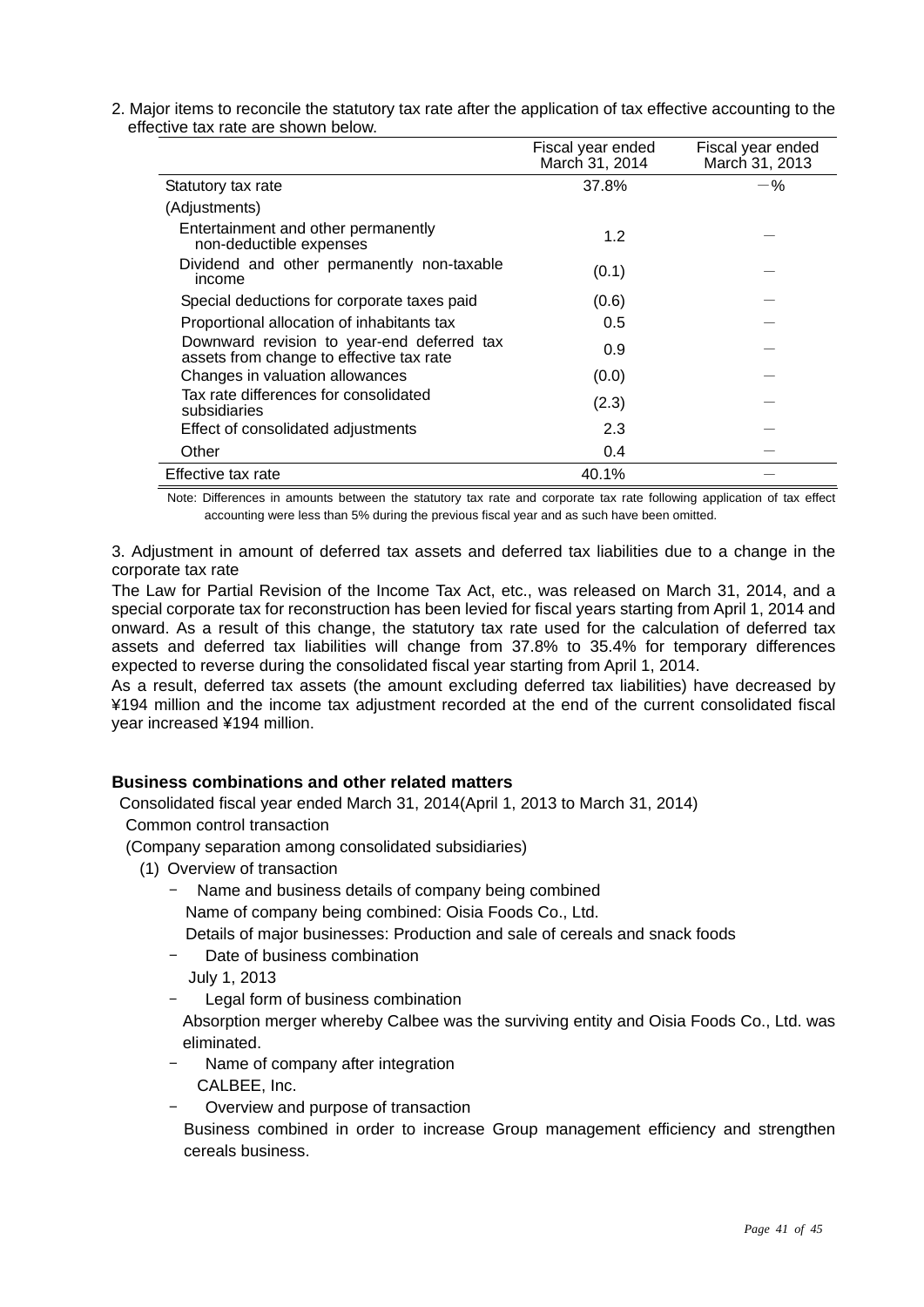(2) Overview of accounting treatment employed

Accounting treatment has been carried out under the "Accounting Standard for Business Combinations" (ASBJ Statement No. 21; December 26, 2008) and the "Accounting Standard for Business Combinations and Applicable Guidelines for Accounting Standards for Business Divestitures" (ASBJ Guideline No. 10; December 26, 2008) and accounting treatment for common control transactions.

### **Segment information and other**

### Segment Information

 The company has only one segment, "Production and sale of snacks and other foods", and consequently does not disclose information for operating segments.

### **Related party information**

#### 1. Related party transactions

(1) Transactions with related parties and companies that issue consolidated securities reports Officers and major individual shareholders

Consolidated fiscal year ended March 31, 2014 (April 1, 2013 to March 31, 2014)

| Related          | Name      | Location | Capital | <b>Business or</b>      | Ownership ratio  | Description  | Description                            | Transaction         | Item | Year-end    |
|------------------|-----------|----------|---------|-------------------------|------------------|--------------|----------------------------------------|---------------------|------|-------------|
| party            |           |          |         | occupation              | of voting rights | Ωf           | Ωf                                     | amount <sup>1</sup> |      | balance     |
|                  |           |          |         |                         |                  | relationship | transaction                            | (¥ million)         |      | (¥ million) |
| Officer and      | Masahiko  |          |         | Advisor of the          | Direct: 0.13%    |              | Exercise of                            | 40                  |      |             |
| close            | Matsuo    |          |         | Company                 |                  |              | subscription<br>$rights^{'2(1)}$       |                     |      |             |
| family<br>member |           |          |         |                         |                  |              |                                        |                     |      |             |
| Officer and      | Akira     |          |         | Chairman of the         | Direct: 0.03%    |              | Exercise of                            | 16                  |      |             |
| close            | Matsumoto |          |         | board & CEO.            |                  |              | subscription                           |                     |      |             |
| family           |           |          |         | Representative          |                  |              | $rights^{\prime 2(2)}$                 |                     |      |             |
| member           |           |          |         | Director of the         |                  |              |                                        |                     |      |             |
|                  |           |          |         | Company                 |                  |              |                                        |                     |      |             |
| Officer and      | Shuji Ito |          |         | President &             | Direct: 0.07%    |              | Exercise of                            | 64                  |      |             |
| close            |           |          |         | COO.                    |                  |              | subscription                           |                     |      |             |
| family           |           |          |         | Representative          |                  |              | $rights^{\star_{2(1,2)}}$              |                     |      |             |
| member           |           |          |         | Director of the         |                  |              |                                        |                     |      |             |
|                  |           |          |         | Company                 |                  |              |                                        |                     |      |             |
| Officer and      | Haruhiko  |          |         | <b>Executive Vice</b>   | Direct: 0.03%    |              | Exercise of                            | 20                  |      |             |
| close            | Sekiguchi |          |         | President of the        |                  |              | subscription<br>$rights^{\prime 2(2)}$ |                     |      |             |
| family           |           |          |         | Company                 |                  |              |                                        |                     |      |             |
| member           |           |          |         |                         |                  |              |                                        |                     |      |             |
| Officer and      | Masatoshi |          |         | Executive               | Direct: 0.12%    |              | Exercise of                            | 40                  |      |             |
| close            | Aki       |          |         | <b>Managing Officer</b> |                  |              | subscription                           |                     |      |             |
| family           |           |          |         | of the Company          |                  |              | $rights^{\prime 2(1)}$                 |                     |      |             |
| member           |           |          |         |                         |                  |              |                                        |                     |      |             |

Notes: 1) Transaction amounts are exclusive of consumption taxes

2) Terms and conditions, and settlement policy

 (1) The exercise of stock options granted by resolution at the extraordinary shareholders' meeting held on February 15, 2005, pursuant to Article 280-20, 280-21 and 280-27 of the pre-Commercial Code revision (revised 2001)

 Transaction amounts listed above are amounts paid upon exercise of stock option rights in the current fiscal year multiplied by the number of shares granted.

(2) The exercise of stock options granted by resolution at the ordinary shareholders' meeting held on June 24, 2009, pursuant to Article 236, 238 and 239 of the Companies Act.

Transaction amounts listed above are amounts paid upon exercise of stock option rights in the current fiscal year multiplied by the number of shares granted.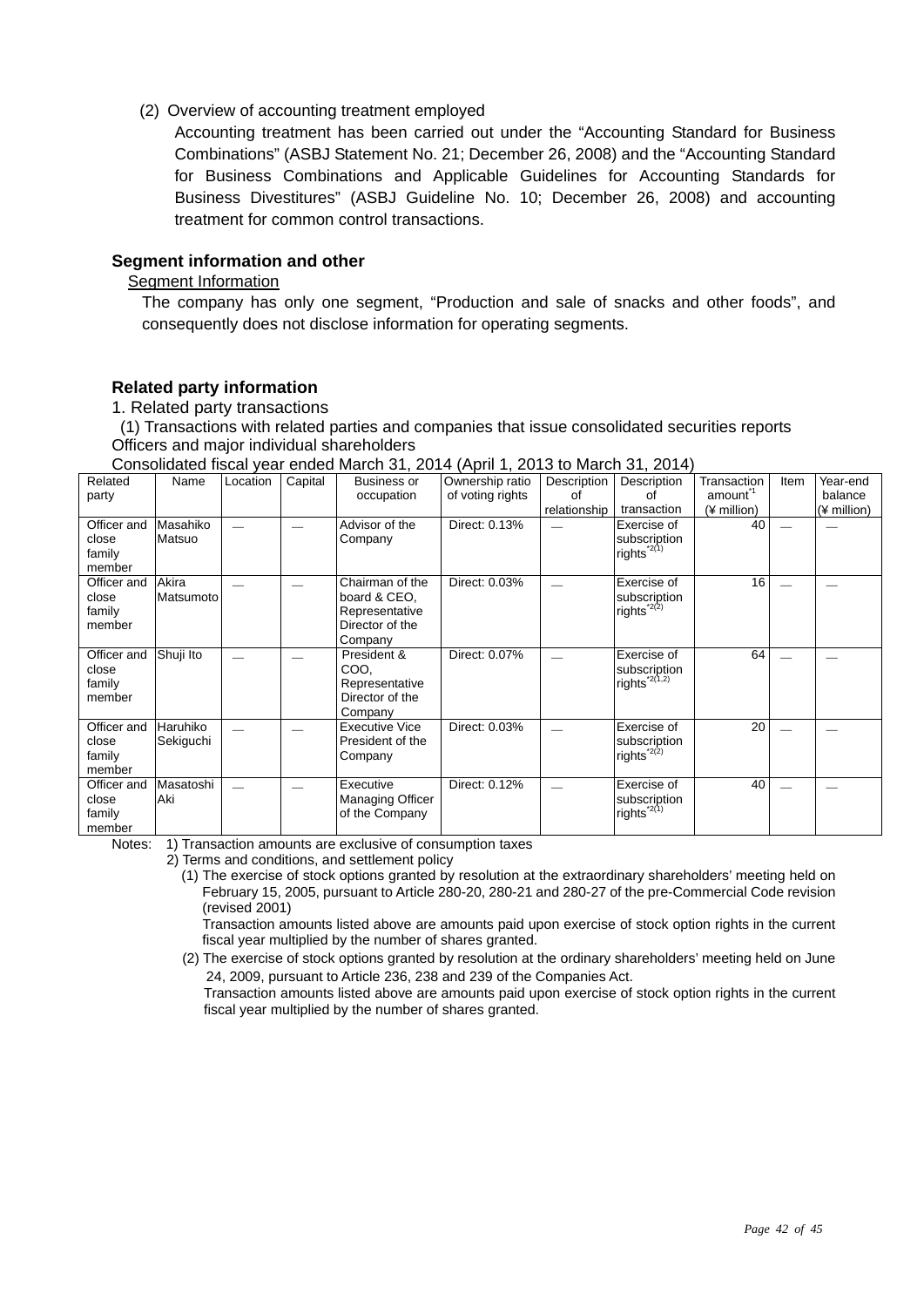Consolidated fiscal year ended March 31, 2013 (April 1, 2012 to March 31, 2013)

|                                          |                       |          |         |                                                                                 | $\cdots$                            |                                   |                                                        |                                                   |      |                                    |
|------------------------------------------|-----------------------|----------|---------|---------------------------------------------------------------------------------|-------------------------------------|-----------------------------------|--------------------------------------------------------|---------------------------------------------------|------|------------------------------------|
| Related<br>party                         | Name                  | Location | Capital | Business or<br>occupation                                                       | Ownership ratio<br>of voting rights | Description<br>of<br>relationship | Description<br>of<br>transaction                       | Transaction<br>amount <sup>1</sup><br>(¥ million) | Item | Year-end<br>balance<br>(¥ million) |
| Officer and<br>close<br>family<br>member | Masahiko<br>Matsuo    |          |         | Advisor of the<br>Company                                                       | Direct: 0.02%                       |                                   | Exercise of<br>subscription<br>rights <sup>*2(1)</sup> | 12                                                |      |                                    |
| Officer and<br>close<br>family<br>member | Akira<br>Matsumoto    |          |         | Chairman of the<br>board & CEO.<br>Representative<br>Director of the<br>Company | Direct: 0.06%                       |                                   | Exercise of<br>subscription<br>rights $^{2(2)}$        | 32                                                |      |                                    |
| Officer and<br>close<br>family<br>member | Shuji Ito             |          |         | President &<br>COO.<br>Representative<br>Director of the<br>Company             | Direct: 0.05%                       |                                   | Exercise of<br>subscription<br>rights <sup>*2(1)</sup> | 12                                                |      |                                    |
| Officer and<br>close<br>family<br>member | Takayoshi<br>Naganuma |          |         | <b>Executive Vice</b><br>President of the<br>Company                            | Direct: 0.03%                       |                                   | Exercise of<br>subscription<br>rights <sup>*2(1)</sup> | 12                                                |      |                                    |
| Officer and<br>close<br>family<br>member | Haruhiko<br>Sekiguchi |          |         | <b>Executive Vice</b><br>President of the<br>Company                            | Direct: 0.01%                       |                                   | Exercise of<br>subscription<br>rights <sup>*2(2)</sup> | 32                                                |      |                                    |
| Officer and<br>close<br>family<br>member | Masatoshi<br>Aki      |          |         | Executive<br>Managing Officer<br>of the Company                                 | Direct: 0.10%                       |                                   | Exercise of<br>subscription<br>rights <sup>*2(1)</sup> | 12                                                |      |                                    |
| Officer and<br>close<br>family<br>member | Takeshi<br>Taniguchi  |          |         | <b>Senior Executive</b><br>Officer of the<br>Company                            | Direct: 0.05%                       |                                   | Exercise of<br>subscription<br>rights <sup>*2(2)</sup> | 12                                                |      |                                    |

Notes: 1) Transaction amounts are exclusive of consumption taxes

2) Terms and conditions, and settlement policy

 (1) The exercise of stock options granted by resolution at the extraordinary shareholders' meeting held on February 15, 2005, pursuant to Article 280-20, 280-21 and 280-27 of the pre-Commercial Code revision (revised 2001)

 Transaction amounts listed above are amounts paid upon exercise of stock option rights in the current fiscal year multiplied by the number of shares granted.

(2) The exercise of stock options granted by resolution at the ordinary shareholders' meeting held on June 24, 2009, pursuant to Article 236, 238 and 239 of the Companies Act.

Transaction amounts listed above are amounts paid upon exercise of stock option rights in the current fiscal year multiplied by the number of shares granted.

- (2) Transactions with consolidated subsidiaries and affiliates No applicable items
- 2. Notice regarding parent company or significant affiliate company No applicable items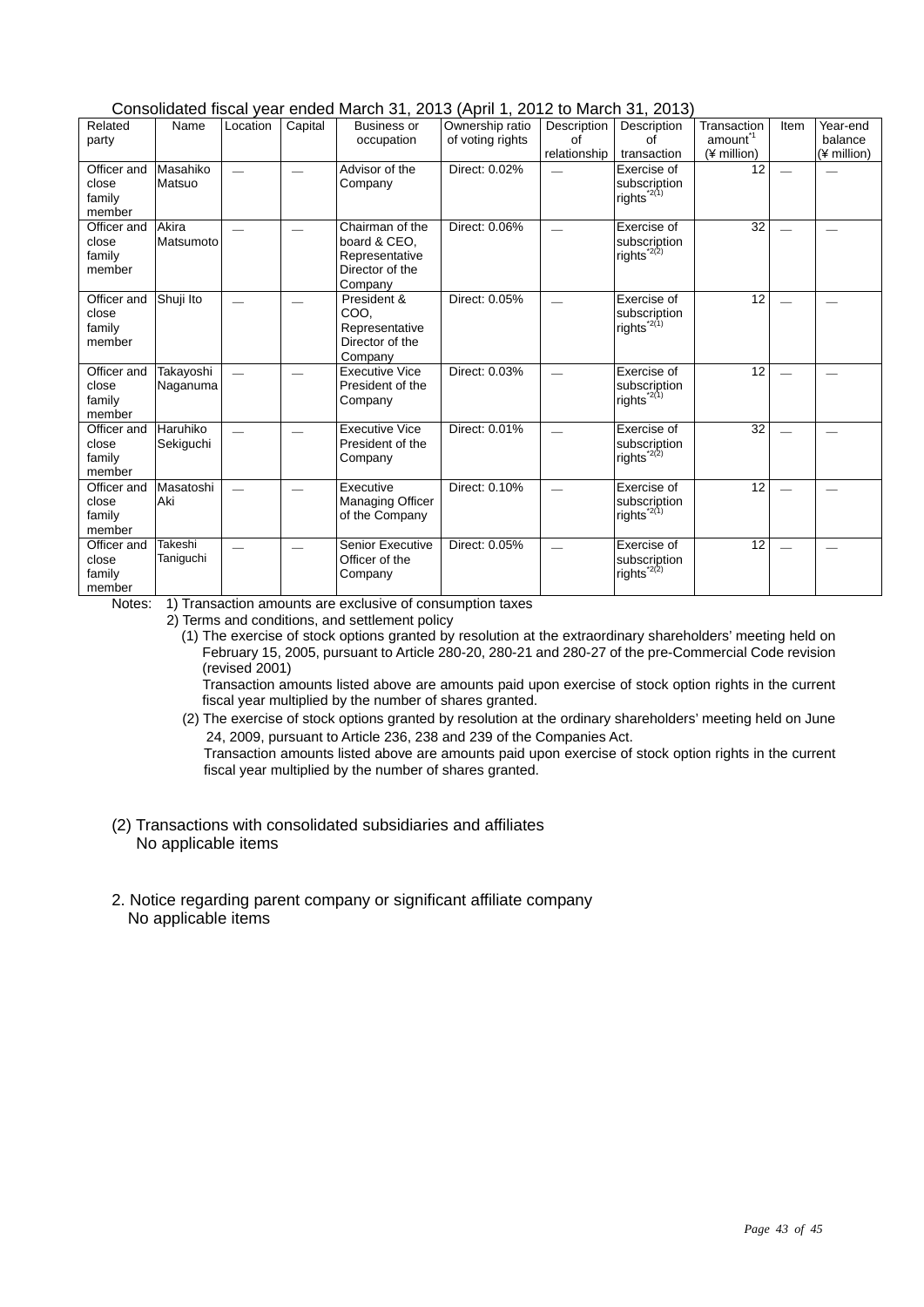### **Per share information**

|                                      | FY ended       | FY Ended       |  |
|--------------------------------------|----------------|----------------|--|
|                                      | March 31, 2014 | March 31, 2013 |  |
| Net assets per share $(*)$           | 729.93         | 664.55         |  |
| Net income per share(¥)              | 91.46          | 72.18          |  |
| Net income per share (diluted) $(*)$ | 90.42          | 70.91          |  |

Notes: 1. Net assets per share were calculated based on the following:

|                                                                               | FY ended<br>March 31, 2014 | <b>FY Ended</b><br>March 31, 2013 |
|-------------------------------------------------------------------------------|----------------------------|-----------------------------------|
| Total net assets on consolidated balance sheet<br>$(*)$ million)              | 104,466                    | 92,685                            |
| Amount attributable to common stock (¥ million)                               | 97,375                     | 87,554                            |
| Main differences (¥ million)                                                  |                            |                                   |
| Subscription rights to shares                                                 | 34                         | 50                                |
| Minority interests                                                            | 7,055                      | 5,079                             |
| Number of shares of common stock outstanding<br>(shares)                      | 133,507,800                | 131,749,800                       |
| Number of shares of common stock as treasury<br>stock (shares)                | 104,232                    |                                   |
| Number of common shares used for calculating<br>net assets per share (shares) | 133,403,568                | 131,749,800                       |

2. Net income per share and net income per share (diluted) were calculated based on the following:

|                                                                                                                                                                                       | FY ended<br>March 31, 2014 | <b>FY Ended</b><br>March 31, 2013 |
|---------------------------------------------------------------------------------------------------------------------------------------------------------------------------------------|----------------------------|-----------------------------------|
| Net income per share                                                                                                                                                                  |                            |                                   |
| Net income (consolidated) (¥ million)                                                                                                                                                 | 12,086                     | 9,440                             |
| Net income attributable to common stock<br>(¥ million)                                                                                                                                | 12,086                     | 9,440                             |
| Amount not belonging to common<br>shareholders (¥ million)                                                                                                                            |                            |                                   |
| Average number of shares during the period<br>(shares)                                                                                                                                | 132,144,134                | 130,786,693                       |
| Net income per share (diluted)                                                                                                                                                        |                            |                                   |
| Net income adjustments (¥ million)                                                                                                                                                    |                            |                                   |
| Breakdown of additional common shares<br>used for calculating net income per share<br>(diluted) (shares)<br>Subscription rights to shares                                             | 1,530,990                  | 2,341,677                         |
| Number of additional common shares                                                                                                                                                    | 1,530,990                  | 2,341,677                         |
| Residual securities not included in the<br>calculation of the net income after adjustment<br>for residual securities due to the fact that<br>these securities had no dilutive effect. |                            |                                   |

- 3. On October 1, 2013 a 1:4 share split was implemented for common shares. For this reason, in the calculation of net assets per share, net income per share, and diluted net income per share it has been assumed that this share split was conducted at the beginning of the previous consolidated fiscal year.
- 4. The Company's own stock in the trust recorded as treasury shares under shareholders' equity includes treasury shares excluded from the average number of shares during the period used for calculating net income per share and treasury shares excluded from the number of shares outstanding at the end of the fiscal year used for calculating net assets per share.

During the current consolidated fiscal year, 6,232 treasury shares were excluded from the